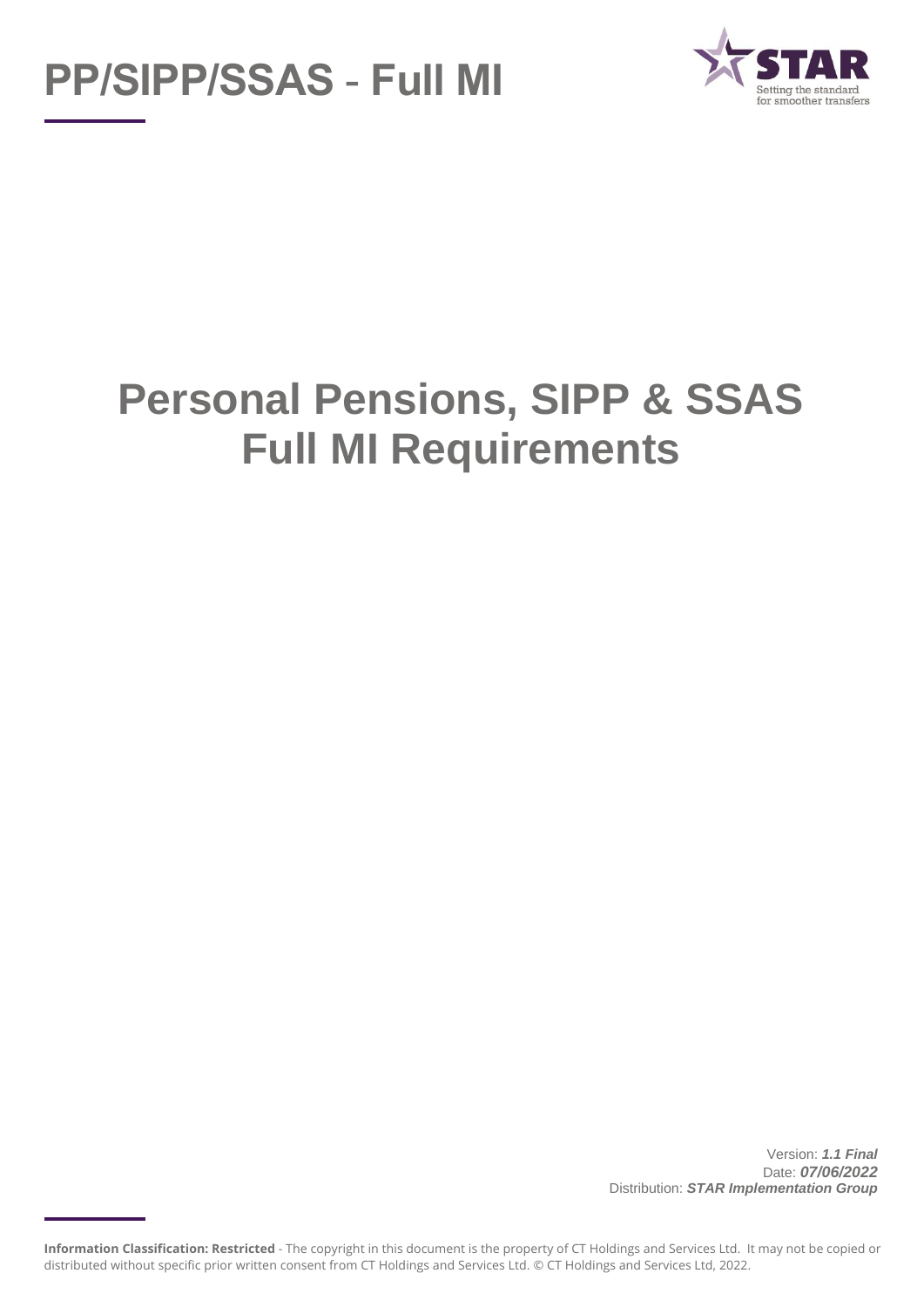## **CHANGE HISTORY**

| <b>Date</b>                    | <b>Version</b>  | <b>Change(s) Incorporated</b>                                                                     |
|--------------------------------|-----------------|---------------------------------------------------------------------------------------------------|
| 10 <sup>th</sup> November 2020 | 1.0 Draft       | Initial draft.                                                                                    |
| 2 <sup>nd</sup> September 2021 | 1.1 Draft       | Updated to include STC and Rejections and changes to file layout.                                 |
| 14th September 2021            | 1.0 Draft Final | Updated to include Additional Supporting Information and example<br>changes                       |
| 14 <sup>th</sup> March 2022    | 1.1 Draft Final | Updated to reflect Change Requests 1 & 2 in relation to the reporting of<br>Stop the Clock events |
| 7th June 2022                  | 1.2 Final       | Finalisation agree by Implementation Group at meeting of 19th June<br>2022                        |

|                | 1.1 |  |
|----------------|-----|--|
|                | 1.2 |  |
|                | 1.3 |  |
|                | 1.4 |  |
| $\overline{2}$ |     |  |
|                | 2.1 |  |
|                | 2.2 |  |
| 3              |     |  |
|                | 3.1 |  |
|                | 3.2 |  |
|                | 3.4 |  |
| 4              |     |  |
|                | 4.1 |  |
|                | 4.2 |  |
|                | 4.3 |  |
| 5              |     |  |
|                | 5.1 |  |
|                | 5.2 |  |
|                | 5.3 |  |
|                | 5.4 |  |
|                | 5.5 |  |
|                | 5.6 |  |
|                | 5.7 |  |
| 6              |     |  |
| 7              |     |  |
|                | 7.1 |  |
|                | 7.2 |  |
| 8              |     |  |
| 9              |     |  |
| 10             |     |  |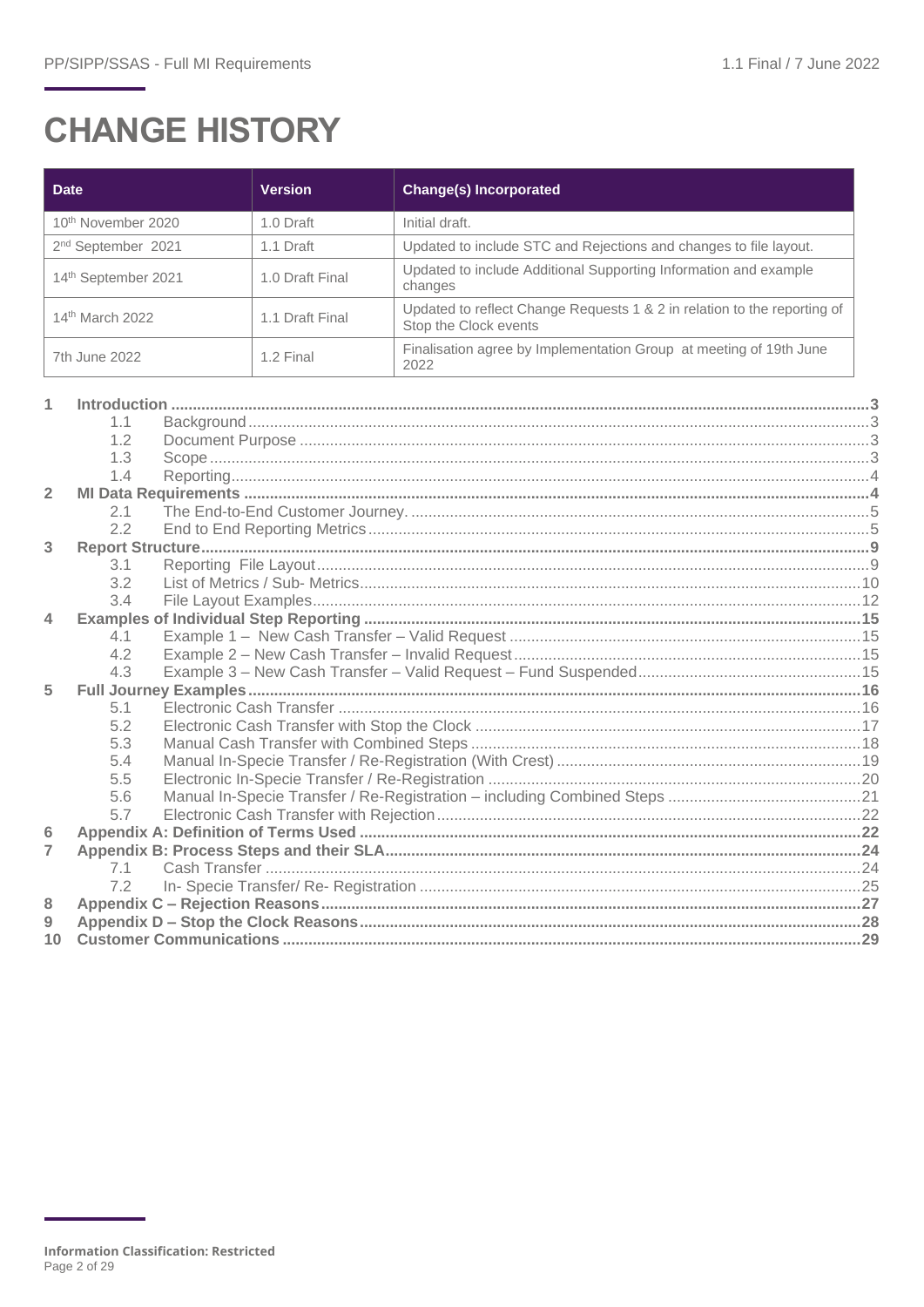## <span id="page-2-0"></span>**1 Introduction**

## <span id="page-2-1"></span>**1.1 Background**

The UK Investment and Pensions Industry is responsible for the management of over £3 trillion of assets, and estimates based on a cross-section of aggregated data sources suggest that there are over 60 million individual policies and accounts held in the UK.

The prevalence of transfers and re-registrations has increased over the last 20 years, due to the increasing numbers of Individual Savings Accounts (ISAs) and Pensions as well as a widening choice of services including Investment Platforms.

The Transfers and Re-registration Industry Group (TRIG), a collaboration of 10 Industry trade bodies and representatives of individual firms worked to deliver a cross-industry solution to the challenge of improving customer experiences when moving money between institutions. Their work focused on developing a framework of best practice standards and improving customer communication.

In September 2018, (TRIG) requested that the Criterion & TeX joint venture, CT Holdings & Services (CTHS), provide a governance solution to deliver long term improvements to the customer's experience of transferring savings and investments between companies.

In 2019 the STAR Steering Group requested that STAR Working Groups be created in respect of the 4 membership types (ISA/GIA, Personal Pensions/ SIPP, Occupational Pensions and Asset Managers).

The Personal Pensions and SIPP Working Group commenced in August 2019 to:

- 1. capture the Transfer Process, documenting a list of MI reportable steps;
- 2. agree Industry Service Level Target timescales for each Step:
- 3. document Industry agreed Standards for Customer Communication within the Transfer/ Re-registration Process.

A Process Capture document was created to describe the transfer process, which included:

- 1. End to End Process Maps;
- 2. Target SLA times for each reportable Step;
- 3. A list of reportable Stop the Clock events and Rejection reasons;
- 4. Customer Communication Good Practice Standards.

In March 2020, an Implementation Group was created to bring all the Working Groups together to agree the final MI Requirements and the best implementation approach.

It was agreed in April 2020 that the reporting of SSAS products should be included within this Group.

## <span id="page-2-2"></span>**1.2 Document Purpose**

This document is intended to outline the final Personal Pensions, SIPP and SSAS STAR MI Reporting Requirements for both the End to End and SLA Adherence Reporting measures.

It also provides details of these measures, the reporting mechanism along with additional definitions and some worked examples.

## <span id="page-2-3"></span>**1.3 Scope**

#### **1.3.1Reporting Scope**

STAR MI Reporting will cover both manual and electronic transfers.

Electronic transfers are defined as transfers initiated electronically using an electronic messaging set (not, for example by email) at a portfolio level or asset manager transfer instructions received electronically.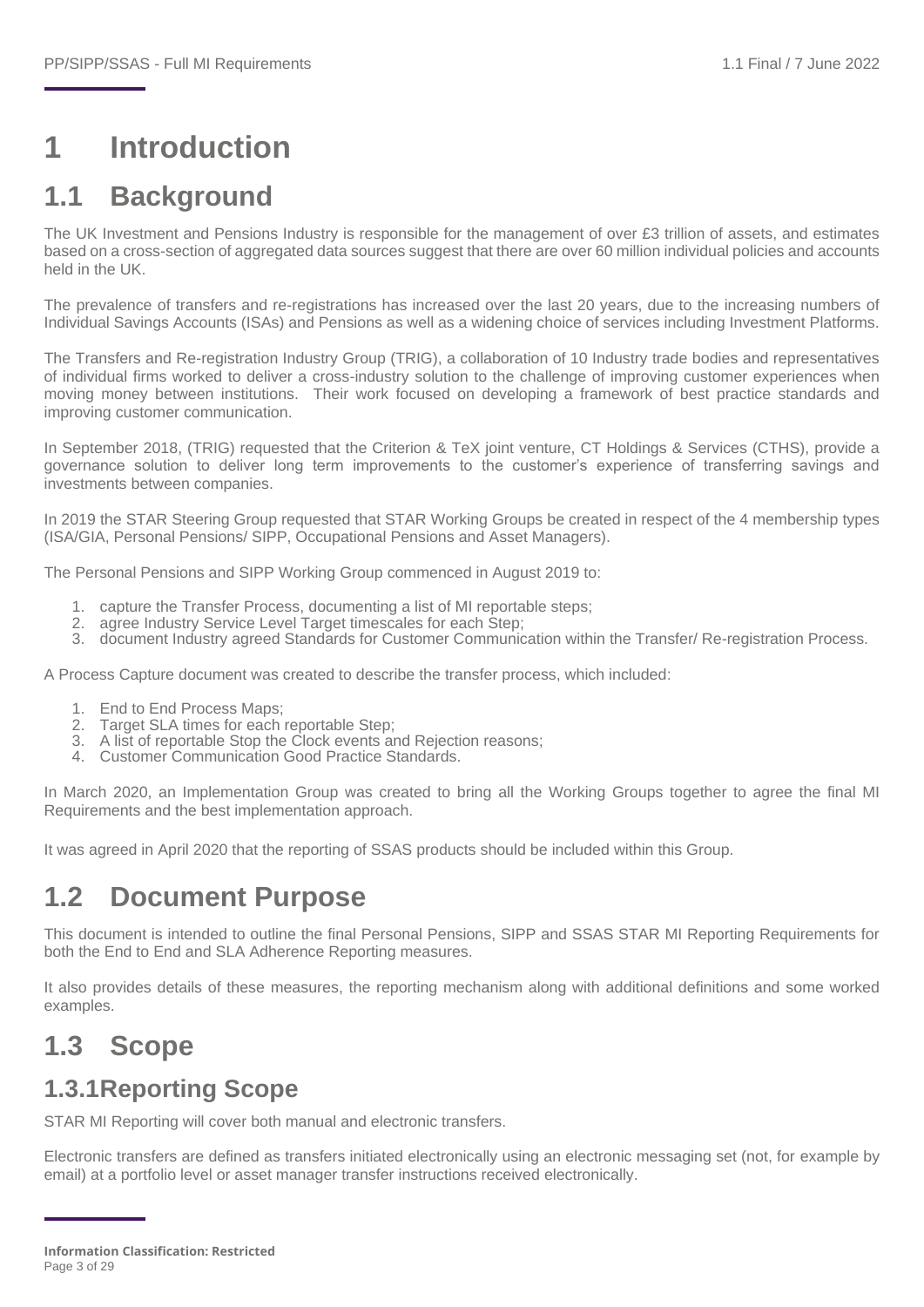It is noted that electronic portfolio transfers may include some manual elements in the transfer of underlying assets.

#### **1.3.2Product Scope**

- ★ Personal Pensions.<br>← Group Personal Per
- Group Personal Pensions.
- SIPP.
- Group SIPP.
- $\star$  Stakeholder.
- ★ Group Stakeholder.
- $\star$  SSAS.

#### **1.3.2.1Exclusions**

Transfers of large Schemes which are treated as a Project distinct from the normal transfer process are not included within the scope.

#### **1.3.3Process Scope**

The Transfer Process is defined as being from the point the Acquiring Party (AP) receives a completed instruction from the client, **to the date the AP completes the transfer** - the last asset/monies included in the transfer are visible to the customer (excluding any residual income).

## <span id="page-3-0"></span>**1.4 Reporting**

### **1.4.1Reporting Period**

STAR MI reporting is captured monthly in arrears reflecting transfer activity performed within the previous calendar month.

STAR MI submission is due by the end of each calendar month for activity in the previous calendar month. If this date falls on a weekend or Bank Holiday, the submission is due the previous working day.

For example, **September** activity would be calculated and reported to STAR by the **29th of October** as the 31st is a Sunday. The MI Reports will be submitted by secure upload to the STAR portal monthly by the due date.

### **1.4.2Organisational Reporting Level**

Firms should submit reports at the Organisational /Brand that they wish to be accredited against for each STAR Product Level (e.g., Occupational Pension, Personal Pension/ SIPP/SSAS , Asset Manager or ISA/GIA).

### **1.4.3Reporting Method**

The monthly MI submissions will be uploaded securely to the STAR website by authorised users in a CSV or Excel format. (See Reporting File Layout in Section 3.1)

## <span id="page-3-1"></span>**2 MI Data Requirements**

The original TRIG Report suggested that two measures needed to be collected to reflect both the Customer Journey times and the Performance of the individual organisations involved in a Transfer or Re-registration.

STAR will deliver two levels of reporting:

- 1. End to End Reporting;
- 2. SLA Adherence Reporting.

These are expanded on within this document.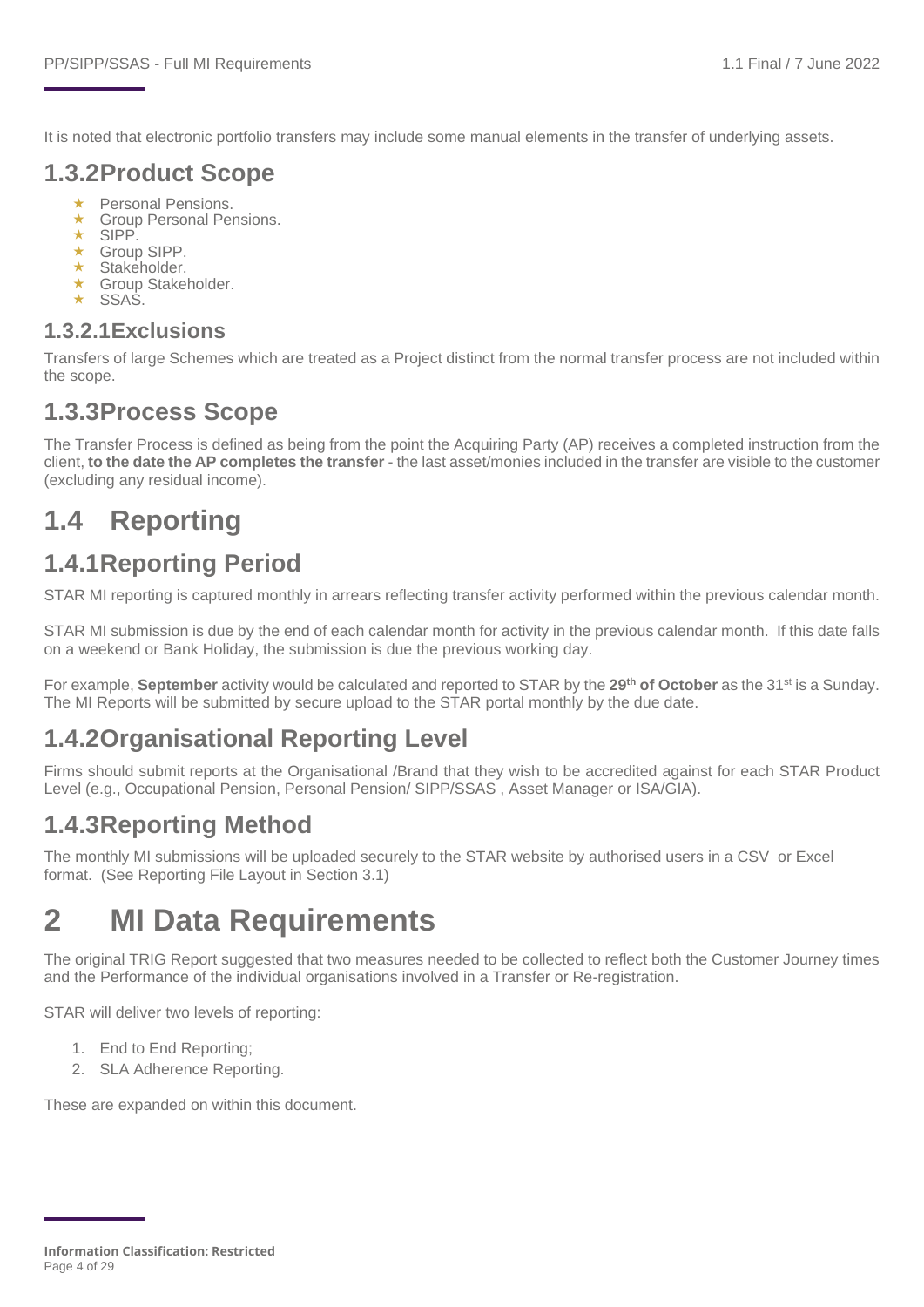## <span id="page-4-0"></span>**2.1 The End-to-End Customer Journey.**

This reporting element provides a consumer view of how long it takes a transfer to complete. It will measure the Process from the point that the AP receives a valid transfer instruction from the customer with the end point being when the AP is in receipt of the transferred funds and required documentation.

The definition of a ''Valid transfer instruction' is a transfer request that is proceedable and contains all information required by the AP and regulatory requirements.

End to End Reporting will be reported by the AP.

## <span id="page-4-1"></span>**2.2 End to End Reporting Metrics**

The Acquiring Party will report:

- 1. Number of transfers completed in the Calendar month.
- 2. Average number of calendar days (mean) of transfers completed within the Calendar month (rounded to 1 decimal point).

### **2.2.1 End to End Reporting Capture Points and Calculations**

Data should be captured for each individual transfer completed in the calendar month and used to calculate the overall position for reporting purposes:

START – The date the AP receives an application to Transfer into their Organisation.

END – The date that the AP deems the Transfer to be complete, this could be:

- For Cash Transfers:
	- o When the monies (and all required transfer documentation) have been received and allocated to the customer account;
	- o When the monies (and all required transfer documentation) have been allocated to the customer account and the Investment Instruction is issued to an Investment Manager(s).
- For In-Specie Transfers:
	- o When the assets and monies (and all required documentation) have been received and allocated according to the Member Instructions.

MEASUREMENT – The number of Calendar days elapsed between start and end points where the day of receipt is Day 0 and each further calendar day (business or non-business) is counted, to reflect the customer experience.

### **2.2.2 Overall position to be reported to STAR**

The total of individual transfers completed in the calendar month (not necessarily started in the month) should be calculated and reported as follows:

- The Total number of transfers completed in the calendar month;
- The mean calculation of the number of calendar days elapsed from receipt to completion for all transfers completed in the month, rounded to one decimal point.

## **2.2.3 Publication of the End-to-End MI**

The purpose of gathering the End-to-End MI is to provide the Consumer (and also some of Regulatory Bodies) with an indication of how long a Pensions Transfer typically takes to complete.

It will only be published as an industry view as End-to-End times cannot be attributed to a single organisation. Any future changes to this will be determined by the STAR Steering Group which consists of STAR member representatives.

**Information Classification: Restricted** Page 5 of 29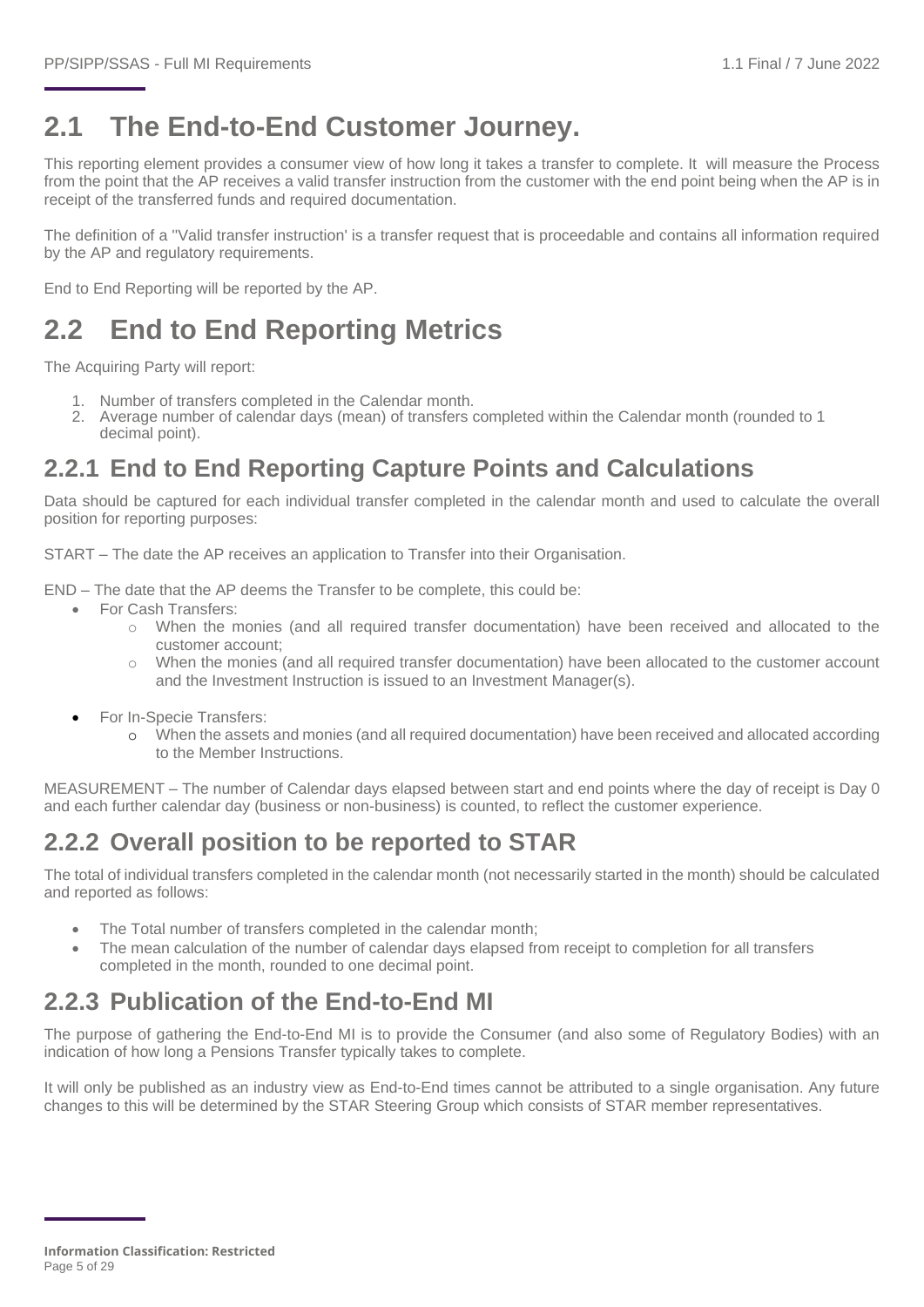## **2.3 SLA Adherence Reporting**

SLA Adherence reporting is designed to demonstrate an Individual Organisations ability to meet the Targets identified for the Process Steps they are responsible for. This will ensure that an organisation is not held accountable for the underperformance of other parties within the transfer process.

The Working Groups documented the individual Process Steps within the Process Capture document. [They are](#page-23-0)  [summarised in Appendix B.](#page-23-0) A Target (SLA) number of business days, from the date of receipt of the Work Item to the completion of the step, was agreed for each Step.

#### **2.3.1 The SLA Adherence Approach**

Each Step begins when an organisation can begin processing and ends when:

- the Step is Completed i.e., the relevant communication has been sent to the counterparty;
- or
- the Step is Rejected.

Each Step has been allocated a target number of business days\* from the date of receipt to complete the Step as detailed in the process Capture Document. The date of receipt will be treated as day zero. The Step must be completed by 23:59 on the target business day\* appropriate to that Step.

\*'business day' defined as a day when the London Stock Exchange is open.

e.g., If the target for a Step was Day 2, and the request was received on Wednesday, 15/01/20, and completed on Friday, 17/01/20, it would be counted as Day 2.



### **2.3.2 SLA Adherence Reporting Capture Points and Calculations**

There is no requirement to report against the individual Step that an SLA relates to.

- Reporting is performed against one of the following:
	- the SLA attributable to a Step:
	- the SLA attributed to a permitted combination of Steps;

### **2.3.3 Individual Process Steps**

Data should be recorded for each Step or Combination of Steps performed in relation to a Transfer or Re-registration process within the calendar month and used to calculate the overall position for reporting purposes:

- START DATE The date that the Organisation receives a Transfer or Re-Registration related Step / Request;
- ACTIONED DATE The date that action is taken. The request is either :
	- o Completed;
	- o Rejected;
	- o a Stop the Clock Event is recorded.
- COMPLETION DATE The date that the Step is completed; Where a Step has no Stop the Clock Event this will equal the Actioned Date.
- MEASUREMENT The SLA (number of Business Days) based on the documented Steps that relate to each request.

It is acknowledged that for some organisations their process allows for multiple consecutive Steps to be performed under one "Request". The [table of Steps in Appendix](#page-23-0) B displays the permitted "Combined Steps".

In addition to recording the Steps actioned against the appropriate SLA, an Organisation should also record the following: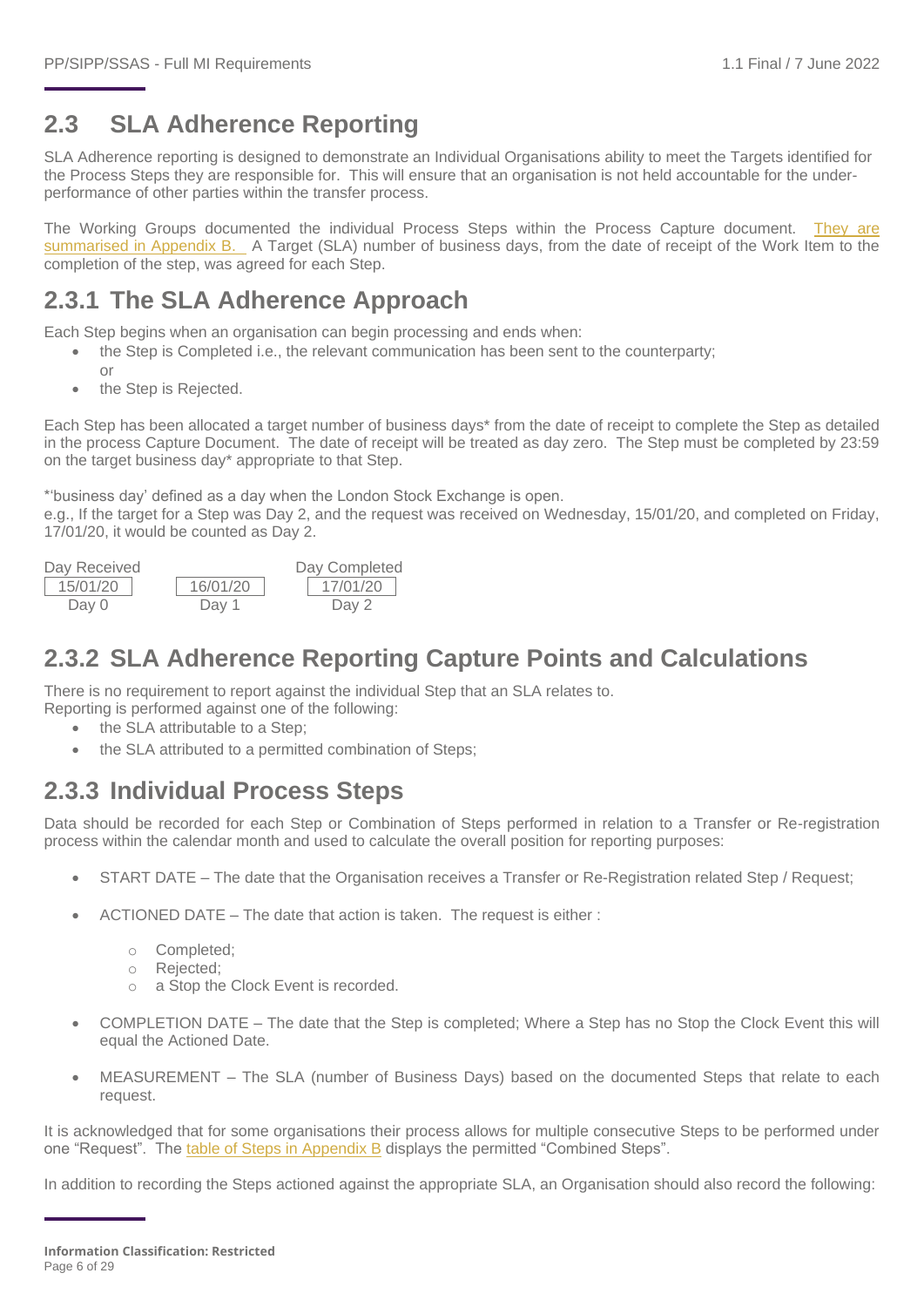- COUNT: Number of Steps that exceeded the SLA Target Time due to an event out with the control of the Step Owner.
- COUNT: The number of Occurrences of each Stop the Clock (STC) Event reason encountered.  $\circ$  (A list of these "Stop the Clock" events can be found in Appendix D of this document);
- COUNT: The Average number of calendar days from the date a STC reason set , (day 0) to date Step completed for each STC reason code.
- COUNT: Number of Steps that ended as a Rejection.
	- COUNT: The number of Occurrences of each Rejection reason encountered.
		- (A list of "Rejection Reasons" can be found in [Appendix C](#page-26-0) of this document.)

#### **2.3.4 Combined Process Steps**

To reflect common business processes where the processing of individual Steps is combined and or separately identified for SLA monitoring or reporting purposes, the following CP concurrent Steps may be combined to provide a combined SLA,

Where combined Process Steps are used, the combined SLA performance should be monitored and reported to STAR.

#### **Cash Transfer – Permitted Combined Process Steps**

| <b>Individual Step 1</b> | <b>Individual Step 2</b> | <b>Combined Step SLA</b> |  |  |
|--------------------------|--------------------------|--------------------------|--|--|
| 4 (3BD)                  | 6(2BD)                   | 5BD                      |  |  |

#### **In-Specie Transfer – Permitted Combined Process Steps**

| Individual Step 1 | $\overline{\phantom{a}}$ Step $\overline{\phantom{a}}$<br>Individual | <b>Combined Step SLA</b> |
|-------------------|----------------------------------------------------------------------|--------------------------|
| 4 (4BD)           | 6(2BD)                                                               | 6BD                      |

It should be noted there are no permitted combination of Steps for an AP as there are no concurrent Steps.

#### **2.3.5 Data to be reported to STAR**

SLA performance against the transfer Steps completed or rejected in the calendar month (not necessarily started in the month) should be calculated and reported as follows:

#### **Acquiring Party (AP)**

- 1. STEPS ACTIONED The Total number of AP Transfers/ Re-Registration Steps completed, rejected or actioned resulting in a Stop the Clock Event in the calendar month.
- 2. STEPS ACTIONED IN SLA The Number of AP Transfers/ Re-Registration Steps completed, rejected or actioned resulting in a Stop the Clock Event within the Target number of Business Days applicable to the Step.
- 3. STEPS ACTIONED OUTSIDE SLA The Number of Acquiring Party Transfers/ Re-Registration Steps completed, rejected or actioned resulting in a Stop the Clock Event in excess of the Target number of Business Days applicable to the Step
- 4. STEPS ACTIONED RESULTING IN A STOP THE CLOCK EVENT: Number of AP Steps/ Work Items that resulted in a permitted Stop the Clock Event due to an event out with the control of the Step Owner. It has been agreed that only one the first STC event that should be reported for each Step.
- 5. STEPS ACTIONED AS REJECTIONS Number of CP Steps/ Work Items that ended as a Rejection.

These should be reported separately for each SLA Target value. i.e.

| <b>SLA</b> | Target 1. Completed<br><b>Actions</b> | 2. Actions<br><b>Taken in SLA</b> | 3. Actions Taken   4. No of Actions<br>$\vert$ outside SLA | resulting in Stop a<br><b>Clock Event</b> | $\vert$ 5. No of Actions $\vert$<br>resulting in a<br><b>Rejection</b> |
|------------|---------------------------------------|-----------------------------------|------------------------------------------------------------|-------------------------------------------|------------------------------------------------------------------------|
| 2BD        | 700                                   | 655                               | 35                                                         |                                           |                                                                        |

• *The sum of the numbers reported in columns 2 &3 (above) should equal column the number reported in Column 1* • *Columns 4 & 5 are standalone figures.* 

In addition, the following information relating to each Stop the Clock Event and/or Rejection Reason across all Acquiring Party Steps must be reported :

**Information Classification: Restricted** Page 7 of 29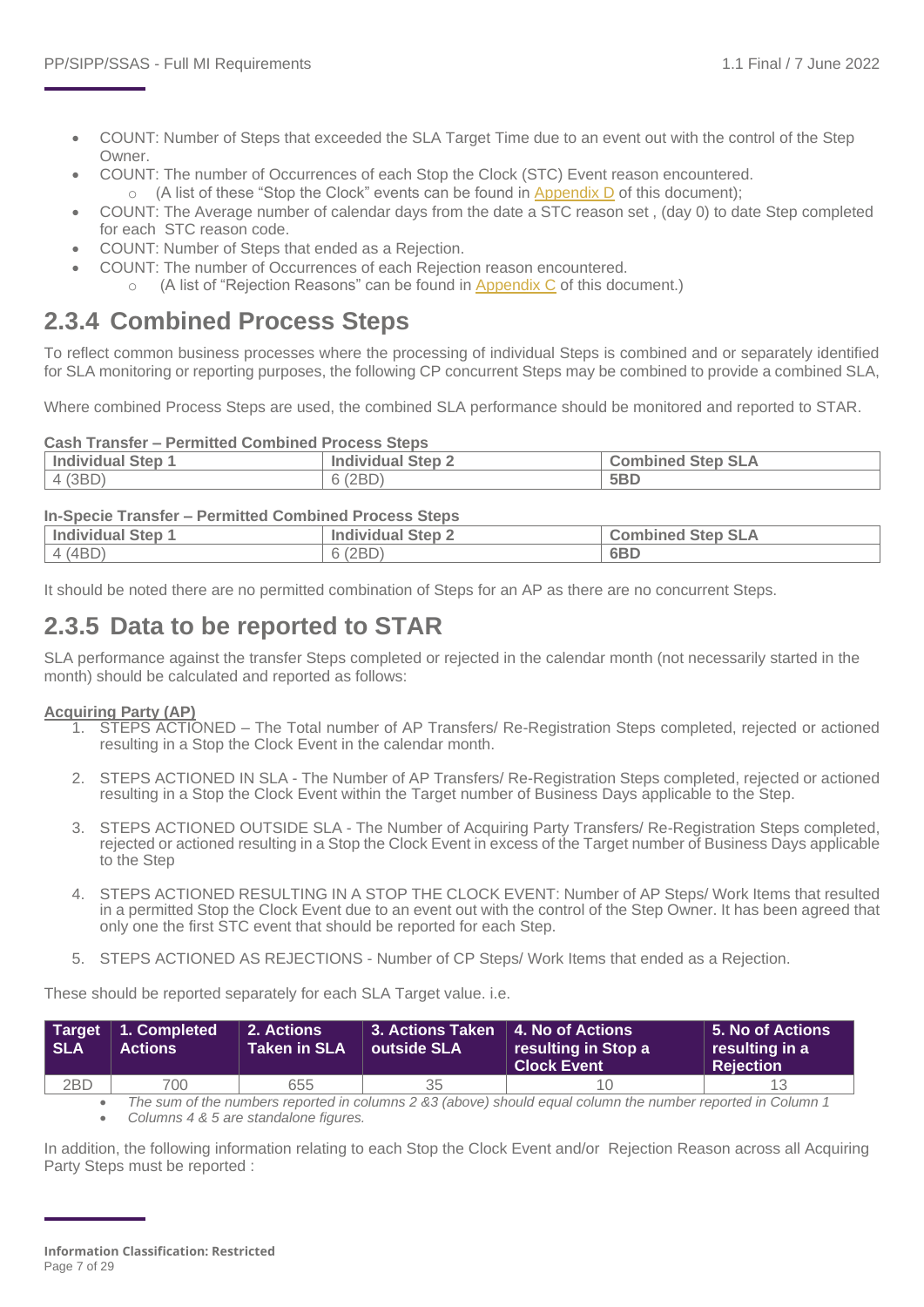- 1. ACQUIRING PARTY: STOP THE CLOCK EVENT REASON: This entry should report the breakdown of Stop the Clock Reasons set for the Acquiring Provider "Steps actioned resulting in a Stop the Clock event" metric. An entry should be included for each Stop the Clock Reason Code used in the Acquiring Party journey and should report the number of occurrences of that reason.
- 2. ACQUIRING PARTY: STOP THE CLOCK EVENT DELAY: This entry should report a breakdown of the average time (calendar days) taken to complete a Step that has had a Stop the Clock event. An entry should be included for each Stop the Clock Reason Code used in the Acquiring Party journey and should report the average number of days taken to complete the Step per reason, from the date the STC reason is set, (Day 0) to date the Step is completed. (To one decimal point).

Only Steps that have been completed within the reporting period will be reported.

3. ACQUIRING PARTY REJECTION REASON: An entry should be included for each Rejection Reason Code occurring used during the Acquiring Party journey, and this should report the number of occurrences of that reason.

#### **Ceding Party (CP)**

- 1. STEPS ACTIONED The Total number of AP Transfers/ Re-Registration Steps completed, rejected or actioned resulting in a Stop the Clock Event in the calendar month.
- 2. STEPS ACTIONED IN SLA The Number of AP Transfers/ Re-Registration Steps completed, rejected or actioned resulting in a Stop the Clock Event within the Target number of Business Days applicable to the Step.
- 3. STEPS ACTIONED OUTSIDE SLA The Number of Acquiring Party Transfers/ Re-Registration Steps completed, rejected or actioned resulting in a Stop the Clock Event in excess of the Target number of Business Days applicable to the Step
- 4. STEPS ACTIONED RESULTING IN A STOP THE CLOCK EVENT: Number of AP Steps/ Work Items that resulted in a permitted Stop the Clock Event due to an event out with the control of the Step Owner. It has been agreed that only one the first STC event that should be reported for each Step.
- 5. STEPS ACTIONED AS REJECTIONS Number of CP Steps/ Work Items that ended as a Rejection.

| <b>Target</b><br><b>SLA</b> | 1. Completed<br><b>Actions</b> | 2. Actions<br><b>Taken in SLA</b> | 3. Actions<br><b>Taken outside</b><br><b>SLA</b> | <b>4. No of Actions</b><br>resulting in Stop<br>a Clock Event | 5. No of Actions <b>b</b><br>resulting in a<br><b>Rejection</b> |
|-----------------------------|--------------------------------|-----------------------------------|--------------------------------------------------|---------------------------------------------------------------|-----------------------------------------------------------------|
| 2BD                         | 700                            | 655                               | 45                                               |                                                               |                                                                 |
| 3BD                         | 800                            | 700                               | 100                                              | 15                                                            | 100                                                             |
| 4BD                         | 700                            | 655                               | 45                                               |                                                               |                                                                 |
| 5BD                         | 800                            | 75                                | 50                                               | 15                                                            | 100                                                             |
| 6BD                         | 700                            | 655                               | 45                                               |                                                               | 13                                                              |

These should be reported separately for each SLA Target value. i.e.

• *The sum of the numbers reported in columns 2 &3 (above) should equal column the number reported in Column 1.*

• *Column 4 &5 are standalone figures.* 

In addition, the following information relating to each Stop the Clock Event and/or Rejection Reason across all Ceding Party Steps must be reported:

- 1. CEDING PARTY: STOP THE CLOCK EVENT REASON: This entry should report the breakdown of Stop the Clock Reasons set for the Ceding Provider "Steps actioned resulting in a Stop the Clock event" metric. An entry should be included for each Stop the Clock Reason Code used in the Ceding Party journey and should report the number of occurrences of that reason.
- 2. CEDING PARTY: STOP THE CLOCK EVENT DELAY: This entry should report a breakdown of the average time (calendar days) taken to complete a Step that has had a Stop the Clock event. An entry should be included for each Stop the Clock Reason Code used in the Ceding Party journey and should report the average number of days taken to complete the Step per reason, from the date the STC reason is set to date the Step is completed. (To one decimal point).

Only Steps that have been completed within the reporting period will be reported.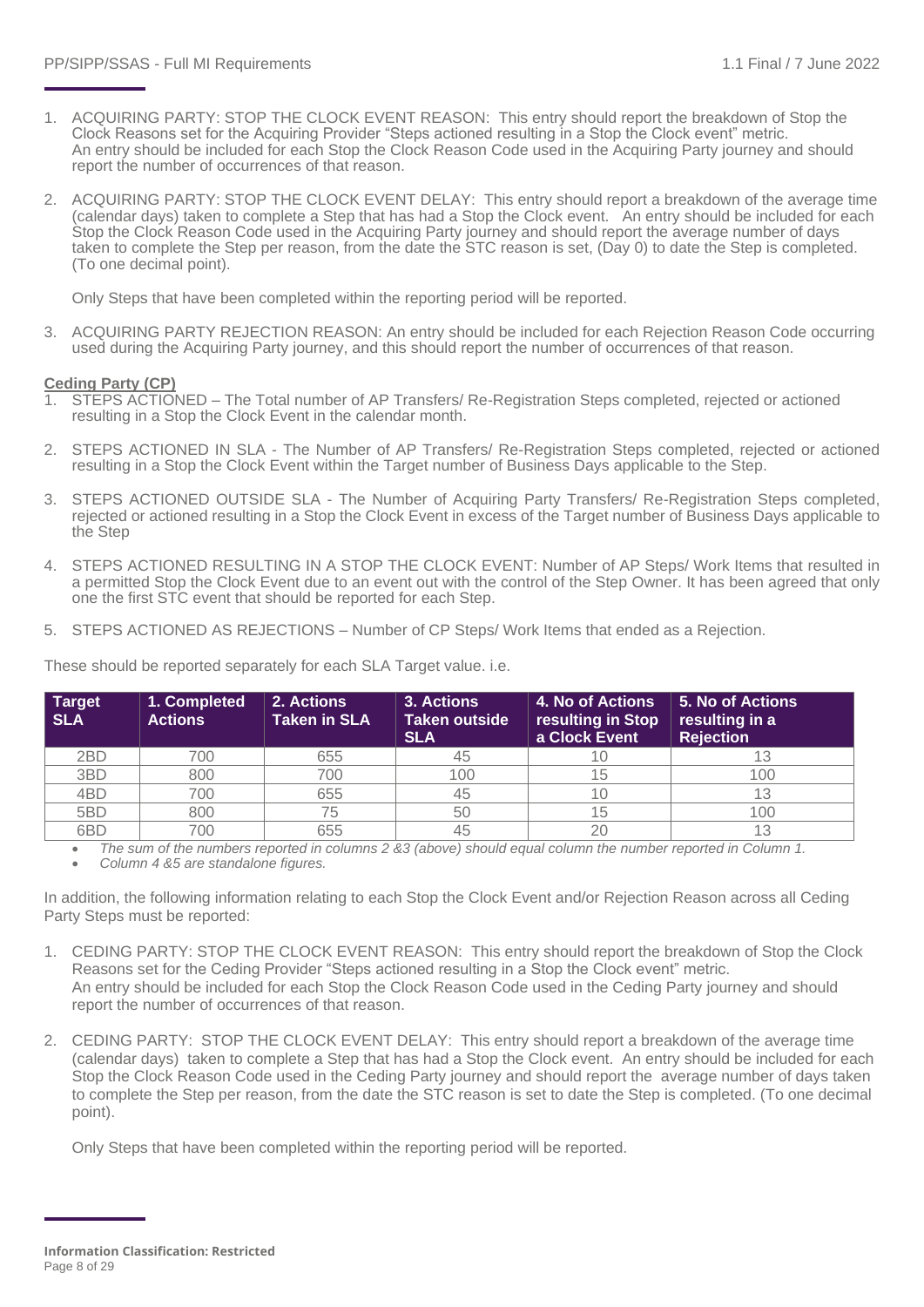## **2.3.6 SLA Adherence Reporting Ownership**

For transfers between Products the AP will report on the Product that is being transferred into; the CP will report their Steps under the Product that is being transferred from.

### **2.3.7 SLA Adherence Reporting Accreditation Data**

The SLA Adherence Data submitted to STAR will be used for Accreditation purposes.

To ensure consistency in the data used, performance will be calculated at as an overall total for all AP metrics and for all CP metrics. This ensures that organisations reporting against combined Step SLAs and those reporting against individual Steps or Work Items have an equal Accreditation process.

### **2.3.8 Publication of SLA Adherence Data**

The SLA Adherence data submitted to STAR will not be published in any form. It is gathered to inform the STAR Accreditation Process which awards organisations a STAR Rating highlighting their individual performance within the Transfer & Re-Registration process.

## **2.3.9 Additional Supporting Information**

In addition to Monthly reporting, additional information will be requested ahead of the Annual Accreditation exercise. The Accreditation process is still being finalised, but the expectation is that the following details could be requested as part of the Accreditation or subsequent Appeals process:

- 1. % Of total transfers for each STAR SLA Product Group reported;
- 2. % of electronic transfers reported;
- 3. % Of manual transfers reported
- 4. Confirmation that STAR Customer Communication Principles followed.
- 5. Outliers / mitigating circumstances to be submitted to STAR.

## <span id="page-8-0"></span>**3 Report Structure**

The report structure is designed to be flexible. It can be used by an Organisation to report multiple brands and SLA Product Groups in a single file or allow each brand to report separately.

## <span id="page-8-1"></span>**3.1 Reporting File Layout**

Files can be submitted in both csv & excel, you can submit your file in either file type, but it must always have a header. You can submit multiple brands and multiple company data within the one file there is no limit, you can of course submit separate files if you prefer.

|               | <b>Group</b>                    | <b>Month</b> | Year | <b>Brand</b><br>(Membership<br><b>Reference)</b>                            | <b>Product</b><br><b>Type</b>                                                                                                            | <b>Metric</b>                                                                                                                                                                                                                                                                                                                                                                                                  | <b>Sub Metric</b>              | Value          |
|---------------|---------------------------------|--------------|------|-----------------------------------------------------------------------------|------------------------------------------------------------------------------------------------------------------------------------------|----------------------------------------------------------------------------------------------------------------------------------------------------------------------------------------------------------------------------------------------------------------------------------------------------------------------------------------------------------------------------------------------------------------|--------------------------------|----------------|
| <b>Format</b> | 5<br>characters<br><b>ANNNN</b> | <b>MM</b>    | YYYY | 8 characters<br><b>ANNNNANN</b><br>(First 5<br>Characters are<br>the Group) | One of :<br><b>ISA</b><br>$\bullet$<br><b>GIA</b><br>$\bullet$<br><b>PSS</b><br>$\bullet$<br><b>OCP</b><br>$\bullet$<br>AM.<br>$\bullet$ | One of :<br>EECE<br>$\bullet$<br><b>EECM</b><br>$\bullet$<br><b>EESM</b><br>$\bullet$<br>AP <sub>2</sub><br>$\bullet$<br>CP <sub>2</sub><br>$\bullet$<br>CP <sub>3</sub><br>$\bullet$<br>CP4<br>$\bullet$<br>CP <sub>5</sub><br>$\bullet$<br>CP <sub>6</sub><br>$\bullet$<br><b>APRR</b><br>$\bullet$<br><b>APSR</b><br>$\bullet$<br>APSD<br>$\bullet$<br><b>CPRR</b><br>$\bullet$<br><b>CPSR</b><br>$\bullet$ | Up to $3$<br>Characters<br>Ann | <b>Numeric</b> |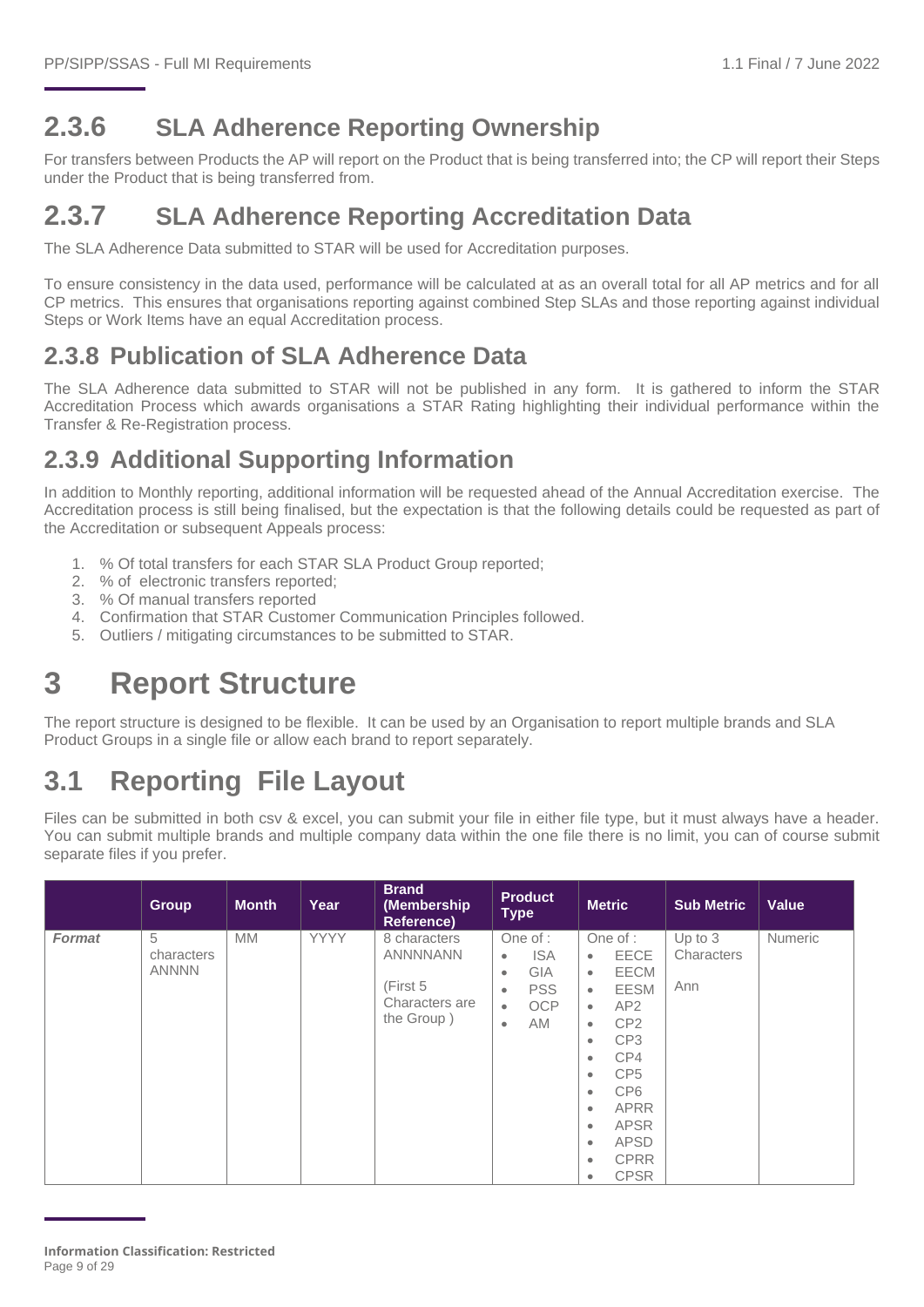|                    |                                 |                                                     |                                          |                              |                                           | <b>CPSD</b><br>$\bullet$<br>AM <sub>1</sub><br>$\bullet$<br>AM <sub>2</sub><br>$\bullet$           |                                                                                                                                                      |                             |
|--------------------|---------------------------------|-----------------------------------------------------|------------------------------------------|------------------------------|-------------------------------------------|----------------------------------------------------------------------------------------------------|------------------------------------------------------------------------------------------------------------------------------------------------------|-----------------------------|
| <b>Description</b> | Will be<br>supplied<br>by STAR. | <b>The</b><br>Month<br>that is<br>being<br>reported | The Year<br>that is<br>being<br>reported | Will be supplied<br>by STAR. | Reflects<br>the SLA<br>Product<br>Groups. | See list<br>below<br>The nn<br>value will<br>relate to<br>the reason<br>Code<br>being<br>reported. | There must<br>be at least<br>one sub<br>metric for<br>every<br>metric,<br>The nn<br>value will<br>relate to the<br>Reason<br>Code being<br>reported. | To One<br>Decimal<br>point. |

## <span id="page-9-0"></span>**3.2 List of Metrics / Sub- Metrics**

#### The list of the reportable Metrics and Sub-Metrics are listed below:

| <b>SLA Phase</b><br><b>Description</b>                                           | <b>Reporting</b><br><b>Party</b> | <b>Metric</b>   | <b>Sub-Metric</b>                                                                                                                                                                                                                                       | <b>Notes</b> |
|----------------------------------------------------------------------------------|----------------------------------|-----------------|---------------------------------------------------------------------------------------------------------------------------------------------------------------------------------------------------------------------------------------------------------|--------------|
| End 2 End Transfer<br>Time - (Electronic<br>Cash)                                | Acquiring<br>Party               | <b>EECE</b>     | (A) Number of transfers completed<br>(B) Mean days taken to complete                                                                                                                                                                                    |              |
| End 2 End Transfer<br>Time - (Manual<br>Cash)                                    | Acquiring<br>Party               | <b>EECM</b>     | (A) Number of transfers completed<br>(B) Mean days taken to complete                                                                                                                                                                                    |              |
| End 2 End Transfer<br>Time - (Electronic<br>In-Specie)                           | Acquiring<br>Party               | EESE            | (A) Number of transfers completed<br>(B) Mean days taken for those transfers                                                                                                                                                                            |              |
| End 2 End Transfer<br>Time - (Manual In-<br>Specie)                              | Acquiring<br>Party               | <b>EESM</b>     | (A) Number of transfers completed<br>(B) Mean days taken for those transfers                                                                                                                                                                            |              |
| <b>Acquiring Party</b><br><b>Steps</b>                                           | Acquiring<br>Party               | AP <sub>2</sub> | A) Number of steps Actioned<br>(C) Number of steps Actioned in SLA<br>(D) Number of steps Actioned out of SLA<br>(E) Number of steps actioned resulting in a Stop the<br><b>Clock Event</b><br>(F) Number of Steps actioned resulting in a<br>Rejection |              |
| <b>Ceding Party Steps</b><br>with a 2 Business<br>Day SLA                        | Ceding<br>Party                  | CP <sub>2</sub> | A) Number of steps Actioned<br>(C) Number of steps Actioned in SLA<br>(D) Number of steps Actioned out of SLA<br>(E) Number of steps actioned resulting in a Stop the<br>Clock Event<br>(F) Number of Steps actioned resulting in a<br>Rejection        |              |
| <b>Ceding Party Steps</b><br>with a combined<br><b>SLA of 3 Business</b><br>Days | Ceding<br>Party                  | CP3             | A) Number of steps Actioned<br>(C) Number of steps Actioned in SLA<br>(D) Number of steps Actioned out of SLA<br>(E) Number of steps actioned resulting in a Stop the<br><b>Clock Event</b><br>(F) Number of Steps actioned resulting in a<br>Rejection |              |
| <b>Ceding Party Steps</b><br>with a combined<br>SLA of 4 Business<br>Days        | Ceding<br>Party                  | CP4             | A) Number of steps Actioned<br>(C) Number of steps Actioned in SLA<br>(D) Number of steps Actioned out of SLA<br>(E) Number of steps actioned resulting in a Stop the<br>Clock Event<br>(F) Number of Steps actioned resulting in a<br>Rejection        |              |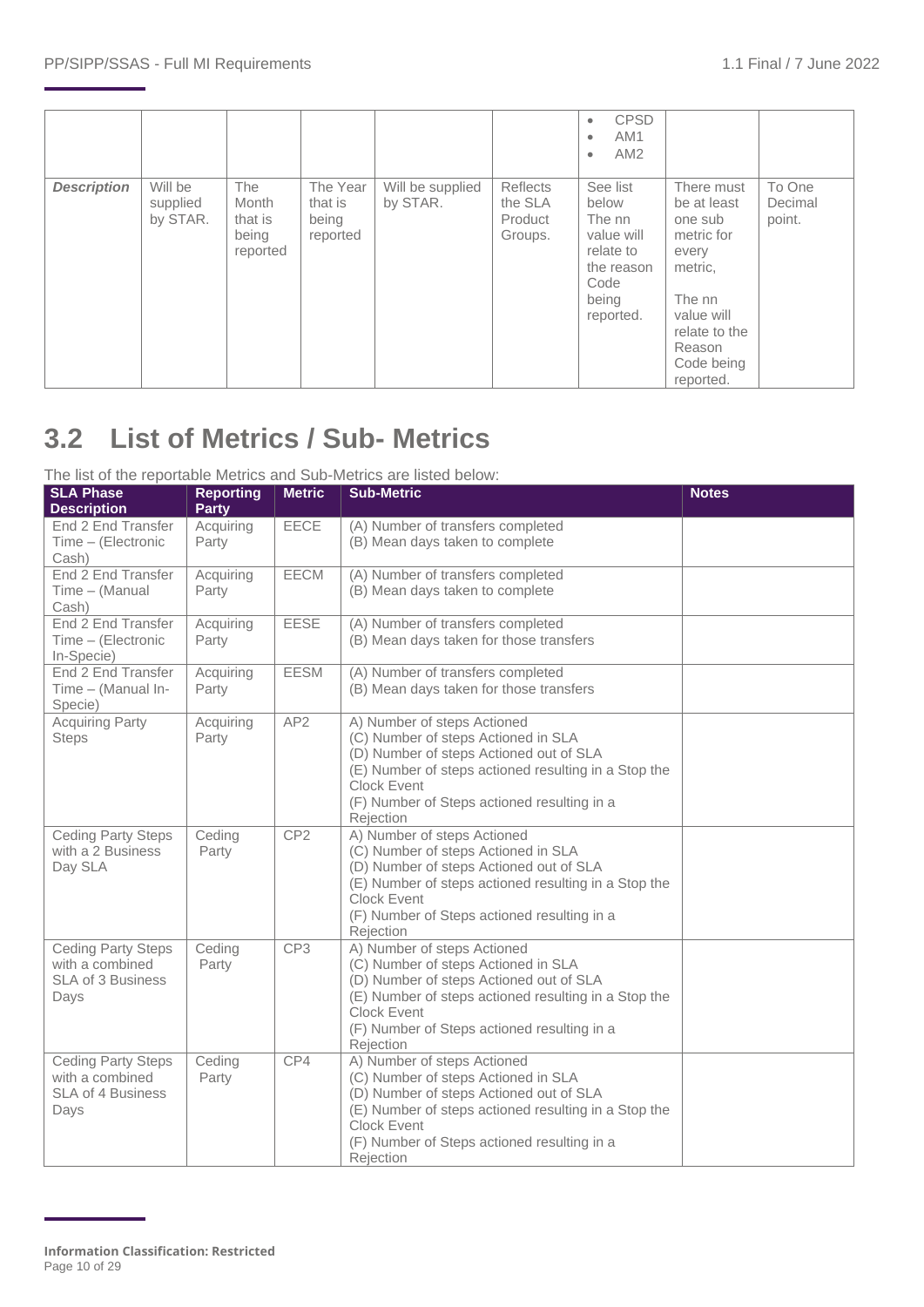| <b>SLA Phase</b><br><b>Description</b>                                           | <b>Reporting</b><br><b>Party</b> | <b>Metric</b>   | <b>Sub-Metric</b>                                                                                                                                                                                                                                       | <b>Notes</b>                                                                                                        |
|----------------------------------------------------------------------------------|----------------------------------|-----------------|---------------------------------------------------------------------------------------------------------------------------------------------------------------------------------------------------------------------------------------------------------|---------------------------------------------------------------------------------------------------------------------|
| <b>Ceding Party Steps</b><br>with a combined<br><b>SLA of 5 Business</b><br>Days | Ceding<br>Party                  | CP <sub>5</sub> | A) Number of steps Actioned<br>(C) Number of steps Actioned in SLA<br>(D) Number of steps Actioned out of SLA<br>(E) Number of steps actioned resulting in a Stop the<br><b>Clock Event</b><br>(F) Number of Steps actioned resulting in a<br>Rejection |                                                                                                                     |
| <b>Ceding Party Steps</b><br>with a 6 Business<br>Day SLA                        | Ceding<br>Party                  | CP6             | A) Number of steps Actioned<br>(C) Number of steps Actioned in SLA<br>(D) Number of steps Actioned out of SLA<br>(E) Number of steps actioned resulting in a Stop the<br><b>Clock Event</b><br>(F) Number of Steps actioned resulting in a<br>Rejection |                                                                                                                     |
| <b>Acquiring Party</b><br>Rejection Reasons                                      | Acquiring<br>Party               | <b>APRR</b>     | (Gnn) Number of Rejections with that Reason                                                                                                                                                                                                             | The nn value will relate<br>to the reason Code<br>being reported.<br>Repeatable for each<br>Rejection Reason        |
| <b>Acquiring Party</b><br>Stop the Clock<br>Reasons                              | Acquiring<br>Party               | <b>APSR</b>     | (Hnn) Number of Stop the Clock Events with that<br>Reason                                                                                                                                                                                               | The nn value will relate<br>to the reason Code<br>being reported.<br>Repeatable for each<br>Stop the Clock Reason.  |
| <b>Acquiring Party</b><br>Stop the Clock<br>Delay                                | Acquiring<br>Party               | <b>APSD</b>     | (Jnn) Average number of calendar days from date<br>STC reason set, (day 0) to date Step completed.<br>(To one decimal point).                                                                                                                           | The nn values will relate<br>to the reason Code<br>being reported.<br>Repeatable for each<br>Stop the Clock Reason. |
| <b>Ceding Party</b><br><b>Rejection Reasons</b>                                  | Ceding<br>Party                  | <b>CPRR</b>     | (Gnn) Number of Rejections with that Reason                                                                                                                                                                                                             | The nn value will relate<br>to the reason Code<br>being reported.<br>Repeatable for each<br>Rejection Reason.       |
| Ceding Party Stop<br>the Clock Reasons                                           | Ceding<br>Party                  | <b>CPSR</b>     | (Hnn) Number of Stop the Clock Events with that<br>Reason                                                                                                                                                                                               | The nn value will relate<br>to the reason Code<br>being reported.<br>Repeatable for each<br>Stop the Clock Reason.  |
| <b>Ceding Party Stop</b><br>the Clock Delay                                      | Ceding<br>Party                  | <b>CPSD</b>     | (Jnn) Average number of calendar days from date<br>STC reason set, (day 0) to date Step completed.<br>(To one decimal point).                                                                                                                           | The nn values will relate<br>to the reason Code<br>being reported.<br>Repeatable for each<br>Stop the Clock Reason. |
| Asset Manager-<br>Conversions                                                    | Asset<br>Manager                 | AM1             | (A) Number of transfers completed<br>(C) Number completed in SLA<br>(D) Number completed outside SLA                                                                                                                                                    | SLA is 1 Fund Calendar<br>days to convert assets &<br>confirm complete.                                             |
| Asset Manager-<br>Re-Registrations                                               | Asset<br>Manager                 | AM <sub>2</sub> | (A) Number of Transfers completed<br>(C) Number completed in SLA<br>(D) Number completed outside SLA                                                                                                                                                    | SLA is 2 Fund Calendar<br>days to Re-Register<br>assets & confirm<br>complete.                                      |

**Information Classification: Restricted** Page 11 of 29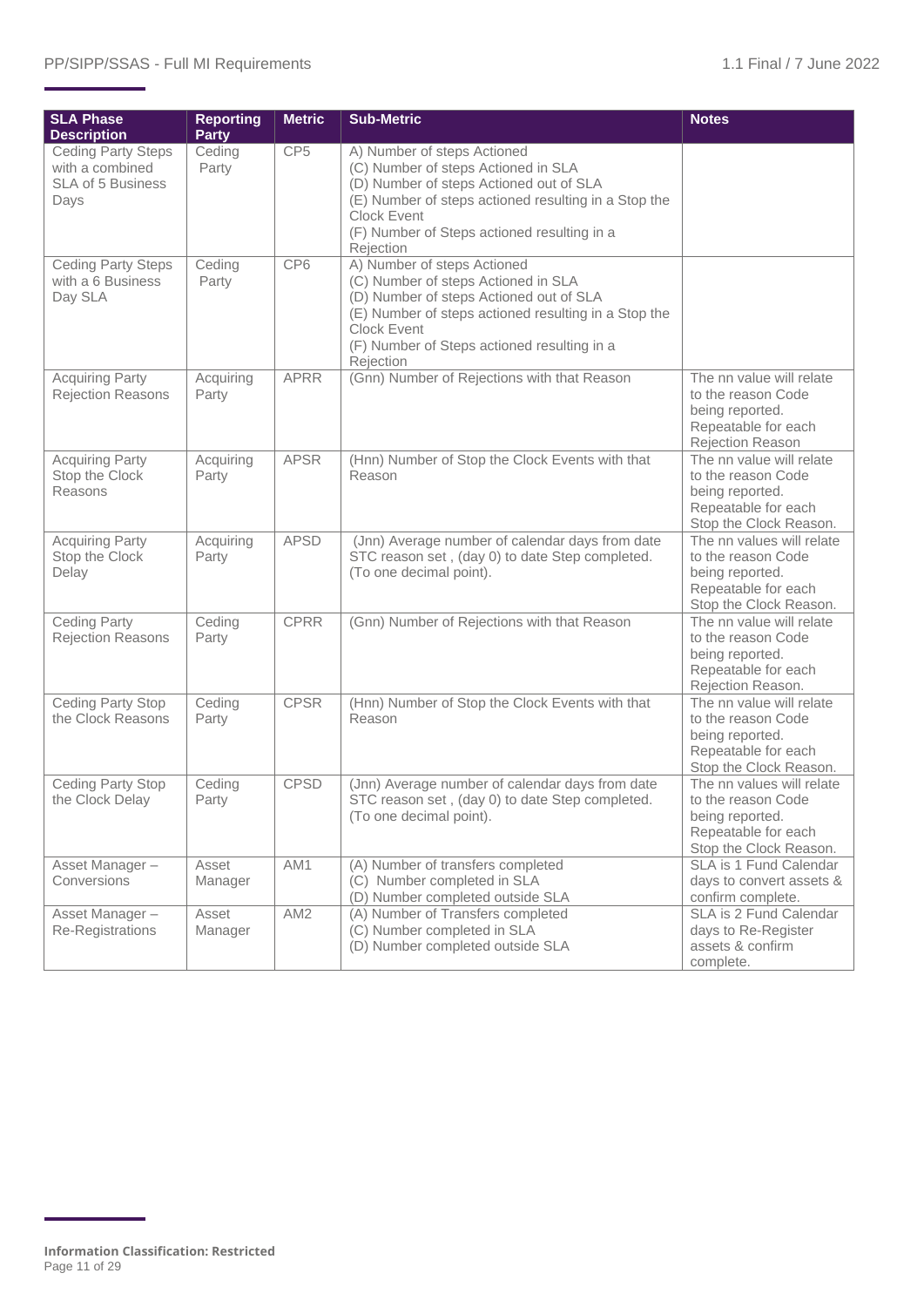## <span id="page-11-0"></span>**3.4 File Layout Examples**

#### **3.4.1 Example 1**

The following examples show a submission for an organisation reporting a single brand for the Personal Pensions/SIPP and SSAS SLA Product Group only. They are reporting Electronic and Manually processed transfers. It includes multiple Rejection Reasons and Stop the Clock events.

| .CSV                                                                       | <b>Excel</b> |       |      |              |            |                 |                 |                 |
|----------------------------------------------------------------------------|--------------|-------|------|--------------|------------|-----------------|-----------------|-----------------|
| Group, Month, Year, Brand, Product Type, Metric, SubMetric, Value          | Group        | Month | Year | <b>Brand</b> | Metric     | Product         | Sub             | Value           |
| S0001,01,2021,S0001x01,PSS,EECM,A,100                                      |              |       |      |              |            | Type            | Metric          |                 |
| S0001,01,2021,S0001x01,PSS,EECM,B,20.5                                     | S0001        | 01    | 2021 | S0001x01     | <b>PSS</b> | <b>EECM</b>     | А               | 100             |
| S0001,01,2021,S0001x01,PSS,EECE,A,100                                      | S0001        | 01    | 2021 | S0001x01     | <b>PSS</b> | EECM            | B               | 20.5            |
| S0001,01,2021,S0001x01,PSS,EECE,B,15.2                                     | S0001        | 01    | 2021 | S0001x01     | <b>PSS</b> | EECE            | A               | 100             |
| S0001,01,2021,S0001x01,PSS,EESM,A,150                                      | S0001        | 01    | 2021 | S0001x01     | <b>PSS</b> | EECE            | B               | 15.2            |
| S0001,01,2021,S0001x01,PSS,EESM,B,12.5                                     | S0001        | 01    | 2021 | S0001x01     | <b>PSS</b> | <b>EESM</b>     | $\overline{A}$  | 150             |
| S0001,01,2021,S0001x01,PSS,AP2,A,360                                       | S0001        | 01    | 2021 | S0001x01     | <b>PSS</b> | <b>EESM</b>     | B               | 12.5            |
| S0001,01,2021,S0001x01,PSS,AP2,C,270                                       | S0001        | 01    | 2021 | S0001x01     | <b>PSS</b> | AP <sub>2</sub> | A               | 360             |
| S0001,01,2021,S0001x01,PSS,AP2,D,90                                        | S0001        | 01    | 2021 | S0001x01     | <b>PSS</b> | AP <sub>2</sub> | C               | 270             |
| S0001,01,2021,S0001x01,PSS,AP2,E,15<br>S0001.01.2021.S0001x01.PSS.AP2.F.10 | S0001        | 01    | 2021 | S0001x01     | <b>PSS</b> | AP <sub>2</sub> | D               | 90              |
| S0001,01,2021,S0001x01,PSS,CP2,A,75                                        | S0001        | 01    | 2021 | S0001x01     | <b>PSS</b> | AP <sub>2</sub> | E               | 15              |
| S0001.01.2021.S0001x01.PSS.CP2.C.55                                        | S0001        | 01    | 2021 | S0001x01     | <b>PSS</b> | AP <sub>2</sub> | F               | 10              |
| S0001,01,2021,S0001x01,PSS,CP2,D,20                                        | S0001        | 01    | 2021 | S0001x01     | <b>PSS</b> | CP <sub>2</sub> | $\overline{A}$  | $\overline{75}$ |
| S0001,01,2021,S0001x01,PSS,CP2,E,15                                        | S0001        | 01    | 2021 | S0001x01     | <b>PSS</b> | CP <sub>2</sub> | C               | 55              |
| S0001,01,2021,S0001x01,PSS,CP3,A,50                                        | S0001        | 01    | 2021 | S0001x01     | <b>PSS</b> | CP <sub>2</sub> | D               | 20              |
| S0001,01,2021,S0001x01,PSS,CP3,C,40                                        | S0001        | 01    | 2021 | S0001x01     | <b>PSS</b> | CP <sub>2</sub> | E               | 15              |
| S0001,01,2021,S0001x01,PSS,CP3,D,10                                        | S0001        | 01    | 2021 | S0001x01     | <b>PSS</b> | CP <sub>3</sub> | A               | 50              |
| S0001,01,2021,S0001x01,PSS,CP3,E,7                                         | S0001        | 01    | 2021 | S0001x01     | <b>PSS</b> | CP <sub>3</sub> | C               | 40              |
| S0001,01,2021,S0001x01,PSS,CP3,F,5                                         | S0001        | 01    | 2021 | S0001x01     | <b>PSS</b> | CP <sub>3</sub> | D               | 10              |
| S0001,01,2021,S0001w01,PSS,APSR,H05,5                                      | S0001        | 01    | 2021 | S0001x01     | <b>PSS</b> | CP <sub>3</sub> | E               | $\overline{7}$  |
| S0001.01.2021.S0001w01.PSS.APSD.J05.4.2                                    | S0001        | 01    | 2021 | S0001x01     | <b>PSS</b> | CP <sub>3</sub> | F               | 5               |
| S0001.01.2021.S0001w01.PSS.APSR.H04.10                                     | S0001        | 01    | 2021 | S0001x01     | <b>PSS</b> | <b>APSR</b>     | H <sub>05</sub> | 5               |
| S0001.01.2021.S0001w01.PSS.APSD.J04.8.1                                    | S0001        | 01    | 2021 | S0001x01     | <b>PSS</b> | <b>APSD</b>     | J <sub>05</sub> | 4.2             |
|                                                                            | S0001        | 01    | 2021 | S0001x01     | <b>PSS</b> | <b>APSR</b>     | H <sub>04</sub> | 10              |
| S0001.01.2021.S0001w01.PSS.APRR.G05.5                                      | S0001        | 01    | 2021 | S0001x01     | <b>PSS</b> | <b>APSD</b>     | J <sub>04</sub> | 8.1             |
| S0001,01,2021,S0001w01,PSS,APRR,G04,5                                      | S0001        | 01    | 2021 | S0001x01     | <b>PSS</b> | <b>APRR</b>     | G05             | 5               |
| S0001,01,2021,S0001w01,PSS,CPSR,H05,16                                     | S0001        | 01    | 2021 | S0001x01     | <b>PSS</b> | <b>APRR</b>     | G04             | 5               |
| S0001,01,2021,S0001w01,PSS,CPSD,J05,2.2                                    | S0001        | 01    | 2021 | S0001x01     | <b>PSS</b> | <b>CPSR</b>     | H <sub>05</sub> | 16              |
| S0001.01.2021.S0001w01.PSS.CPSR.H04.6                                      | S0001        | 01    | 2021 | S0001x01     | <b>PSS</b> | <b>CPSD</b>     | J <sub>05</sub> | 2.2             |
| S0001.01.2021.S0001w01.PSS.CPSD.J04.12.1                                   | S0001        | 01    | 2021 | S0001x01     | <b>PSS</b> | <b>CPSR</b>     | H <sub>04</sub> | 6               |
| S0001.01.2021.S0001w01.PSS.CPRR.G05.5                                      | S0001        | 01    | 2021 | S0001x01     | <b>PSS</b> | <b>CPSD</b>     | J <sub>04</sub> | 12.1            |
|                                                                            | S0001        | 01    | 2021 | S0001x01     | <b>PSS</b> | <b>CPRR</b>     | G05             | 5               |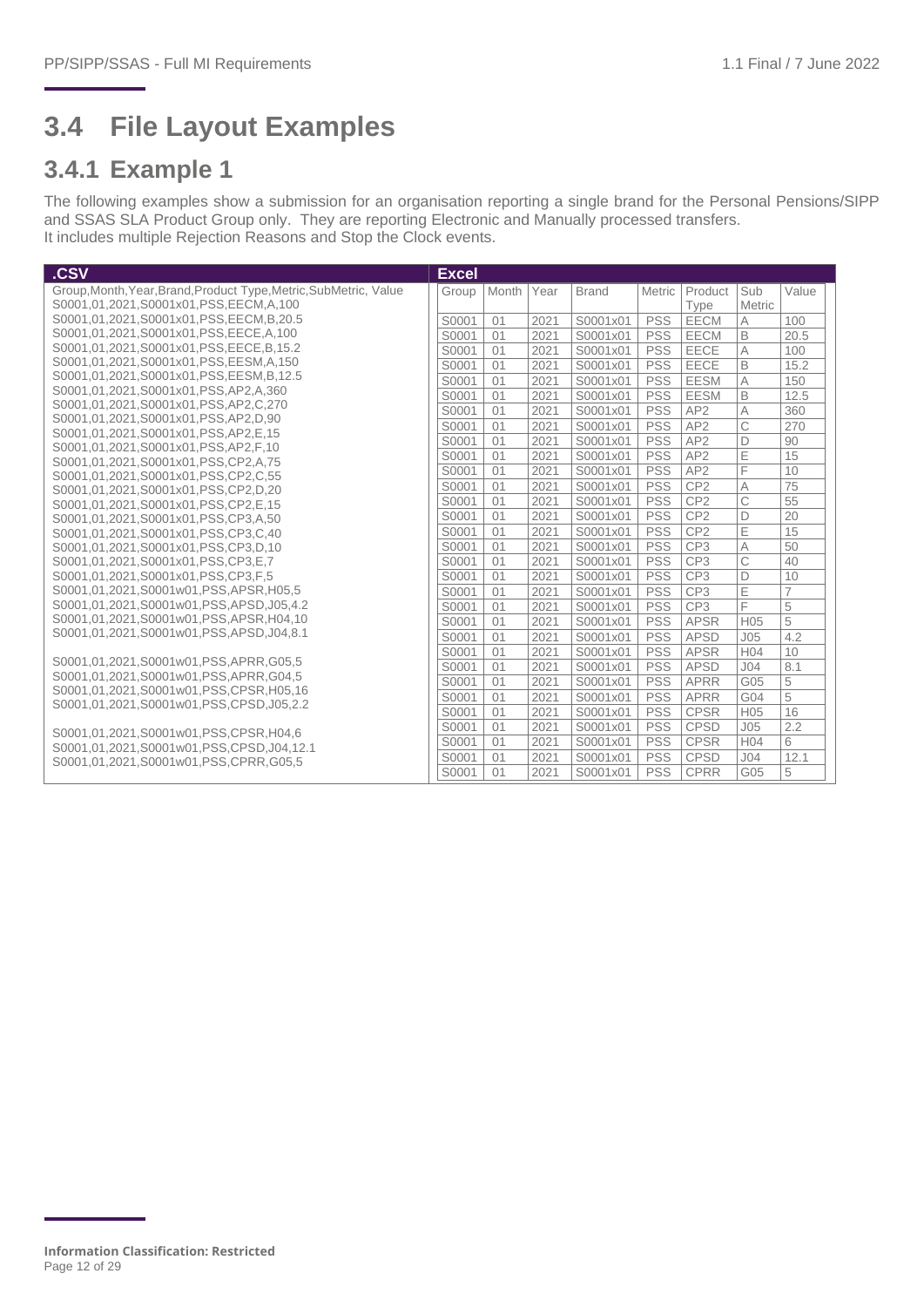#### **3.4.2 Example 2**

The following examples show a submission for an organisation reporting a single brand for the Personal Pensions/ SIPP/ SSAS and Occupational Pension SLA Product Groups. They only process Transfers manually.

| .CSV                                                                       | <b>Excel</b> |       |      |              |            |                 |                 |                |
|----------------------------------------------------------------------------|--------------|-------|------|--------------|------------|-----------------|-----------------|----------------|
| Group, Month, Year, Brand, Product Type, Metric, Sub Metric,               | Group        | Month | Year | <b>Brand</b> | Produ      | <b>Metric</b>   | Sub             | Value          |
| Value                                                                      |              |       |      |              | ct         |                 | Metric          |                |
| S0001,01,2021,S0001x01,PSS,EECM,A,200                                      |              |       |      |              | Type       |                 |                 |                |
| S0001,01,2021,S0001x01,PSS,EECM,B,20.5                                     | S0001        | 01    | 2021 | S0001x01     | <b>PSS</b> | EECM            | Α               | 200            |
| S0001,01,2021,S0001x01,PSS,EESM,A,150                                      | S0001        | 01    | 2021 | S0001x01     | <b>PSS</b> | EECM            | B               | 20.5           |
| S0001,01,2021,S0001x01,PSS,EESM,B,12.5                                     | S0001        | 01    | 2021 | S0001x01     | <b>PSS</b> | <b>EESM</b>     | A               | 150            |
| S0001,01,2021,S0001x01,PSS,AP2,A,120                                       | S0001        | 01    | 2021 | S0001x01     | <b>PSS</b> | <b>EESM</b>     | B               | 12.5           |
| S0001,01,2021,S0001x01,PSS,AP2,C,90                                        | S0001        | 01    | 2021 | S0001x01     | <b>PSS</b> | AP <sub>2</sub> | A               | 120            |
| S0001,01,2021,S0001x01,PSS,AP2,D,30                                        | S0001        | 01    | 2021 | S0001x01     | <b>PSS</b> | AP2             | $\overline{C}$  | 90             |
| S0001,01,2021,S0001x01,PSS,AP2,E,15                                        | S0001        | 01    | 2021 | S0001x01     | <b>PSS</b> | AP2             | D               | 30             |
| S0001,01,2021,S0001x01,PSS,AP2,F,10                                        | S0001        | 01    | 2021 | S0001x01     | PSS        | AP <sub>2</sub> | Ε               | 15             |
| S0001,01,2021,S0001x01,PSS,CP2,A,75                                        | S0001        | 01    | 2021 | S0001x01     | <b>PSS</b> | AP <sub>2</sub> | F               | 10             |
| S0001,01,2021,S0001x01,PSS,CP2,C,55                                        | S0001        | 01    | 2021 | S0001x01     | <b>PSS</b> | CP <sub>2</sub> | А               | 75             |
| S0001,01,2021,S0001x01,PSS,CP2,D,20                                        | S0001        | 01    | 2021 | S0001x01     | <b>PSS</b> | CP <sub>2</sub> | C               | 55             |
| S0001,01,2021,S0001x01,PSS,CP2,E,15                                        | S0001        | 01    | 2021 | S0001x01     | <b>PSS</b> | CP <sub>2</sub> | D               | 20             |
| S0001,01,2021,S0001x01,PSS,CP3,A,50                                        | S0001        | 01    | 2021 | S0001x01     | <b>PSS</b> | CP <sub>2</sub> | E               | 15             |
| S0001,01,2021,S0001x01,PSS,CP3,C,40<br>S0001.01.2021.S0001x01.PSS.CP3.D.10 | S0001        | 01    | 2021 | S0001x01     | <b>PSS</b> | CP3             | А               | 50             |
| S0001,01,2021,S0001x01,PSS,CP3,E,7                                         | S0001        | 01    | 2021 | S0001x01     | <b>PSS</b> | CP <sub>3</sub> | C               | 40             |
| S0001,01,2021,S0001x01,PSS,CP3,F,5                                         | S0001        | 01    | 2021 | S0001x01     | <b>PSS</b> | CP <sub>3</sub> | D               | 10             |
| S0001,01,2021,S0001w01,PSS,APSR,H05,8                                      | S0001        | 01    | 2021 | S0001x01     | PSS        | CP <sub>3</sub> | E               | $\overline{7}$ |
| S0001,01,2021,S0001w01,PSS,APSD,J05,4.7                                    | S0001        | 01    | 2021 | S0001x01     | <b>PSS</b> | CP <sub>3</sub> | F               | 5              |
|                                                                            | S0001        | 01    | 2021 | S0001x01     | <b>PSS</b> | <b>APSR</b>     | H <sub>05</sub> | 8              |
| S0001,01,2021,S0001w01,PSS,APSR,H03,2                                      | S0001        | 01    | 2021 | S0001x01     | <b>PSS</b> | <b>APSD</b>     | J05             | 4.7            |
| S0001,01,2021,S0001w01,PSS,APSD,J03,8.2.                                   | S0001        | 01    | 2021 | S0001x01     | <b>PSS</b> | <b>APSR</b>     | H <sub>03</sub> | $\overline{2}$ |
|                                                                            | S0001        | 01    | 2021 | S0001x01     | <b>PSS</b> | <b>APSD</b>     | J <sub>03</sub> | 8.2            |
| S0001.01.2021.S0001w01.PSS.CPSR.H03.14                                     | S0001        | 01    | 2021 | S0001x01     | <b>PSS</b> | <b>CPSR</b>     | H <sub>03</sub> | 14             |
| S0001.01.2021.S0001w01.PSS.CPSD.J03.17.2                                   | S0001        | 01    | 2021 | S0001x01     | <b>PSS</b> | <b>APSD</b>     | J <sub>05</sub> | 17.2           |
|                                                                            |              | 01    |      |              | <b>PSS</b> | <b>CPSR</b>     |                 | 8              |
| S0001,01,2021,S0001w01,PSS,CPSR,H11,8                                      | S0001        |       | 2021 | S0001x01     |            |                 | H11             |                |
| S0001.01.2021.S0001w01.PSS.CPSD.J11.7.9                                    | S0001        | 01    | 2021 | S0001x01     | <b>PSS</b> | <b>APSD</b>     | J11             | 7.9<br>22      |
|                                                                            | S0001        | 01    | 2021 | S0001w01     | <b>OCP</b> | EECM            | Α               |                |
| S0001,01,2021,S0001w01,OCP,EECM,A,22                                       | S0001        | 01    | 2021 | S0001w01     | <b>OCP</b> | EECM            | B               | 24.1           |
| S0001.01.2021.S0001w01.OCP.EECM.A.24.1                                     | S0001        | 01    | 2021 | S0001w01     | OCP        | AP <sub>2</sub> | A               | 50             |
| S0001,01,2021,S0001w01,OCP,AP2,A,50                                        | S0001        | 01    | 2021 | S0001w01     | <b>OCP</b> | AP <sub>2</sub> | $\overline{C}$  | 50             |
| S0001,01,2021,S0001w01,OCP,AP2,C,50                                        | S0001        | 01    | 2021 | S0001w01     | OCP        | CP <sub>2</sub> | А               | 70             |
| S0001,01,2021,S0001w01,OCP,CP2,A,70                                        | S0001        | 01    | 2021 | S0001w01     | <b>OCP</b> | CP <sub>2</sub> | C               | 60             |
| S0001,01,2021,S0001w01,OCP,CP2,C,60                                        | S0001        | 01    | 2021 | S0001w01     | OCP        | CP <sub>2</sub> | D               | 10             |
| S0001,01,2021,S0001w01,OCP,CP2,D,10                                        | S0001        | 01    | 2021 | S0001w01     | <b>OCP</b> | CP <sub>2</sub> | E               | 6              |
| S0001,01,2021,S0001w01,OCP,CP2,E,6                                         | S0001        | 01    | 2021 | S0001w01     | <b>OCP</b> | <b>CPSR</b>     | H <sub>05</sub> | 5              |
| S0001,01,2021,S0001w01,OCP,CPSR,H05,5                                      | S0001        | 01    | 2021 | S0001x01     | <b>PSS</b> | <b>APSD</b>     | J <sub>05</sub> | 7.7            |
| S0001,01,2021,S0001w01,OCP,CPSD,J05,7.7                                    | S0001        | 01    | 2021 | S0001w01     | OCP        | <b>CPSR</b>     | H <sub>04</sub> | 1              |
| S0001.01.2021.S0001w01.OCP.CPSR.H04.1                                      | S0001        | 01    | 2021 | S0001x01     | <b>PSS</b> | <b>APSD</b>     | J <sub>04</sub> | 12.3           |
| S0001.01.2021.S0001w01.OCP.CPSD.J04.12.3                                   |              |       |      |              |            |                 |                 |                |
|                                                                            |              |       |      |              |            |                 |                 |                |
|                                                                            |              |       |      |              |            |                 |                 |                |
|                                                                            |              |       |      |              |            |                 |                 |                |

**Information Classification: Restricted** Page 13 of 29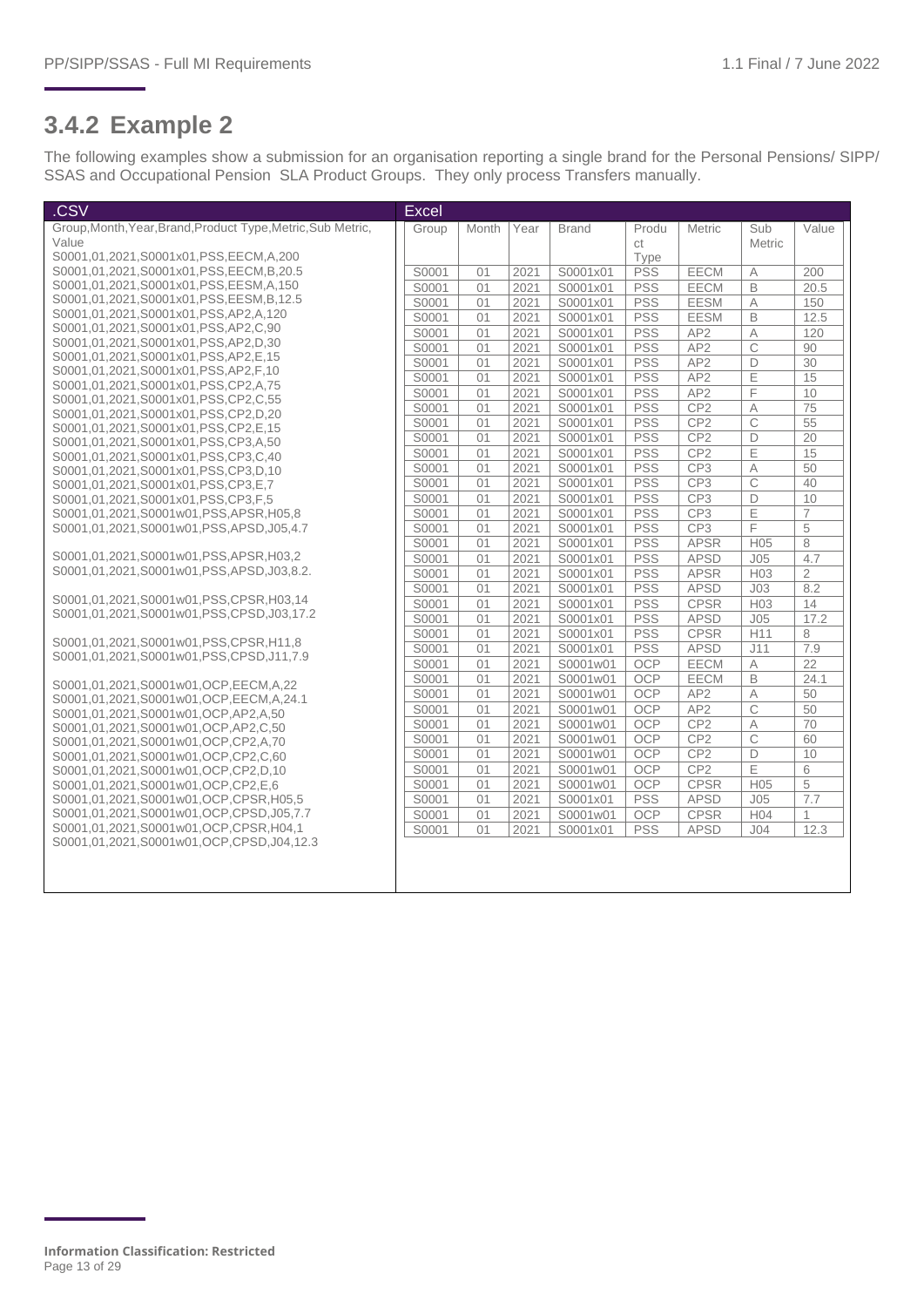#### **3.4.3 Example 3**

The following is a csv example showing a full electronic submission for an organisation reporting for multiple brands that operate as **Ceding Parties** only in the Personal Pensions/SIPP and SSAS SLA Product Groups.

| .CSV                                                                      | Excel |       |      |              |            |                 |                 |       |  |
|---------------------------------------------------------------------------|-------|-------|------|--------------|------------|-----------------|-----------------|-------|--|
| Group, Month, Year, Brand, Product Type, Metric, Sub Metric,              | Group | Month | Year | <b>Brand</b> | Metric     | Product         | Sub             | Value |  |
| Value                                                                     |       |       |      |              |            | Type            | Metric          |       |  |
| S0001.01.2021.S0001x01.PSS.CP2.A.120                                      | S0001 | 01    | 2021 | S0001x01     | <b>PSS</b> | CP <sub>2</sub> | A               | 120   |  |
| S0001.01.2021.S0001x01.PSS.CP2.C.75                                       | S0001 | 01    | 2021 | S0001x01     | <b>PSS</b> | CP <sub>2</sub> | C               | 75    |  |
| S0001,01,2021,S0001x01,PSS,CP2,D,45                                       | S0001 | 01    | 2021 | S0001x01     | <b>PSS</b> | CP <sub>2</sub> | D               | 45    |  |
| S0001,01,2021,S0001x01,PSS,CP2,E,10                                       | S0001 | 01    | 2021 | S0001x01     | <b>PSS</b> | CP <sub>2</sub> | E               | 10    |  |
| S0001,01,2021,S0001x01,PSS,CP5,A,100                                      | S0001 | 01    | 2021 | S0001x01     | <b>PSS</b> | CP <sub>5</sub> | A               | 100   |  |
| S0001,01,2021,S0001x01,PSS.CP5.C.80                                       | S0001 | 01    | 2021 | S0001x01     | <b>PSS</b> | CP <sub>5</sub> | C               | 80    |  |
| S0001,01,2021,S0001x01,PSS,CP5,D,20                                       | S0001 | 01    | 2021 | S0001x01     | <b>PSS</b> | CP <sub>5</sub> | D               | 20    |  |
| S0001,01,2021,S0001x01,PSS,CP5,E,15<br>S0001,01,2021,S0001x01,PSS,CP5,F,5 | S0001 | 01    | 2021 | S0001x01     | <b>PSS</b> | CP <sub>5</sub> | E               | 15    |  |
| S0001,01,2021,S0001x01,PSS,CPRR,G06,5                                     | S0001 | 01    | 2021 | S0001x01     | <b>PSS</b> | CP <sub>5</sub> | F               | 5     |  |
| S0001.01.2021.S0001x01.PSS.CPSR.H03.12                                    | S0001 | 01    | 2021 | S0001x01     | <b>PSS</b> | <b>CPRR</b>     | G06             | 5     |  |
| S0001.01.2021.S0001x01.PSS.CPSD.J03.6.5                                   | S0001 | 01    | 2021 | S0001x01     | <b>PSS</b> | <b>CPSR</b>     | H <sub>03</sub> | 12    |  |
| S0001.01.2021.S0001x01.PSS.CPSR.H12.13                                    | S0001 | 01    | 2021 | S0001x01     | <b>PSS</b> | <b>CPSD</b>     | J <sub>03</sub> | 6.5   |  |
| S0001,01,2021,S0001x01,PSS,CPSD,J12,3.7                                   | S0001 | 01    | 2021 | S0001x01     | <b>PSS</b> | <b>CPSR</b>     | H <sub>12</sub> | 13    |  |
| S0001,01,2021,S0001x02,PSS,CP2,A,120                                      | S0001 | 01    | 2021 | S0001x01     | <b>PSS</b> | <b>CPSD</b>     | J12             | 3.7   |  |
| S0001,01,2021,S0001x02,PSS,CP2,C,100                                      | S0001 | 01    | 2021 | S0001x02     | <b>PSS</b> | CP <sub>2</sub> | A               | 120   |  |
| S0001,01,2021,S0001x02,PSS,CP2,D,20                                       | S0001 | 01    | 2021 | S0001x02     | <b>PSS</b> | CP <sub>2</sub> | C               | 100   |  |
| S0001,01,2021,S0001x02,PSS,CP2,E,10                                       | S0001 | 01    | 2021 | S0001x02     | <b>PSS</b> | CP <sub>2</sub> | D               | 20    |  |
| S0001,01,2021,S0001x02,PSS,CP5,A,100                                      | S0001 | 01    | 2021 | S0001x02     | <b>PSS</b> | CP <sub>2</sub> | E               | 10    |  |
| S0001,01,2021,S0001x02,PSS,CP5,C,80                                       | S0001 | 01    | 2021 | S0001x02     | <b>PSS</b> | CP <sub>5</sub> | $\overline{A}$  | 100   |  |
| S0001,01,2021,S0001x02,PSS,CP5,D,20                                       | S0001 | 01    | 2021 | S0001x02     | <b>PSS</b> | CP <sub>5</sub> | C               | 80    |  |
| S0001.01.2021.S0001x02.PSS.CP5.E.15                                       | S0001 | 01    | 2021 | S0001x02     | <b>PSS</b> | CP <sub>5</sub> | D               | 20    |  |
| S0001,01,2021,S0001x02,PSS,CP5,F,5                                        | S0001 | 01    | 2021 | S0001x02     | <b>PSS</b> | CP <sub>5</sub> | E               | 15    |  |
| S0001.01.2021.S0001x02.PSS.CPRR.G07.5                                     | S0001 | 01    | 2021 | S0001x02     | <b>PSS</b> | CP <sub>5</sub> | F               | 5     |  |
| S0001,01,2021,S0001x02,PSS,CPSR,H08,8                                     | S0001 | 01    | 2021 | S0001x02     | <b>PSS</b> | <b>CPRR</b>     | G07             | 5     |  |
| S0001.01.2021.S0001x02.PSS.CPSD.J08.9.9                                   | S0001 | 01    | 2021 | S0001x02     | <b>PSS</b> | <b>CPSR</b>     | H <sub>08</sub> | 8     |  |
| S0001,01,2021,S0001x02,PSS,CPSR,H09,17                                    | S0001 | 01    | 2021 | S0001x02     | <b>PSS</b> | <b>CPSD</b>     | J <sub>08</sub> | 9.9   |  |
| S0001.01.2021.S0001x02.PSS.CPSD.J09.11.7                                  | S0001 | 01    | 2021 | S0001x02     | <b>PSS</b> | <b>CPSR</b>     | H <sub>09</sub> | 17    |  |
|                                                                           | S0001 | 01    | 2021 | S0001x02     | <b>PSS</b> | <b>CPSD</b>     | J <sub>09</sub> | 11.7  |  |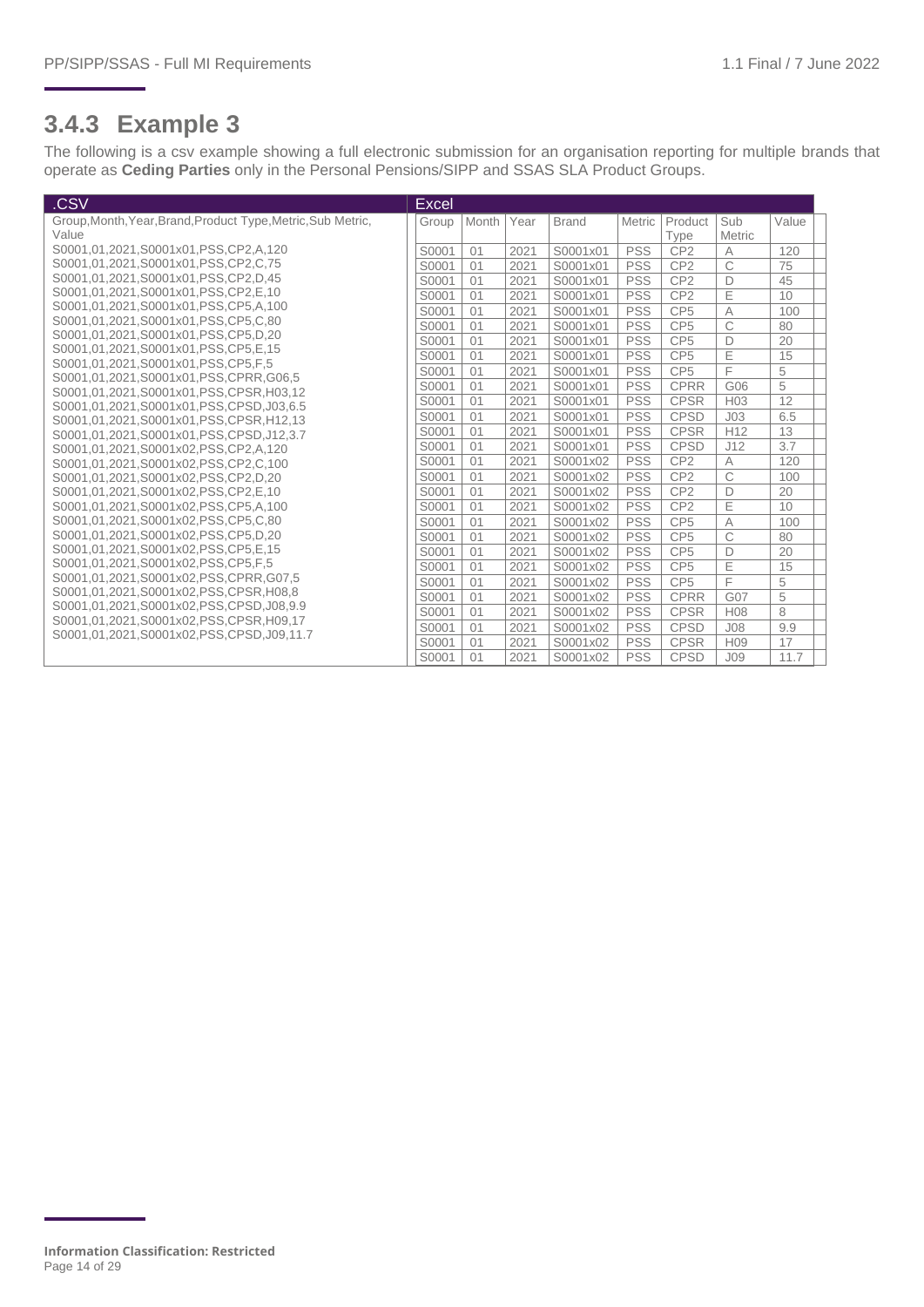## <span id="page-14-0"></span>**4 Examples of Individual Step Reporting**

### <span id="page-14-1"></span>**4.1 Example 1 – New Cash Transfer – Valid Request**

The Ceding Party receives a valid request to transfer on Monday 15/11/2021.

An Instruction is sent to the Asset Managers to sell the Assets on Wednesday 17/11/2021.

This will be reported against an SLA of 3 Business Days (Step 4) and would be reported as "Action Taken in SLA".

| <b>Monday</b>                 | Tuesdav             | Wednesdav                  | <b>Thursdav</b> | Friday   |
|-------------------------------|---------------------|----------------------------|-----------------|----------|
| 15/11/21                      | 16/11/21            | 17/11/21                   | 18/11/21        | 19/11/21 |
| (Dav 0)                       | (Dav <sub>1</sub> ) | (Dav <sub>2</sub> )        | (Day 3)         | (Day 4)  |
|                               |                     | Instruction is sent to the |                 |          |
| Valid Application<br>Received |                     | Asset Managers to sell     |                 |          |
|                               |                     | the Assets                 |                 |          |

This case will report against:

| $\sim$<br>Description                                 | <b>Metric</b>   | <b>Sub-Metric</b> | Value |
|-------------------------------------------------------|-----------------|-------------------|-------|
| actioned<br><b>Number</b><br><b>Steps</b><br>0Ť       | CP <sub>3</sub> |                   |       |
| SL/<br>In<br><b>Steps</b><br>actioned<br>Number<br>0Ť | CP <sub>3</sub> |                   |       |

## <span id="page-14-2"></span>**4.2 Example 2 – New Cash Transfer – Invalid Request**

The Ceding Party receives a valid request to transfer on Monday 15/11/2021.

1. A request is sent to the client/ adviser to inform them that the Adviser Permission check has failed on Friday 19/11/2021.

This will be reported against an SLA of 3 Business Days (Step 4) and would be reported as "Action Taken outside **SLA**" and as an "Action resulting in a Rejection".

| <b>Monday</b>                 | Tuesdav  | Wednesday | <b>Thursday</b> | Friday                                                                                   |
|-------------------------------|----------|-----------|-----------------|------------------------------------------------------------------------------------------|
| 15/11/21                      | 16/11/21 | 17/11/21  | 18/11/21        | 19/11/21                                                                                 |
| (Day 0)                       | (Day 1)  | (Day 2)   | (Day 3)         | (Day 4)                                                                                  |
| Valid Application<br>Received |          |           |                 | Request returned to<br>Adviser/ Customer as<br><b>Adviser Permission</b><br>Check Failed |

This case will be reported against :

| Description                                        | <b>Metric</b> | Sub-Metric | Value |
|----------------------------------------------------|---------------|------------|-------|
| Completed Actions                                  | CP3           |            |       |
| Number of Steps completed out of SLA               | CP3           |            |       |
| Number of Steps resulting in a Rejection           | CP3           |            |       |
| Rejection Reason - Adviser Permission Check Failed | <b>CPRR</b>   | G12        |       |

## <span id="page-14-3"></span>**4.3 Example 3 – New Cash Transfer – Valid Request – Fund Suspended**

The Ceding Party receives a valid request to transfer on Monday 15/11/2021, but one of the Funds the Customer has invested in has been suspended.

The Customer and AP are contacted to advise them of the delay on Thursday 20/11/2021, the Work Item is Pended on the Workflow.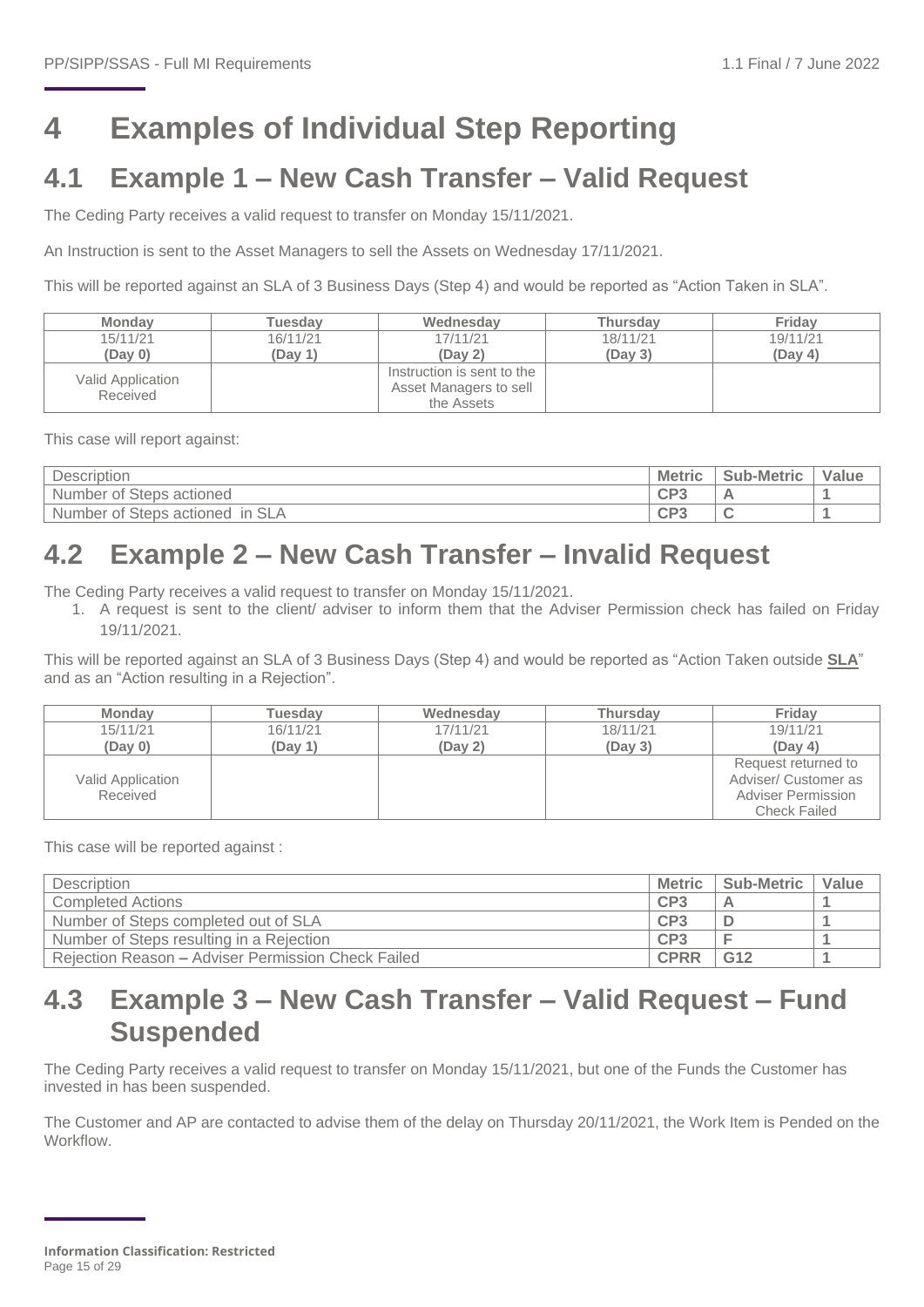The suspension is lifted on Monday 22/11/2021 and an Instruction is sent to the Asset Managers to sell the Assets on the same day.

This will be reported against an SLA of 3 Business Days (Step 4) and would be reported as ""Action Taken outside SLA" and also as "Action resulting in a Stop the Clock Event"

| <b>Monday</b>              | <b>Tuesday</b> | Wednesday | <b>Thursday</b>             | Friday   |
|----------------------------|----------------|-----------|-----------------------------|----------|
| 15/11/21                   | 16/11/21       | 17/11/21  | 18/11/21                    | 19/11/21 |
| (Day 0)                    | (Day 1)        |           | (Dav 3)                     | (Day 4)  |
| Valid Application          |                |           | <b>CP</b> notifies Customer |          |
| Received                   |                |           | and AP of Fund              | Pended   |
|                            |                |           | Suspension                  |          |
|                            |                |           |                             |          |
| <b>Monday</b>              | <b>Tuesday</b> | Wednesdav | <b>Thursday</b>             | Friday   |
| 22/11/21                   | 23/11/21       | 24/11/21  |                             | 26/11/21 |
| (Day 5)                    |                |           |                             |          |
| Fund Suspension lifted.    |                |           |                             |          |
| Instruction is sent to the |                |           |                             |          |
| Asset Managers to sell     |                |           |                             |          |
| the Assets.                |                |           |                             |          |

This case will be reported against :

| <b>Description</b>                                           | <b>Metric</b>   | <b>Sub-Metric</b> | Value |
|--------------------------------------------------------------|-----------------|-------------------|-------|
| <b>Ceding Party Steps Actioned</b>                           | CP <sub>3</sub> |                   |       |
| Number of Steps actioned outside SLA                         | CP <sub>3</sub> |                   |       |
| Number of Steps actioned resulting in a Stop the Clock Event | CP <sub>3</sub> |                   |       |
| Stop The Clock Reason 7 - Illiquid Assets                    | <b>CPSR</b>     | <b>H07</b>        |       |
| CP Average Delay STC - Reason 7                              | <b>CPSD</b>     | J <sub>07</sub>   |       |

## <span id="page-15-0"></span>**5 Full Journey Examples**

## <span id="page-15-1"></span>**5.1 Electronic Cash Transfer**

| <b>Monday</b>                                                                           | <b>Tuesday</b>      | Wednesday                                                                      | <b>Thursday</b>                                           | Friday                                                             |  |  |  |  |
|-----------------------------------------------------------------------------------------|---------------------|--------------------------------------------------------------------------------|-----------------------------------------------------------|--------------------------------------------------------------------|--|--|--|--|
| 01/11/21                                                                                | 02/11/21            | 03/11/21                                                                       | 04/11/21                                                  | 05/11/21                                                           |  |  |  |  |
| (Day 0)<br>(Day 1)                                                                      |                     | (Day 0)<br>(Day 1)                                                             |                                                           | (Day 2)                                                            |  |  |  |  |
| AP: STAR Step 3 - SLA= 2BD                                                              |                     |                                                                                | CP: STAR Step 4 - SLA= 3BD                                |                                                                    |  |  |  |  |
| AP receives valid<br>AP issues Transfer<br>application to Transfer<br>Instruction to CP |                     | <b>CP Receives Transfer</b><br>instruction from AP                             | <b>CP Validates</b><br>Instruction & Issues<br>Acceptance | <b>CP Instructs Asset</b><br>Managers to encash<br><b>Funds</b>    |  |  |  |  |
|                                                                                         |                     |                                                                                |                                                           |                                                                    |  |  |  |  |
| <b>Monday</b>                                                                           | <b>Tuesday</b>      | Wednesday                                                                      | <b>Thursday</b>                                           | Friday                                                             |  |  |  |  |
| 08/11/21<br>(Day 0)                                                                     | 09/11/21<br>(Day 0) | 10/11/21<br>(Day 0)                                                            | 11/11/21<br>(Day 0)                                       | 12/11/21<br>(Day 1)                                                |  |  |  |  |
|                                                                                         |                     | AP: STAR Step 6 - SLA= 2BD                                                     |                                                           | AP: STAR Step 7 - SLA=2BD                                          |  |  |  |  |
| <b>Confirmation of Sale</b><br>of Assets received                                       |                     | <b>Completion Message</b><br>including all<br>regulatory information<br>issued | <b>AP Receives Payment</b><br>& Transfer<br>documentation | AP Allocates monies to<br>Client account and<br>completes transfer |  |  |  |  |

**Information Classification: Restricted** Page 16 of 29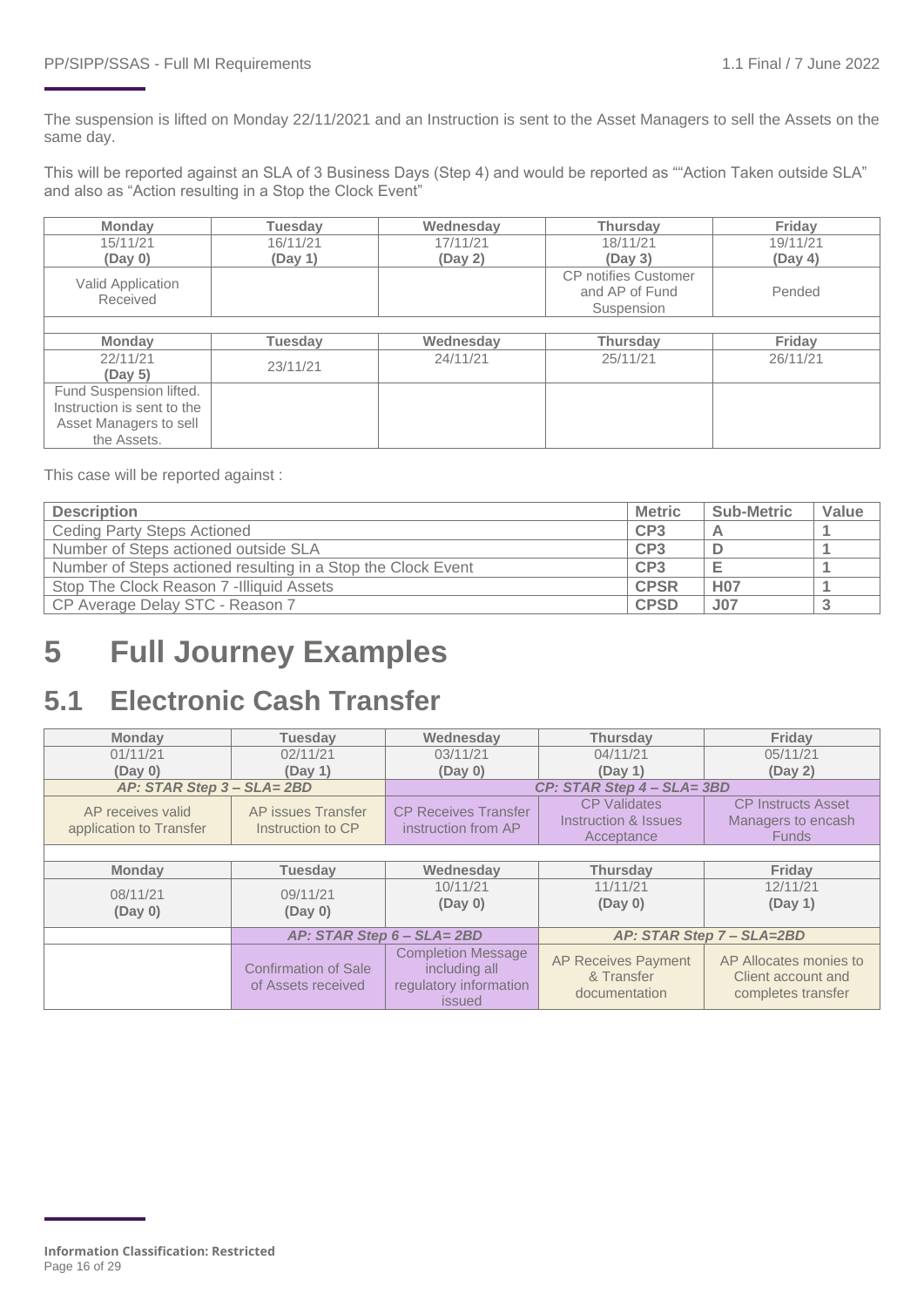| If this was their only Transfer, the Acquiring Party would |               |                       |                | If this was their only Transfer, the <b>Ceding Party</b> would report: |                 |                       |       |  |
|------------------------------------------------------------|---------------|-----------------------|----------------|------------------------------------------------------------------------|-----------------|-----------------------|-------|--|
| report:                                                    |               |                       |                |                                                                        |                 |                       |       |  |
| Description                                                | <b>Metric</b> | Sub-<br><b>Metric</b> | Value          | Description                                                            | <b>Metric</b>   | Sub-<br><b>Metric</b> | Value |  |
| Number of Transfers<br>completed                           | <b>EECE</b>   | А                     |                | Ceding Party (CP) 2BD<br>Steps actioned                                | CP <sub>2</sub> | A                     |       |  |
| Mean Calendar Days taken<br>to complete                    | <b>EECE</b>   | в                     | 12.0           | CP 2BD Steps actioned<br>in SLA                                        | CP <sub>2</sub> | $\mathsf{C}$          |       |  |
| Acquiring Party (AP) - 2BD<br><b>Steps Actioned</b>        | AP2           | А                     | $\overline{2}$ | Ceding Party (CP) 2BD<br><b>Steps Actioned</b>                         | CP <sub>3</sub> | A                     |       |  |
| AP 2BD Steps actioned in<br><b>SLA</b>                     | AP2           | C                     | $\overline{2}$ | CP 2BD Steps actioned<br>in SLA                                        | CP <sub>3</sub> | C                     |       |  |
|                                                            |               |                       |                |                                                                        |                 |                       |       |  |

## <span id="page-16-0"></span>**5.2 Electronic Cash Transfer with Stop the Clock**

| <b>Monday</b>               | <b>Tuesday</b>                  | Wednesday                     | <b>Thursday</b>           |                                           |  |  |  |
|-----------------------------|---------------------------------|-------------------------------|---------------------------|-------------------------------------------|--|--|--|
| 01/11/21                    | 02/11/21                        | 03/11/21                      | 04/11/21                  | 05/11/21                                  |  |  |  |
| (Day 0)                     | (Day 1)                         | (Day 0)                       | (Day 1)                   | (Day 2)                                   |  |  |  |
|                             | AP: STAR Step 3 - SLA= 2BD      |                               | CP: STAR Step 4 - SLA=3BD |                                           |  |  |  |
| AP receives valid           | AP issues Transfer              | <b>CP Receives Transfer</b>   |                           |                                           |  |  |  |
| application to Transfer     | Instruction to CP               |                               |                           |                                           |  |  |  |
|                             |                                 |                               |                           |                                           |  |  |  |
| <b>Monday</b>               | <b>Tuesday</b>                  | Wednesday                     | <b>Thursday</b>           | Friday                                    |  |  |  |
| 08/11/21                    | 09/11/21                        | 10/11/21                      | 11/11/21                  | 12/11/21                                  |  |  |  |
|                             |                                 | (Day 5)                       | (Day 6)                   | (Day 7)                                   |  |  |  |
| (Day 3)                     | (Day 4)                         |                               |                           |                                           |  |  |  |
|                             |                                 | CP: STAR Step 4 - SLA= 3BD    |                           |                                           |  |  |  |
|                             |                                 | Notification Issued to        |                           |                                           |  |  |  |
|                             | <b>CP Validates Instruction</b> | AP of an ongoing              |                           | <b>Stop the Clock: 7- Illiquid Assets</b> |  |  |  |
|                             |                                 | <b>Corporate Action</b>       |                           |                                           |  |  |  |
|                             |                                 |                               |                           |                                           |  |  |  |
| <b>Monday</b>               | <b>Tuesday</b>                  | Wednesday                     | <b>Thursday</b>           | Friday                                    |  |  |  |
| 15/11/21                    | 16/11/21                        | 17/11/21                      | 18/11/21                  | 19/11/21                                  |  |  |  |
| (Day 8)                     | (Day 9)                         |                               |                           | (Day 0)                                   |  |  |  |
|                             | CP: STAR Step 4 - SLA=3BD       |                               |                           | CP: STAR Step 6-                          |  |  |  |
|                             |                                 |                               |                           | $SLA = 2BD$                               |  |  |  |
| <b>CP Issues Acceptance</b> |                                 |                               |                           | Sale of Assets confirmed                  |  |  |  |
|                             |                                 |                               |                           |                                           |  |  |  |
| <b>Monday</b>               | <b>Tuesday</b>                  | Wednesday                     | <b>Thursday</b>           | Friday                                    |  |  |  |
| 22/11/21                    | 23/11/21                        | 24/11/21                      | 25/11/21                  | 26/11/21                                  |  |  |  |
|                             |                                 | (Day 0)                       | (Day 1)                   | (Day 2)                                   |  |  |  |
| (Day 1)<br>(Day 2)          |                                 |                               |                           |                                           |  |  |  |
| CP: STAR Step 6 - SLA= 2BD  |                                 |                               | AP: STAR Step 7 - SLA=2BD |                                           |  |  |  |
|                             | <b>Completion Message</b>       | <b>AP Receives</b>            |                           | AP Allocates monies to                    |  |  |  |
|                             | including all regulatory        | <b>Payment &amp; Transfer</b> |                           | Client account and                        |  |  |  |
|                             | information issued              | documentation                 |                           | completes transfer                        |  |  |  |
|                             |                                 |                               |                           |                                           |  |  |  |

| If this was their only Transfer, the Acquiring Party would   If this was their only Transfer, the Ceding Party would report: |              |  |                                                                                                                                                                                                                                                                                                             |                 |          |  |
|------------------------------------------------------------------------------------------------------------------------------|--------------|--|-------------------------------------------------------------------------------------------------------------------------------------------------------------------------------------------------------------------------------------------------------------------------------------------------------------|-----------------|----------|--|
| report:                                                                                                                      |              |  |                                                                                                                                                                                                                                                                                                             |                 |          |  |
| $\blacksquare$                                                                                                               | $\mathbf{a}$ |  | $\mathbf{1}$ , $\mathbf{1}$ , $\mathbf{1}$ , $\mathbf{1}$ , $\mathbf{1}$ , $\mathbf{1}$ , $\mathbf{1}$ , $\mathbf{1}$ , $\mathbf{1}$ , $\mathbf{1}$ , $\mathbf{1}$ , $\mathbf{1}$ , $\mathbf{1}$ , $\mathbf{1}$ , $\mathbf{1}$ , $\mathbf{1}$ , $\mathbf{1}$ , $\mathbf{1}$ , $\mathbf{1}$ , $\mathbf{1}$ , | المطاحين والمعا | 1.34.1.1 |  |

| Description              | <b>Metric</b>   | Sub-          | Value          | Description                 | <b>Metric</b>   | Sub-          | Value |
|--------------------------|-----------------|---------------|----------------|-----------------------------|-----------------|---------------|-------|
|                          |                 | <b>Metric</b> |                |                             |                 | <b>Metric</b> |       |
| Number of Transfers      | <b>EECE</b>     | А             |                | Ceding Party (CP) 2BD       | CP <sub>2</sub> | A             |       |
| completed                |                 |               |                | Steps actioned              |                 |               |       |
| Mean Calendar Days       | <b>EECE</b>     | B             | 26.0           | CP 2BD Steps actioned       | CP <sub>2</sub> | $\mathbf C$   |       |
| taken to complete        |                 |               |                | in SLA                      |                 |               |       |
| Acquiring Party (AP) -   | AP2             | А             | $\overline{2}$ | Ceding Party (CP) 2BD       | CP <sub>3</sub> | A             |       |
| 2BD Steps actioned       |                 |               |                | Steps actioned              |                 |               |       |
| AP 2BD Steps actioned in | AP <sub>2</sub> | $\mathbf C$   | $\overline{2}$ | CP 2BD Steps actioned       | CP <sub>3</sub> | D             |       |
| <b>SLA</b>               |                 |               |                | outside SLA                 |                 |               |       |
|                          |                 |               |                | CP 2BD Steps actioned       | CP <sub>3</sub> | Е             |       |
|                          |                 |               |                | resulting in a Stop the     |                 |               |       |
|                          |                 |               |                | Clock Event                 |                 |               |       |
|                          |                 |               |                | CP Stop the Clock           | <b>CPSR</b>     | <b>H07</b>    |       |
|                          |                 |               |                | Reason: 7 - Illiquid Assets |                 |               |       |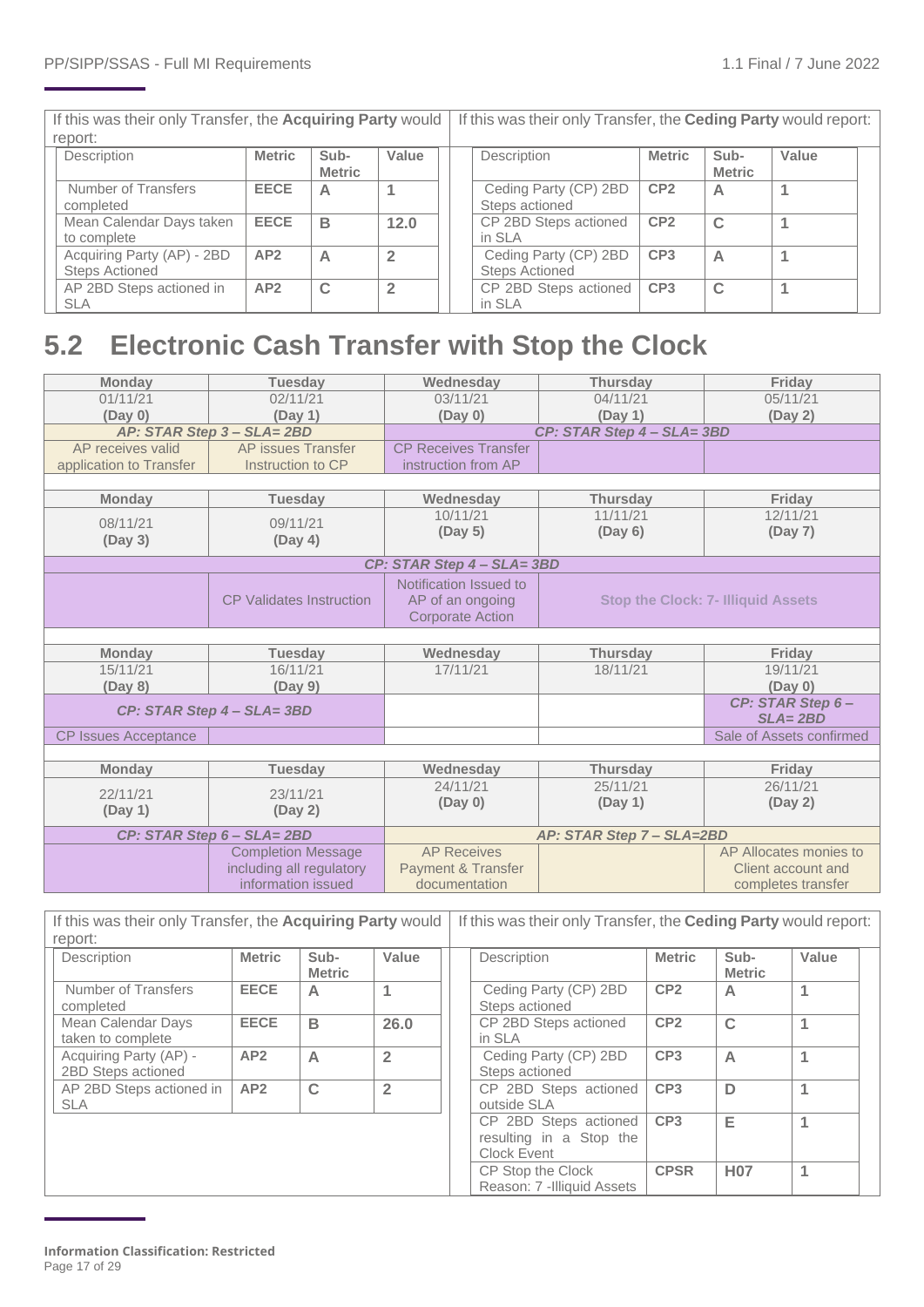| If this was their only Transfer, the Acquiring Party would   If this was their only Transfer, the Ceding Party would report:<br>report: |                                             |                 |  |
|-----------------------------------------------------------------------------------------------------------------------------------------|---------------------------------------------|-----------------|--|
|                                                                                                                                         | CP Average Delay STC $-$   CPSD<br>Reason 7 | J <sub>07</sub> |  |
|                                                                                                                                         |                                             |                 |  |

## <span id="page-17-0"></span>**5.3 Manual Cash Transfer with Combined Steps**

| <b>Monday</b>                                  | <b>Tuesday</b>                              | Wednesday                   | <b>Thursday</b>                       | Friday                    |
|------------------------------------------------|---------------------------------------------|-----------------------------|---------------------------------------|---------------------------|
| 01/11/21                                       | 02/11/21                                    | 03/11/21                    | 04/11/21                              | 05/11/21                  |
| (Day 0)                                        | (Day 1)                                     | (Day 2)                     | (Day 3)                               | (Day 4)                   |
|                                                |                                             | AP: STAR Step 3 - SLA= 2BD  |                                       |                           |
| AP receives valid                              |                                             |                             |                                       | AP issues Transfer        |
| application to                                 |                                             |                             |                                       | Instruction to CP         |
| <b>Transfer</b>                                |                                             |                             |                                       |                           |
|                                                |                                             |                             |                                       |                           |
| <b>Monday</b>                                  | <b>Tuesday</b>                              | Wednesday                   | <b>Thursday</b>                       | Friday<br>12/11/21        |
| 08/11/21                                       |                                             | 10/11/21                    | 11/11/21                              | (Day 2)                   |
|                                                | 09/11/21                                    | (Day 0)                     | (Day 1)                               |                           |
|                                                |                                             |                             |                                       |                           |
|                                                |                                             |                             | CP: Combined STAR Step 4/6 - SLA= 5BD |                           |
|                                                |                                             | <b>CP Receives Transfer</b> |                                       | <b>CP Instructs Asset</b> |
| In the Post                                    | In the Post                                 | instruction from AP         | <b>CP Validates Instruction</b>       |                           |
|                                                |                                             |                             |                                       | Managers to encash Funds  |
|                                                |                                             |                             |                                       |                           |
| <b>Monday</b>                                  | <b>Tuesday</b>                              | Wednesday                   | <b>Thursday</b>                       | Friday                    |
| 15/11/21                                       | 16/11/21                                    | 17/11/21                    | 18/11/21                              | 19/11/21                  |
| (Day 3)                                        | (Day 4)                                     | (Day 5)                     |                                       |                           |
|                                                | CP: Combined STAR Step 4/6 - SLA= 5BD       |                             |                                       |                           |
|                                                |                                             | <b>CP</b> Sends transfer    |                                       |                           |
|                                                | <b>Sale Proceeds</b>                        | documentation,              | In the Post                           | In the Post               |
|                                                | <b>Received</b>                             | payment & payment           |                                       |                           |
|                                                |                                             | advice to AP                |                                       |                           |
|                                                |                                             |                             |                                       |                           |
| <b>Monday</b>                                  | <b>Tuesday</b>                              | Wednesday                   | <b>Thursday</b>                       | Friday                    |
| 22/11/21                                       | 23/11/21                                    | 24/11/21                    | 25/11/21                              | 26/11/21                  |
| (Day 0)                                        | (Day 1)                                     |                             |                                       |                           |
|                                                | AP: STAR Step 7 - SLA=2BD                   |                             |                                       |                           |
| <b>AP Receives</b>                             | AP Allocates monies                         |                             |                                       |                           |
| <b>Payment &amp; Transfer</b><br>documentation | to Client account and<br>completes transfer |                             |                                       |                           |
|                                                |                                             |                             |                                       |                           |

If this was their only Transfer, the **Acquiring Party** would report: If this was their only Transfer, the **Ceding Party** would report: **Description Metric Sub-Metric Value**  Number of Transfers completed **EECM A 1** Mean Calendar Days taken to complete **EECM B 26.0** Acquiring Party (AP) – 2BD Steps actioned **AP2 A 2** AP 2BD Steps actioned in SLA **AP2 C 1** AP 2BD Steps actioned outside SLA **AP2 D 1 Description Metric Sub-Metric Value**  Ceding Party (CP) 5D Steps actioned **CP5 A 1** CP 5BD Steps actioned in SLA **CP5 C 1**

**Information Classification: Restricted** Page 18 of 29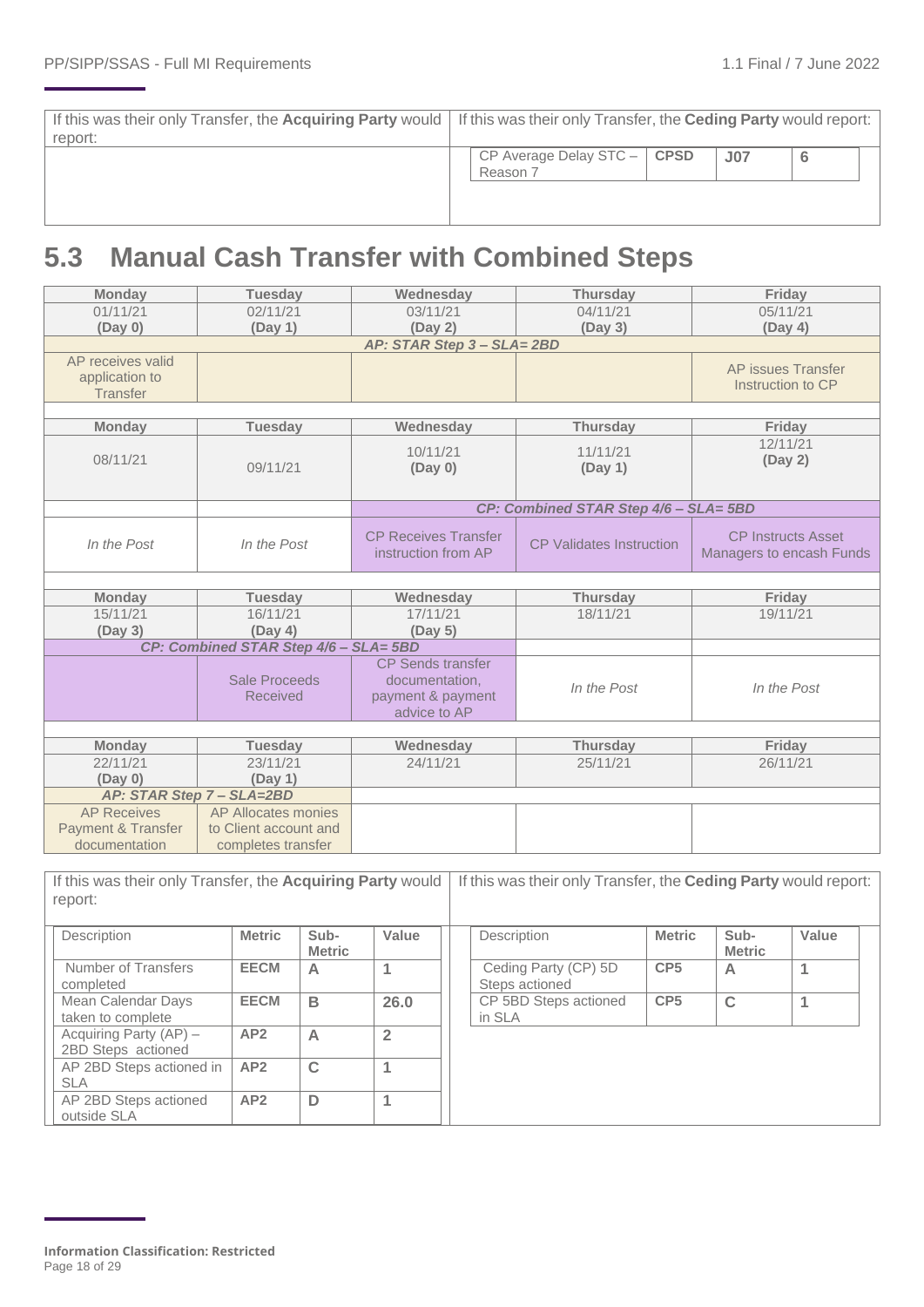## <span id="page-18-0"></span>**5.4 Manual In-Specie Transfer / Re-Registration (With Crest)**

| <b>Monday</b>                                                                                                           | <b>Tuesday</b>                                                                                                  | Wednesday                                                                                                                                                                            | <b>Thursday</b>                                                       | Friday                                                             |  |
|-------------------------------------------------------------------------------------------------------------------------|-----------------------------------------------------------------------------------------------------------------|--------------------------------------------------------------------------------------------------------------------------------------------------------------------------------------|-----------------------------------------------------------------------|--------------------------------------------------------------------|--|
| 01/11/21                                                                                                                | 02/11/21                                                                                                        | 03/11/21                                                                                                                                                                             | 04/11/21                                                              | 05/11/21                                                           |  |
| (Day 0)                                                                                                                 | (Day 1)                                                                                                         |                                                                                                                                                                                      | (Day 0)                                                               | (Day 1)                                                            |  |
| AP: STAR Step 1 - SLA= 2BD                                                                                              |                                                                                                                 |                                                                                                                                                                                      |                                                                       | CP: STAR Step 2 - SLA= 2BD                                         |  |
| AP receives valid<br>application to Transfer                                                                            | AP issues Transfer<br>Instruction to CP                                                                         | In the post                                                                                                                                                                          | <b>CP Receives Transfer</b><br>instruction from AP                    |                                                                    |  |
| 08/11/21<br>(Day 2)                                                                                                     | 09/11/21                                                                                                        | 10/11/21<br>(Day 0)                                                                                                                                                                  | 11/11/21<br>(Day 1)                                                   | 12/11/21<br>(Day 2)                                                |  |
| CP: STAR Step 2 - SLA=<br>2BD                                                                                           |                                                                                                                 |                                                                                                                                                                                      | AP: STAR Step 3 - SLA= 2BD                                            |                                                                    |  |
| <b>CP Sends valuation</b><br>information to AP                                                                          | In the Post                                                                                                     | AP receives valuation<br>information containing<br>assets that cannot be<br>held.<br>AP contacts advisor<br>to confirm required<br>action.                                           | Stop the Clock: S003 - Info required from<br><b>Adviser/ Customer</b> |                                                                    |  |
|                                                                                                                         |                                                                                                                 |                                                                                                                                                                                      |                                                                       |                                                                    |  |
| <b>Monday</b><br>15/11/21                                                                                               | <b>Tuesday</b><br>16/11/21                                                                                      | Wednesday<br>17/11/21                                                                                                                                                                | <b>Thursday</b><br>18/11/21                                           | Friday<br>19/11/21                                                 |  |
| (Day 3)                                                                                                                 | (Day 4)                                                                                                         |                                                                                                                                                                                      | (Day 0)                                                               | (Day 1)                                                            |  |
| AP: STAR Step 3 - SLA= 2BD                                                                                              |                                                                                                                 |                                                                                                                                                                                      |                                                                       | CP: STAR Step 4 - SLA= 4BD                                         |  |
| Adviser confirms non-<br>transferrable assets are to<br>be sold and remaining<br>assets to be transferred in-<br>specie | AP sends transfer<br>instruction to CP                                                                          | In the Post                                                                                                                                                                          | <b>CP Receives Transfer</b><br>Instruction from AP                    | <b>CP Validates Transfer</b><br>instruction                        |  |
| <b>Monday</b>                                                                                                           | <b>Tuesday</b>                                                                                                  | Wednesday                                                                                                                                                                            | <b>Thursday</b>                                                       | Friday                                                             |  |
| 22/11/21                                                                                                                | 23/11/21                                                                                                        | 24/11/21                                                                                                                                                                             | 25/11/21                                                              | 26/11/21                                                           |  |
| (Day 2)                                                                                                                 | (Day 3)                                                                                                         | (Day 4)                                                                                                                                                                              | (Day 5)                                                               |                                                                    |  |
|                                                                                                                         | CP: STAR Step 4 - SLA= 4BD                                                                                      |                                                                                                                                                                                      |                                                                       |                                                                    |  |
| <b>CP Instructs Assets for</b><br>Sale                                                                                  | <b>CP Issues Stock</b><br><b>Transfer Forms and</b><br>contacts AP with<br>proposed trade &<br>settlement dates | AP Confirms trade &<br>settlement dates.<br><b>Sale Proceeds</b><br>received.<br><b>Await Trade Dates</b><br><b>Stop the Clock</b><br><b>Reason 04 - Details</b><br>required from AP | CP Inputs into Crest on<br><b>Trade Date</b>                          | <b>Crest Settlement date</b><br>reached, Settlement<br>Occurs      |  |
| <b>Monday</b>                                                                                                           | <b>Tuesday</b>                                                                                                  | Wednesday                                                                                                                                                                            | <b>Thursday</b>                                                       | Friday                                                             |  |
| 29/11/21                                                                                                                | 30/11/21                                                                                                        | 01/12/21                                                                                                                                                                             | 02/12/21                                                              | 03/12/21                                                           |  |
| (Day 0)                                                                                                                 | (Day 1)                                                                                                         |                                                                                                                                                                                      | (Day 2)                                                               | (Day 1)                                                            |  |
| CP: STAR Step 6 - SLA= 2BD                                                                                              |                                                                                                                 |                                                                                                                                                                                      |                                                                       | AP: STAR Step 7 - SLA=2BD                                          |  |
| <b>Stock confirmations</b><br>received                                                                                  | CP sends transfer<br>documentation<br>payment and advice to<br><b>AP</b>                                        | In the Post                                                                                                                                                                          | <b>AP Receives Payment</b><br>& Transfer<br>documentation             | AP Allocates monies to<br>Client account and<br>completes transfer |  |

If this was their only Transfer, the **Acquiring Party** would report: If this was their only Transfer, the **Ceding Party** would report:

| <b>Description</b>                           | <b>Metric</b> | Sub-<br><b>Metric</b> | Value | Description                             | <b>Metric</b>   | Sub-<br><b>Metric</b> | Value |  |
|----------------------------------------------|---------------|-----------------------|-------|-----------------------------------------|-----------------|-----------------------|-------|--|
| Number of Transfers<br>completed             | <b>EECM</b>   | A                     |       | Ceding Party (CP) 2BD<br>Steps actioned | CP <sub>2</sub> |                       |       |  |
| Mean Calendar Days<br>taken to complete      | <b>EECM</b>   | B                     | 33.0  | CP 2BD Steps c actioned<br>in SLA       | CP <sub>2</sub> |                       |       |  |
| Acquiring Party (AP) -<br>2BD Steps actioned | AP2           | А                     |       | CP 4BD Steps actioned                   | CP4             | A                     |       |  |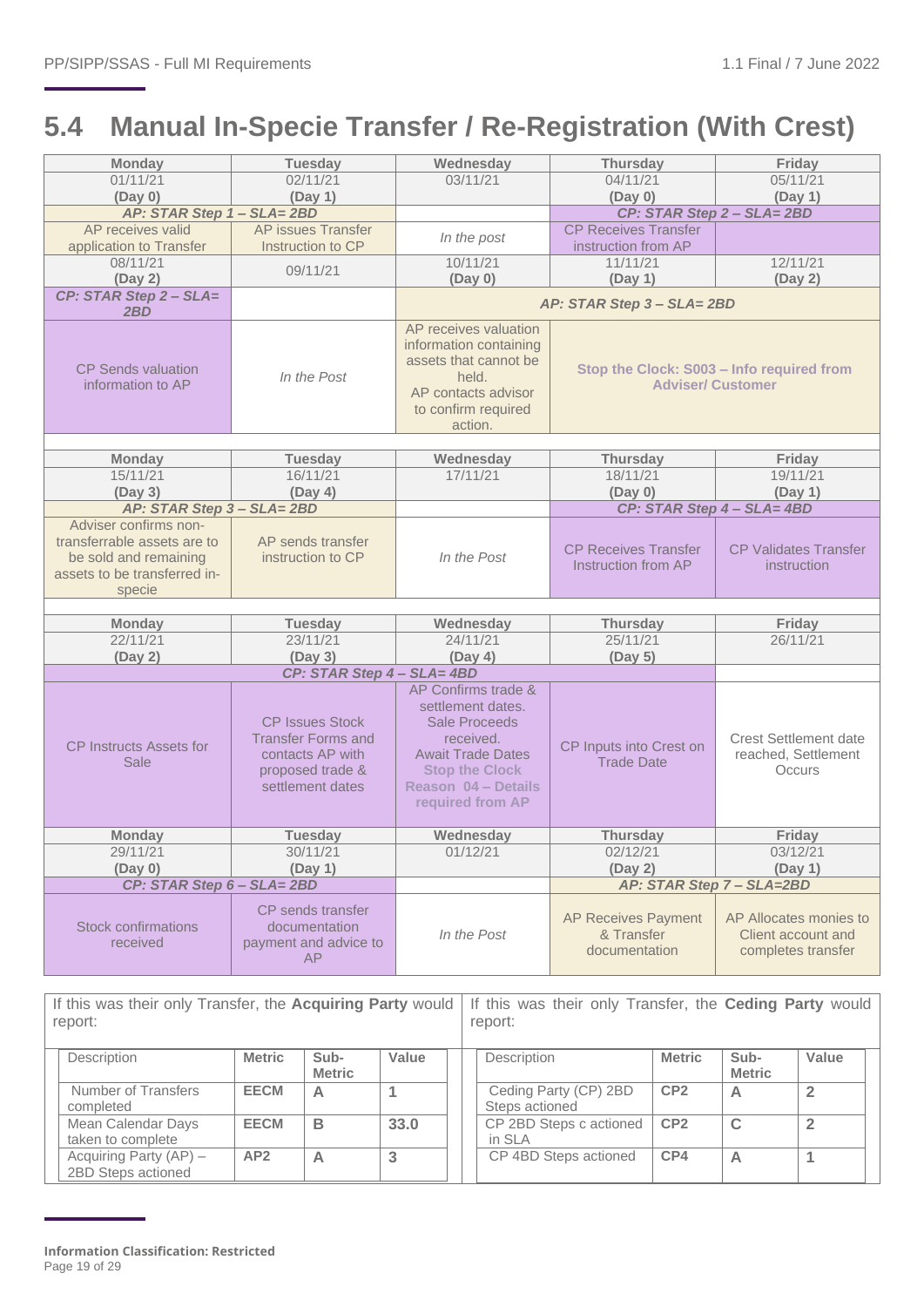| AP 2BD Steps actioned<br>in SLA      | AP2         | $\mathbf C$     |   | CP 4BD Steps actioned<br>out of SLA              | CP4         | D               |   |
|--------------------------------------|-------------|-----------------|---|--------------------------------------------------|-------------|-----------------|---|
| AP 2BD Steps actioned<br>outside SLA | AP2         | D               |   | CP 4BD Steps actioned<br>resulting in a Stop the | CP4         | Е               |   |
| AP 2BD Steps actioned                | AP2         | Е               |   | Clock Event                                      |             |                 |   |
| resulting in a Stop the              |             |                 |   | CP Stop the Clock                                | <b>CPSR</b> | H <sub>04</sub> |   |
| Clock Event                          |             |                 |   | Reason                                           |             |                 |   |
| AP Stop the Clock                    | <b>APSR</b> | H <sub>03</sub> |   | CP Average Delay STC -                           | <b>CPSD</b> | J <sub>04</sub> | 6 |
| Reason                               |             |                 |   | Reason 4                                         |             |                 |   |
| AP Average Delay STC -               | <b>APSD</b> | J <sub>03</sub> | 5 |                                                  |             |                 |   |
| Reason 3                             |             |                 |   |                                                  |             |                 |   |

## <span id="page-19-0"></span>**5.5 Electronic In-Specie Transfer / Re-Registration**

| <b>Monday</b>                     | <b>Tuesday</b>                                           | Wednesday                                                                             | <b>Thursday</b>                                              | Friday                                                             |  |  |  |
|-----------------------------------|----------------------------------------------------------|---------------------------------------------------------------------------------------|--------------------------------------------------------------|--------------------------------------------------------------------|--|--|--|
| 01/11/21                          | 02/11/21                                                 | 03/11/21                                                                              | 04/11/21                                                     | 05/11/21                                                           |  |  |  |
| (Day 0)                           | (Day 1)                                                  | (Day 0)                                                                               | (Day 1)                                                      | (Day 2)                                                            |  |  |  |
| AP: STAR Step 1 - SLA= 2BD        |                                                          |                                                                                       | CP: STAR Step 2 - SLA= 2BD                                   |                                                                    |  |  |  |
| AP receives valid application for | AP sends                                                 | <b>CP</b> receives                                                                    |                                                              | CP sends valuation                                                 |  |  |  |
| an                                | information                                              | information                                                                           |                                                              | information                                                        |  |  |  |
| In-Specie Transfer                | request to CP                                            | request                                                                               |                                                              | to AP                                                              |  |  |  |
|                                   |                                                          |                                                                                       |                                                              |                                                                    |  |  |  |
| <b>Monday</b>                     | <b>Tuesday</b>                                           | Wednesday                                                                             | <b>Thursday</b>                                              | Friday                                                             |  |  |  |
| 08/11/21                          | 09/11/21                                                 | 10/11/21                                                                              | 11/11/21                                                     | 12/11/21                                                           |  |  |  |
| (Day 0)                           | (Day 1)                                                  | (Day 0)                                                                               | (Day 1)                                                      | (Day 2)                                                            |  |  |  |
| AP: STAR Step 3 - SLA= 2BD        |                                                          | CP: STAR Step 4 - SLA= 4BD                                                            |                                                              |                                                                    |  |  |  |
| AP receives valuation information | AP sends transfer<br>instruction to CP                   | <b>CP Validates</b><br><b>Transfer</b><br>instruction.<br>Acceptance<br><b>Issued</b> |                                                              | CP Instructs Re-registration of<br>assets                          |  |  |  |
| <b>Monday</b>                     | <b>Tuesday</b>                                           | Wednesday                                                                             | <b>Thursday</b>                                              | Friday                                                             |  |  |  |
| 15/11/21                          | 16/11/21                                                 | 17/11/21                                                                              | 18/11/21                                                     | 19/11/21                                                           |  |  |  |
|                                   | (Day 0)                                                  | (Day 1)                                                                               | (Day 0)                                                      | (Day 1)                                                            |  |  |  |
|                                   |                                                          | CP: STAR Step 6 - SLA= 2BD                                                            |                                                              | AP: STAR Step 7 - SLA= 2BD                                         |  |  |  |
|                                   | Confirmation of<br>Asset Re-<br>Registration<br>received | Completion<br>Message<br>including all<br>regulatory<br>information issued            | <b>AP Receives</b><br>Payment &<br>Transfer<br>documentation | AP Allocates monies to Client<br>account and completes<br>transfer |  |  |  |
|                                   |                                                          |                                                                                       |                                                              |                                                                    |  |  |  |

| If this was their only Transfer, the Acquiring Party would<br>report: |                                         |               | If this was their only Transfer, the <b>Ceding Party</b> would<br>report: |       |                                         |                 |                       |                |
|-----------------------------------------------------------------------|-----------------------------------------|---------------|---------------------------------------------------------------------------|-------|-----------------------------------------|-----------------|-----------------------|----------------|
|                                                                       | Description                             | <b>Metric</b> | Sub-<br><b>Metric</b>                                                     | Value | Description                             | <b>Metric</b>   | Sub-<br><b>Metric</b> | Value          |
|                                                                       | Number of Transfers<br>completed        | <b>EECE</b>   | A                                                                         |       | Ceding Party (CP) 2BD<br>Steps actioned | CP <sub>2</sub> | A                     | $\overline{2}$ |
|                                                                       | Mean Calendar Days<br>taken to complete | <b>EECE</b>   | B                                                                         | 19.0  | CP 2BD Steps actioned<br>in SLA         | CP <sub>2</sub> | $\mathbf C$           | $\overline{2}$ |
|                                                                       | Acquiring Party (AP) -                  | AP2           | A                                                                         | 3     | CP 4BD Steps actioned                   | CP4             | A                     |                |
|                                                                       | 2BD Steps actioned                      |               |                                                                           |       | CP 4BD Steps actioned                   | CP4             | $\mathbf C$           |                |
|                                                                       | AP 2BD Steps actioned<br>in SLA         | AP2           | $\mathbf C$                                                               | 3     | in SLA                                  |                 |                       |                |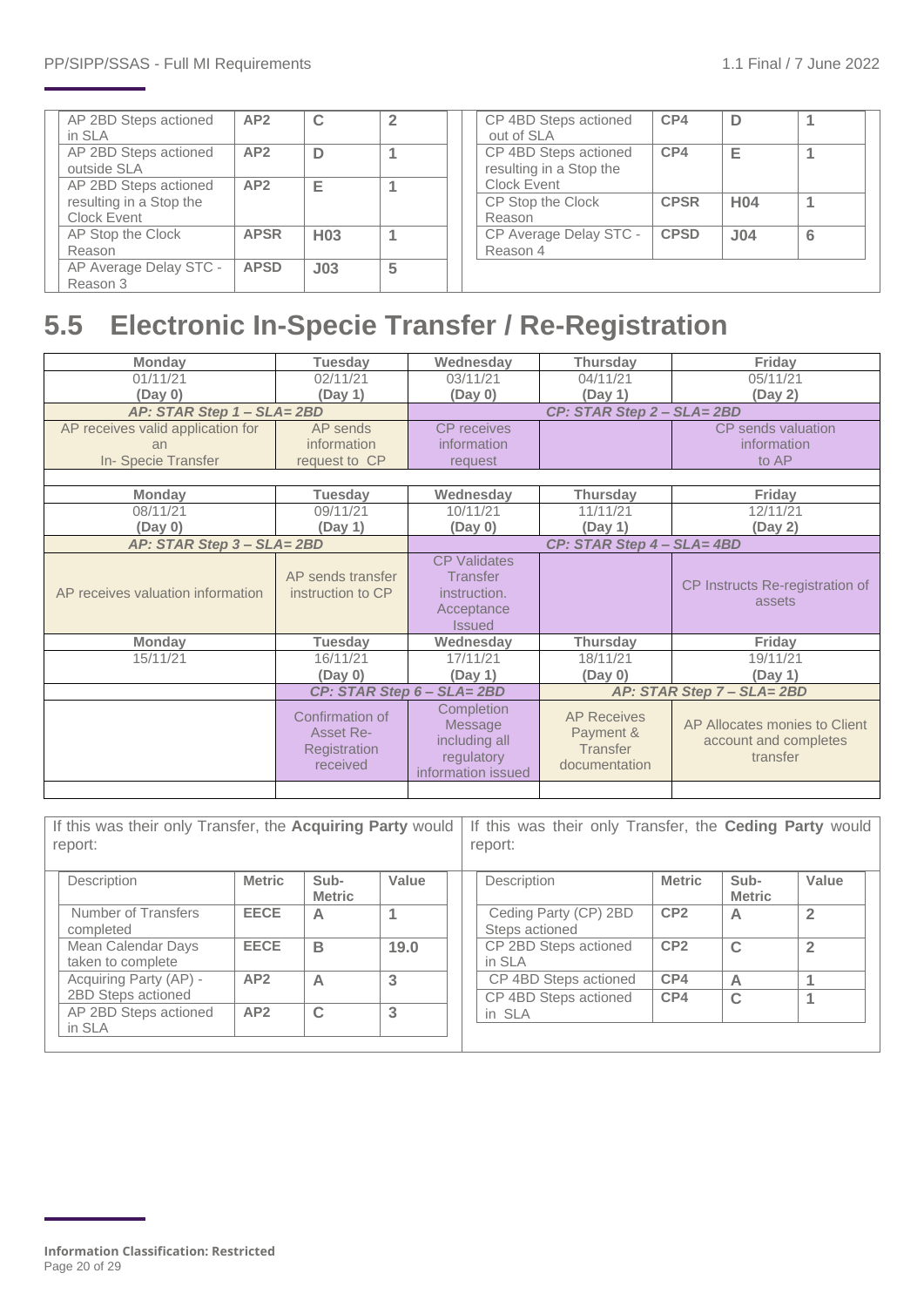## <span id="page-20-0"></span>**5.6 Manual In-Specie Transfer / Re-Registration – including Combined Steps**

| <b>Monday</b>                                                                                                          | <b>Tuesday</b>                         | Wednesday                                                                                                                                      | <b>Thursday</b>                                                       | Friday                                                             |  |
|------------------------------------------------------------------------------------------------------------------------|----------------------------------------|------------------------------------------------------------------------------------------------------------------------------------------------|-----------------------------------------------------------------------|--------------------------------------------------------------------|--|
| 01/11/21<br>(Day 0)                                                                                                    | 02/11/21<br>(Day 1)                    | 03/11/21                                                                                                                                       | 04/11/21<br>(Day 0)                                                   | 05/11/21<br>(Day 1)                                                |  |
|                                                                                                                        | AP: STAR Step 1 - SLA= 2BD             |                                                                                                                                                |                                                                       | CP: STAR Step 2 - SLA= 2BD                                         |  |
| AP receives valid<br>application for an<br>In-Specie Transfer                                                          | AP sends information<br>request to CP  | In the post                                                                                                                                    | <b>CP</b> receives<br>information request<br>from AP                  |                                                                    |  |
| <b>Monday</b>                                                                                                          | <b>Tuesday</b>                         | Wednesday                                                                                                                                      | <b>Thursday</b>                                                       | Friday                                                             |  |
| 08/11/21<br>(Day 2)                                                                                                    | 09/11/21                               | 10/11/21<br>(Day 0)                                                                                                                            | 11/11/21<br>(Day 1)                                                   | 12/11/21<br>(Day 2)                                                |  |
| CP: STAR Step 2-<br>$SLA = 2BD$                                                                                        |                                        |                                                                                                                                                | AP: STAR Step 3 - SLA= 2BD                                            |                                                                    |  |
| <b>CP</b> sends valuation<br>information to AP                                                                         | In the Post                            | AP receives valuation<br>information containing<br>assets that cannot be<br>held.<br>AP contacts advisor to<br>confirm the action<br>required. | Stop the Clock: S003 - Info required from<br><b>Adviser/ Customer</b> |                                                                    |  |
| <b>Monday</b>                                                                                                          | <b>Tuesday</b>                         | Wednesday                                                                                                                                      | <b>Thursday</b>                                                       | Friday                                                             |  |
| 15/11/21<br>(Day 3)                                                                                                    | 16/11/21<br>(Day 4)                    | 17/11/21                                                                                                                                       | 18/11/21<br>(Day 0)                                                   | 19/11/21<br>(Day 1)                                                |  |
|                                                                                                                        | AP: STAR Step 3 - SLA= 2BD             |                                                                                                                                                |                                                                       | CP: STAR Step 4/6 - SLA=6BD for In Specie                          |  |
| Adviser confirms non-<br>transferrable assets are<br>to be sold and<br>remaining assets to be<br>transferred in-specie | AP sends transfer<br>instruction to CP | In the Post                                                                                                                                    | <b>CP Receives Transfer</b><br>Instruction from AP                    | <b>CP Validates Transfer</b><br>instruction                        |  |
| <b>Monday</b>                                                                                                          | <b>Tuesday</b>                         | Wednesday                                                                                                                                      | <b>Thursday</b>                                                       | Friday                                                             |  |
| 22/11/21                                                                                                               | 23/11/21                               | 24/11/21                                                                                                                                       | 25/11/21                                                              | 26/11/21                                                           |  |
| (Day 2)                                                                                                                | (Day 3)                                | (Day 4)                                                                                                                                        | (Day 5)                                                               | (Day 6)                                                            |  |
|                                                                                                                        |                                        | CP: STAR Step 4/6 - SLA=3BD for In Specie                                                                                                      |                                                                       |                                                                    |  |
| <b>Adviser Request to</b><br>delay the transfer<br>received                                                            |                                        | Stop the Clock: 06 - Adviser/ Customer requested delay                                                                                         |                                                                       | Adviser requests<br>Transfer to proceed                            |  |
| <b>Monday</b>                                                                                                          | <b>Tuesday</b>                         | Wednesday                                                                                                                                      | <b>Thursday</b>                                                       | Friday                                                             |  |
| 29/11/21                                                                                                               | 30/11/21                               | 01/12/21                                                                                                                                       | 02/12/21                                                              | 03/12/21                                                           |  |
| (Day 7)                                                                                                                |                                        |                                                                                                                                                | (Day 0)                                                               | (Day 1)                                                            |  |
| CP: STAR Step 4/6-<br>SLA=3BD for In<br><b>Specie</b>                                                                  |                                        |                                                                                                                                                |                                                                       | AP: STAR Step 7 - SLA=2BD                                          |  |
| CP sends transfer<br>documentation,<br>payment and payment<br>advice to AP                                             | In the Post                            | In the Post                                                                                                                                    | <b>AP Receives Payment</b><br>& Transfer<br>documentation             | AP Allocates monies to<br>Client account and<br>completes transfer |  |

**Information Classification: Restricted** Page 21 of 29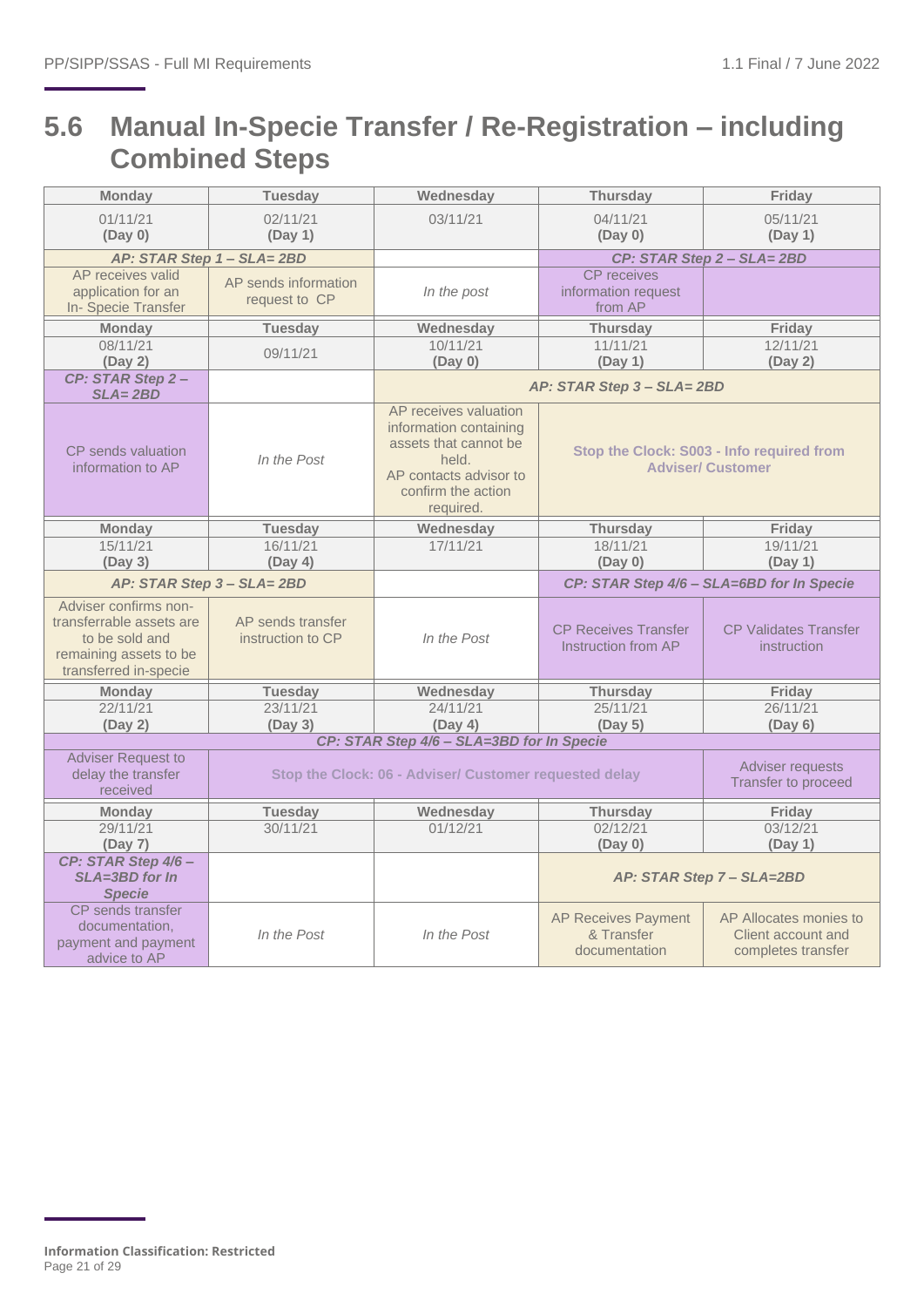If this was their only Transfer, the **Acquiring Party** would report: If this was their only Transfer, the **Ceding Party** would report:

|                                                  |                 |                       |                |  | .                                              |                             |                       |            |   |
|--------------------------------------------------|-----------------|-----------------------|----------------|--|------------------------------------------------|-----------------------------|-----------------------|------------|---|
| Description                                      | <b>Metric</b>   | Sub-<br><b>Metric</b> | Value          |  | Description                                    | <b>Metric</b>               | Sub-<br><b>Metric</b> | Value      |   |
| Number of Transfers<br>completed                 | <b>EECM</b>     | $\overline{A}$        |                |  | Ceding Party (CP) 2BD<br>Steps actioned        | CP <sub>2</sub>             | A                     | 1          |   |
| Mean Calendar Days<br>taken to complete          | <b>EECM</b>     | B                     | 33.0           |  | CP 2BD Steps actioned<br>in SLA                | CP <sub>2</sub>             | C                     |            |   |
| Acquiring Party (AP) -<br>2BD Steps actioned     | AP2             | $\overline{A}$        | 3              |  | CP 6BD Steps actioned                          | CP <sub>6</sub>             | A                     |            |   |
| AP 2BD Steps actioned<br>in SLA                  | AP2             | $\mathbf C$           | $\overline{2}$ |  | CP 6BD Steps actioned<br>outside SLA           | CP <sub>6</sub>             | D                     |            |   |
| AP 2BD Steps actioned<br>out of SLA              | AP <sub>2</sub> | D                     |                |  | CP 6BD Steps out of<br>SLA with Stop the Clock | CP <sub>6</sub>             | Е                     | 1          |   |
| AP 2BD Steps actioned<br>resulting in a Stop the | AP <sub>2</sub> | Е                     |                |  |                                                | CP Stop the Clock<br>Reason | <b>CPSR</b>           | <b>H06</b> | 1 |
| Clock Event<br>AP Stop the Clock<br>Reason       | <b>APSR</b>     | H <sub>03</sub>       |                |  | CP Average Delay STC -<br>Reason 6             | <b>CPSD</b>                 | J06                   | 7.0        |   |
| AP Average Delay STC -<br>Reason 3               | <b>APSD</b>     | J <sub>03</sub>       | 6.0            |  |                                                |                             |                       |            |   |

## <span id="page-21-0"></span>**5.7 Electronic Cash Transfer with Rejection**

| <b>Monday</b>                                                 | Tuesdav                               | Wednesday   | <b>Thursday</b>                               | Friday                                                                         |  |
|---------------------------------------------------------------|---------------------------------------|-------------|-----------------------------------------------|--------------------------------------------------------------------------------|--|
| 01/11/21<br>(Day 0)                                           | 02/11/21<br>(Day 1)                   | 03/11/21    | 04/11/21<br>(Day 0)                           | 05/11/21<br>(Day 1)                                                            |  |
|                                                               | $AP: STAR$ Step $1 - SLA = 2BD$       |             | CP: STAR Step 2 - SLA= 2BD                    |                                                                                |  |
| AP receives valid<br>application for an<br>In-Specie Transfer | AP sends information<br>request to CP | In the post | CP receives<br>information request<br>from AP | <b>CP Rejects Transfer</b><br>Reason 10 - Incorrect<br><b>Product Provider</b> |  |

If this was their only Transfer, the **Acquiring Party** would If this was their only Transfer, the **Ceding Party** would report: report:

| 1 U N U I L.                                 |               |                       |       | 000 L.                                            |                 |                       |       |
|----------------------------------------------|---------------|-----------------------|-------|---------------------------------------------------|-----------------|-----------------------|-------|
| Description                                  | <b>Metric</b> | Sub-<br><b>Metric</b> | Value | Description                                       | <b>Metric</b>   | Sub-<br><b>Metric</b> | Value |
| Acquiring Party (AP) -<br>2BD Steps actioned | AP2           | А                     |       | Ceding Party (CP) 2BD<br>Steps actioned           | CP <sub>2</sub> | Α                     |       |
| AP 2BD Steps actioned<br>in SLA              | AP2           | $\sim$                |       | CP 2BD Steps actioned<br>in SLA                   | CP <sub>2</sub> | $\mathbf C$           |       |
|                                              |               |                       |       | CP 2BD Steps actioned<br>resulting in a Rejection | CP <sub>2</sub> |                       |       |
|                                              |               |                       |       | <b>CP Rejection Reason</b>                        | <b>CPRR</b>     | G <sub>10</sub>       |       |

## <span id="page-21-1"></span>**6 Appendix A: Definition of Terms Used**

| <b>Acquiring Party (AP)</b> | The Scheme or Provider that the member is transferring their Pension to.    |
|-----------------------------|-----------------------------------------------------------------------------|
| <b>Business Day</b>         | A day when the London Stock Exchange is open. The day is from 0.00 to       |
|                             | 23:59.                                                                      |
| Calendar Day                | Any working or non-working day. (From 0.00 to 23:59)                        |
| Ceding Party (CP)           | The Scheme or Provider that the member is transferring their Pension        |
|                             | from.                                                                       |
| <b>Discovery</b>            | This refers to an optional phase within the Electronic Transfer process     |
|                             | where the AP asks the CP for details of the existing Plan before requesting |
|                             | the Transfer. It is most commonly used for In-Specie transfers but can also |
|                             | be used for Cash Transfers. (Process Steps 1 and 2 are considered           |
|                             | "Discovery Steps".)                                                         |
| <b>Cash Transfers</b>       | This is a Transfer where Funds and Assets are Encashed by the CP, and       |
|                             | the Value is sent to the AP.                                                |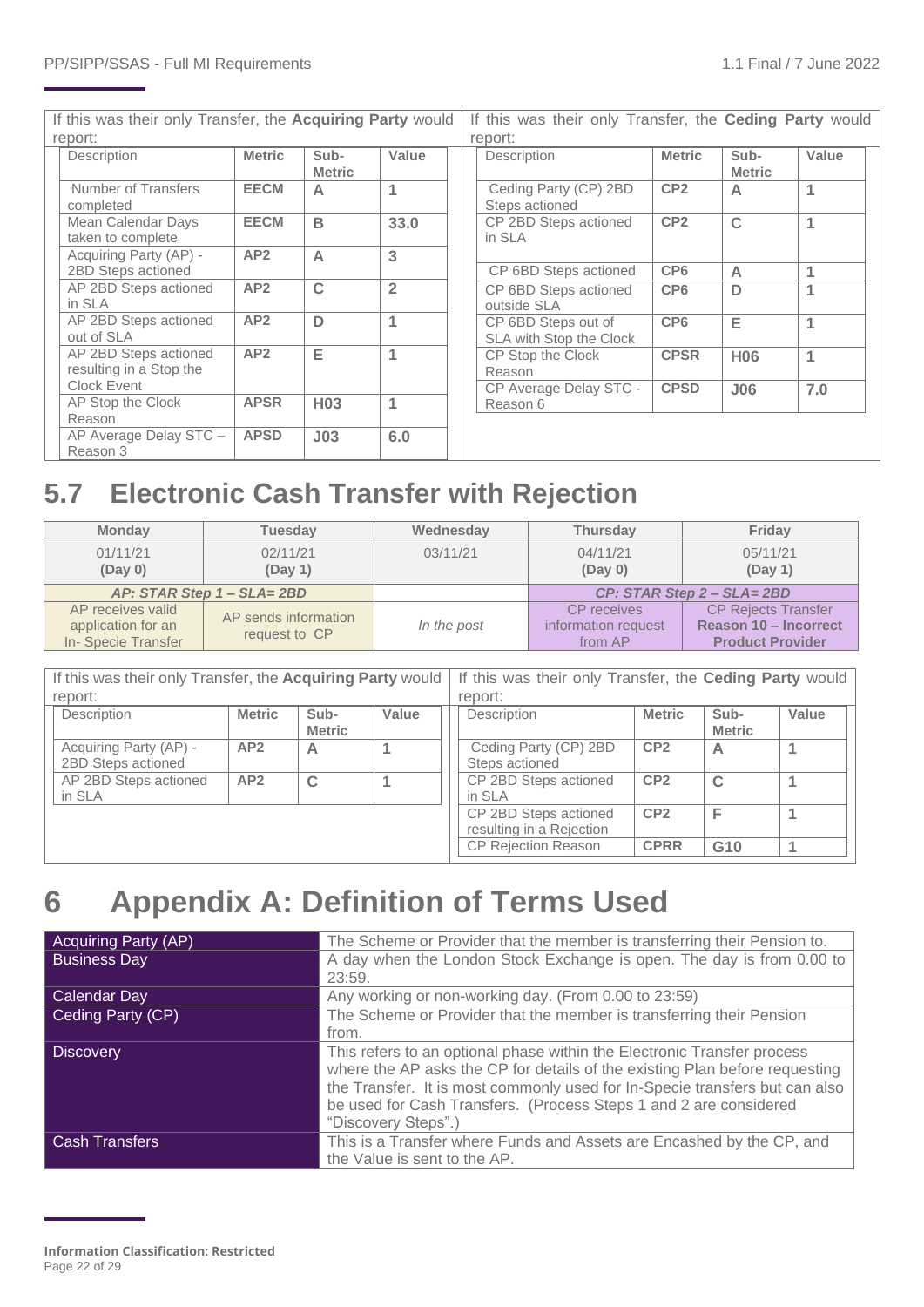| In-Specie Transfers / Re-<br>Registrations | This is a Transfer where the Funds or Assets are re-registered to be held<br>by the AP rather than encashed, to prevent them being out of market for<br>any time.                                                                                                                             |
|--------------------------------------------|-----------------------------------------------------------------------------------------------------------------------------------------------------------------------------------------------------------------------------------------------------------------------------------------------|
| <b>Electronic Transfers</b>                | Electronic transfers are defined as transfers initiated electronically using an<br>electronic messaging set (not, for example by email) at a portfolio level or<br>asset manager transfer instructions received electronically.<br>(e.g., Actuare, Altus, Calastone, Origo or Allfunds Bank). |
| <b>Manual Transfers</b>                    | This a Transfer that is requested by means of a Paper or online Application<br>Form not submitted using an electronic messaging set.                                                                                                                                                          |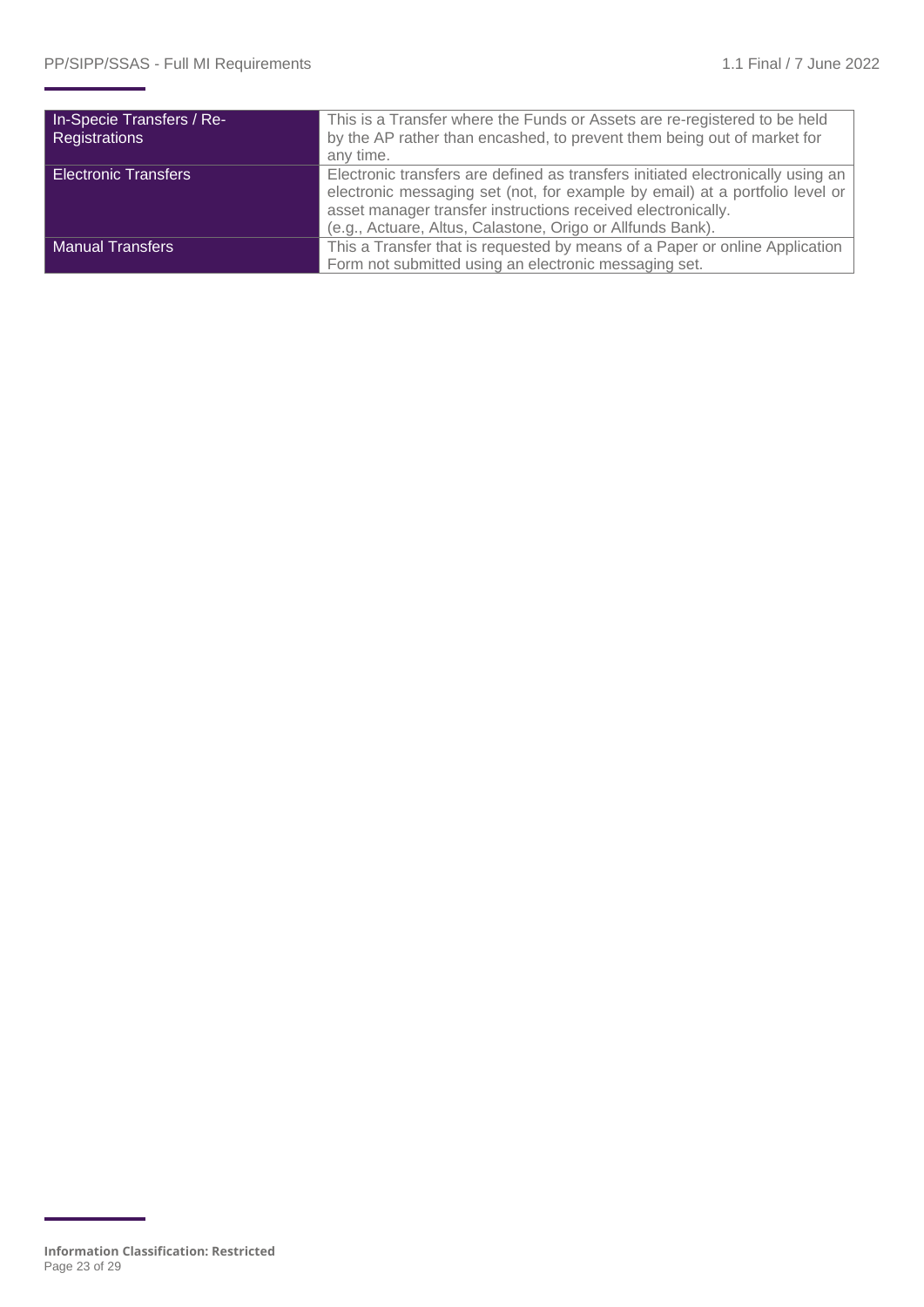## **7 Appendix B: Process Steps and their SLA**

## **7.1 Cash Transfer**

<span id="page-23-1"></span><span id="page-23-0"></span>

| <b>Process</b><br><b>Step</b> | <b>Description</b>                                                                                                                                 | Owner            | <b>Mandatory /</b><br><b>Optional</b>                             | Trigger                                                                                                        | <b>End Point</b>                                                                                                                                                                                                                     | <b>SLA</b>      |
|-------------------------------|----------------------------------------------------------------------------------------------------------------------------------------------------|------------------|-------------------------------------------------------------------|----------------------------------------------------------------------------------------------------------------|--------------------------------------------------------------------------------------------------------------------------------------------------------------------------------------------------------------------------------------|-----------------|
|                               | Acquiring Provider receives,<br>validates, and processes<br><b>Customer's Transfer request</b>                                                     | AP               | Optional-<br>Step 1 & 2<br>not required<br>for a Cash<br>Transfer | Acquiring Party receives a valid<br>Application Form.                                                          | • Request Valuation details and Transfer Information.<br>• Instruct Transfer.<br>• Request for further Information issued to Customer/<br>Adviser.<br>• Notification of Rejection of Transfer request issued to<br>Customer/Adviser. | 2 Business Days |
| $\overline{2}$                | Ceding Provider receives,<br>validates, and completes<br>request for information.                                                                  | CP               | Optional-<br>Step 1 & 2<br>not required<br>for a Cash<br>Transfer | A Request for Information is received.                                                                         | · Discovery Information Response message issued to<br>AP.<br>· Information response issued to AP.                                                                                                                                    | 2 Business Days |
| $\overline{3}$                | <b>Acquiring Provider receives</b><br>info from CP, Sends<br>Acceptance & Instructs<br>Ceding Party to Encash<br>Assets / Funds                    | AP               | Mandatory                                                         | Pension details received from CP                                                                               | • Request for Discharge Form/ Additional Info issued<br>• Details sent to CP<br>· Discharge Form Issued<br>• Details sent to Member / Adviser<br>• Issue rejection to CP/ Member/ Adviser                                            | 2 Business Days |
| 4/4A                          | Ceding Provider (or their<br>Custodian/Intermediate<br>Asset Holder) issues<br>acceptance to Acquiring<br>Provider and Instructs Sale<br>of Assets | <b>CP</b>        | Mandatory                                                         | Receipt of AP (& Scheme) request<br>(full details; DC forms, FM details).                                      | . Portfolio transfer confirmation message issued to AP.<br>• Transfer confirmation issued to AP<br>• Chaser issued for missing info.<br>· Sale instruction completed.                                                                | 3 Business Days |
| 5/5A                          | <b>Asset Manager Completes</b><br>the Sale of Assets                                                                                               | Asset<br>Manager | Not<br>Reportable                                                 |                                                                                                                |                                                                                                                                                                                                                                      | N/A             |
| 6                             | <b>Ceding Provider Confirms</b><br>Sales complete and Initiates<br>any Payment to Acquiring<br>Provider                                            | CP               | Mandatory.                                                        | Confirmation/ Payments Received<br>from all Fund Managers/ Transfer<br>Agents/Asset Holders.                   | • Completion message sent including all regulatory<br>information required<br>• Completion message/final payment advice sent<br>including all regulatory information required                                                        | 2 Business Days |
| $\overline{7}$                | <b>Acquiring Provider allocates</b><br>any monies to Customer<br>Account and confirms<br>completion of Sale of Assets                              | AP               | Mandatory                                                         | • Confirmation of Payment and<br>appropriate Documentation<br>received.<br>• Receipt of Cash/ Uncleared Cheque | • Monies allocated according to Member Instructions, and<br>• Confirmation issued to Member that Transfer Complete.                                                                                                                  | 2 Business Days |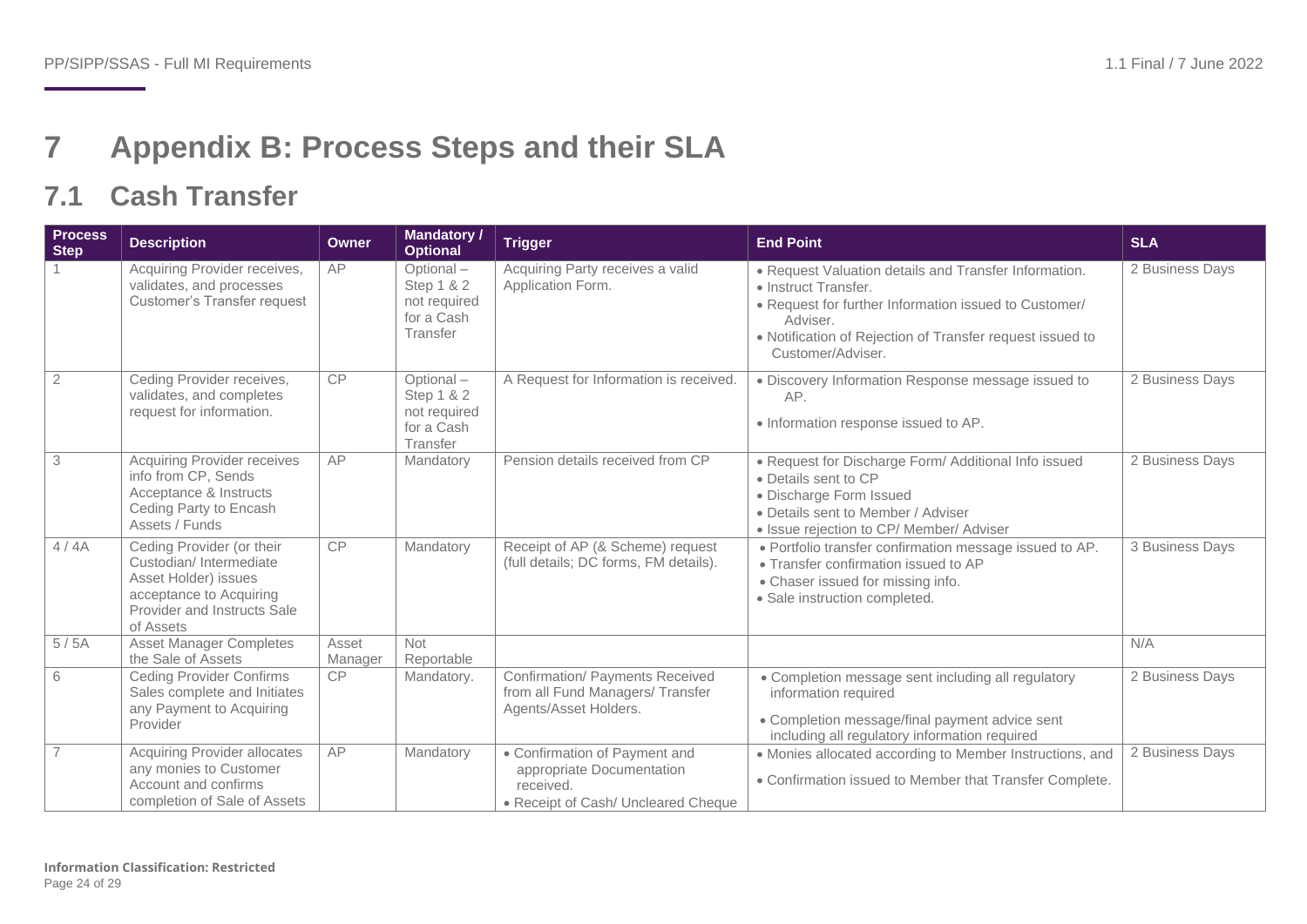#### **Combined Process Steps**

| <b>Process</b><br>Step | <b>Description</b>                                                                                                                             | <b>Owner</b> | <b>Mandatory /</b><br><b>Optional</b>                                   | <b>Trigger</b>                                           | <b>End Point</b>                                     | <b>SLA</b>      |
|------------------------|------------------------------------------------------------------------------------------------------------------------------------------------|--------------|-------------------------------------------------------------------------|----------------------------------------------------------|------------------------------------------------------|-----------------|
| $4 + 6$                | CP validates AP and scam<br>information, instructs Asset<br>managers to transfers funds to<br>AP or Trustee by payments<br>system (e.g., BACS) | <b>CP</b>    | Optional –<br>May be<br>measured<br>against<br>Individual Step<br>SLA's | Valid Request to Transfer/ Re-<br>registration received. | • Cash Advice Issued<br>• Transfer Completion Issued | 5 Business Days |

## **7.2 In- Specie Transfer/ Re- Registration**

<span id="page-24-0"></span>

| <b>Process</b><br><b>Step</b> | <b>Description</b>                                                                                                                                               | <b>Owner</b> | <b>Mandatory /</b><br><b>Optional</b>                          | <b>Trigger</b>                                                            | <b>End Point</b>                                                                                                                                                                                                                                                                                                                                                | <b>SLA</b>      |
|-------------------------------|------------------------------------------------------------------------------------------------------------------------------------------------------------------|--------------|----------------------------------------------------------------|---------------------------------------------------------------------------|-----------------------------------------------------------------------------------------------------------------------------------------------------------------------------------------------------------------------------------------------------------------------------------------------------------------------------------------------------------------|-----------------|
|                               | Acquiring Provider receives,<br>validates, and processes<br>Customer's Transfer/ Re-<br><b>Registration request</b>                                              | AP           | Optional-<br>Step 1 & 2 not<br>required for a<br>Cash Transfer | Acquiring Party receives a valid<br>Application Form.                     | • Request Valuation details and Transfer Information.<br>• Instruct Transfer.<br>• Request for further Information issued to Customer/<br>Adviser.<br>• Notification of Rejection of Transfer request issued to<br>Customer/Adviser.                                                                                                                            | 2 Business Days |
| $\overline{2}$                | Ceding Provider Receives,<br>Validates and Processes<br>completes request for<br>information.                                                                    | CP           | Optional-<br>Step 1 & 2 not<br>required for a<br>Cash Transfer | A Request for Information is<br>received.                                 | · Discovery Information Response message issued to<br>AP.<br>· Information response issued to AP.                                                                                                                                                                                                                                                               | 2 Business Days |
| $\ensuremath{\mathsf{3}}$     | Acquiring Provider receives<br>info from CP, Sends<br>Acceptance & Instructs<br>Ceding Party to Encash<br>Assets / Funds or Re-<br><b>Register Funds/ Assets</b> | AP           | Mandatory                                                      | Pension details received from CP                                          | • Instruction to Proceed with Re-registration issued to<br>CP.<br>. Portfolio Transfer Instruction message issued to CP.<br>• Discharge Form CP.<br>• Stock Transfer Form issued to CP.<br>· Issue rejection to CP/ Customer/ Adviser.                                                                                                                          | 2 Business Days |
| 4/4A                          | Ceding Provider (or their<br>Custodian/Intermediate<br>Asset Holder) issues<br>acceptance to Acquiring<br>Provider and Instructs Sale<br>of Assets               | <b>CP</b>    | Mandatory                                                      | Receipt of AP (& Scheme) request<br>(full details; DC forms, FM details). | . Portfolio transfer confirmation message issued to AP.<br>• Transfer confirmation issued to AP<br>• Chaser issued for missing info.<br>· Sale instruction completed.<br>• Electronic re-registration instruction sent to fund<br>manager.<br>• Conversion instruction sent to fund manager.<br>• STF produced, signed and issued to fund<br>manager/registrar. | 4 Business Days |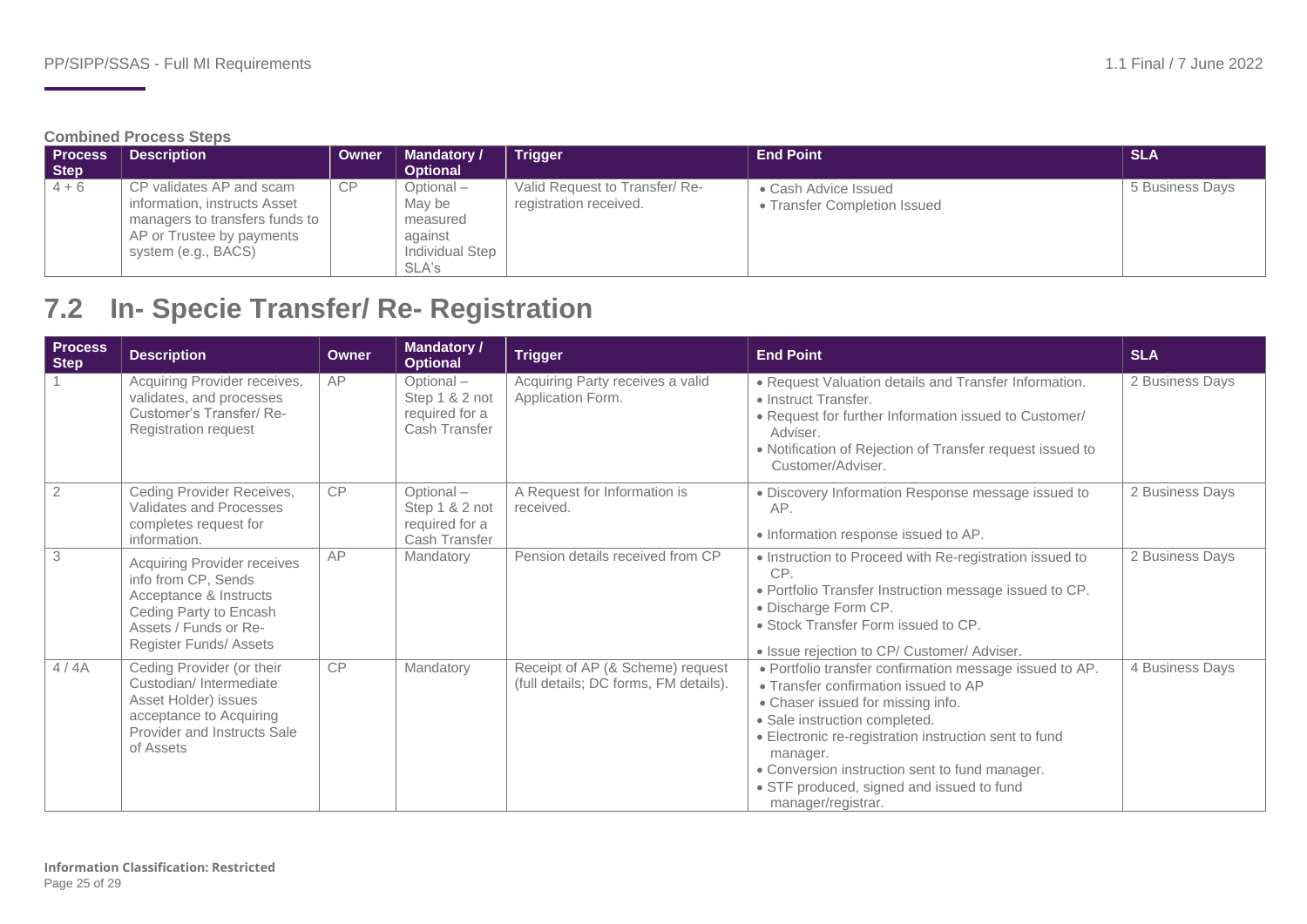| <b>Process</b><br>Step | <b>Description</b>                                                                                                                 | Owner            | <b>Mandatory /</b><br><b>Optional</b> | <b>Trigger</b>                                                                                                    | <b>End Point</b>                                                                                                                                                              | <b>SLA</b>      |
|------------------------|------------------------------------------------------------------------------------------------------------------------------------|------------------|---------------------------------------|-------------------------------------------------------------------------------------------------------------------|-------------------------------------------------------------------------------------------------------------------------------------------------------------------------------|-----------------|
|                        |                                                                                                                                    |                  |                                       |                                                                                                                   | • Trade & Settlement dates agreed.<br>• Confirmation both Parties have placed the deal on<br>Crest.                                                                           |                 |
| 5/5A                   | <b>Asset Manager Completes</b><br>the Sale of Assets                                                                               | Asset<br>Manager | <b>Not</b><br>Reportable              |                                                                                                                   |                                                                                                                                                                               | N/A             |
| 6                      | <b>Ceding Provider Confirms</b><br>Sales/Re-registration<br>complete and Initiates any<br>Payment to Acquiring<br>Provider         | CP               | Mandatory.                            | Confirmation that all Re-<br>Registrations have been completed.                                                   | • Completion message sent including all regulatory<br>information required<br>• Completion message/final payment advice sent<br>including all regulatory information required | 2 Business Days |
|                        | Acquiring Provider allocates<br>any monies to Customer<br>Account and confirms<br>completion of Sale of Assets/<br>Re-registration | AP               | Mandatory                             | • Confirmation of Payment and<br>appropriate Documentation<br>received.<br>• Receipt of Cash/ Uncleared<br>Cheque | • Monies allocated according to Member Instructions, and<br>• Confirmation issued to Member that Transfer Complete.                                                           | 2 Business Days |

#### **Combined Process Steps**

| <b>Process</b><br><b>Step</b> | <b>Description</b>                                                                                                                                 | Owner     | <b>Mandatory /</b><br><b>Optional</b>                                   | <b>Trigger</b>                                           | <b>End Point</b>                                          | <b>SLA</b>      |
|-------------------------------|----------------------------------------------------------------------------------------------------------------------------------------------------|-----------|-------------------------------------------------------------------------|----------------------------------------------------------|-----------------------------------------------------------|-----------------|
| $4 + 6$                       | CP validates AP and scam<br>information, instructs Asset<br>managers then transfers funds  <br>to AP or Trustee by payments<br>system (e.g., BACS) | <b>CP</b> | Optional -<br>May be<br>measured<br>against<br>Individual Step<br>SLA's | Valid Request to Transfer/ Re-<br>registration received. | • Cash Advice Issued<br><b>Transfer Completion Issued</b> | 5 Business Days |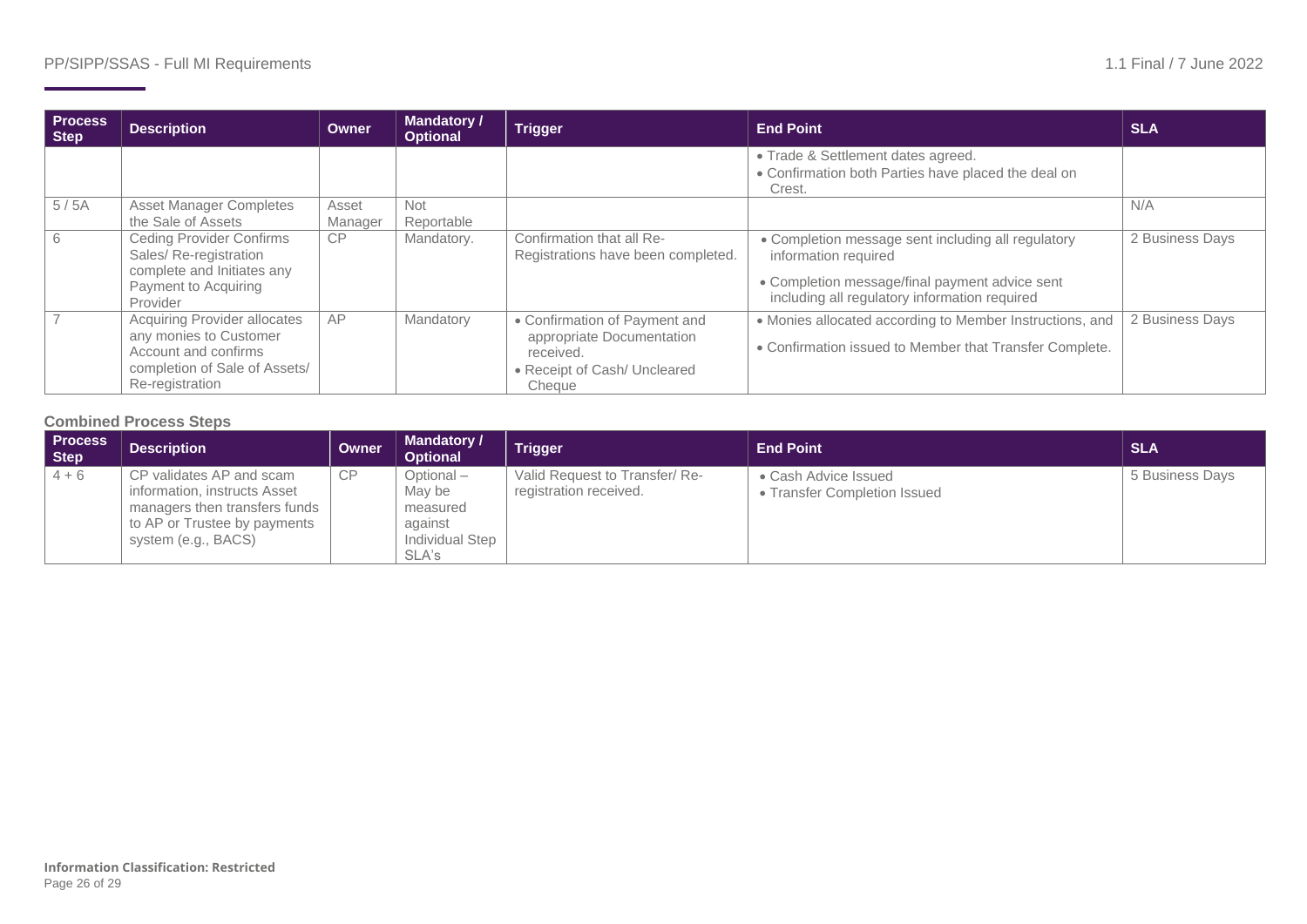## <span id="page-26-0"></span>**8 Appendix C – Rejection Reasons**

| <b>Code NN</b> | <b>Description</b>                          | <b>Examples</b>                                                                                                                                                                                                                                                                                                             |
|----------------|---------------------------------------------|-----------------------------------------------------------------------------------------------------------------------------------------------------------------------------------------------------------------------------------------------------------------------------------------------------------------------------|
| G01            | <b>Failed Due Diligence</b>                 | <b>Failed Due Diligence</b><br>$\bullet$<br>Failed Bankruptcy checks<br>$\bullet$<br>Pension on Divorce Checks Failed<br>$\bullet$                                                                                                                                                                                          |
| G02            | Unable to Match<br>member/account           | Member Details do not Match<br>$\bullet$<br>Discrepancies / Incorrect info received<br>$\bullet$<br><b>Invalid Information Received</b><br>$\bullet$<br>Invalid customer details<br>$\bullet$<br>Incorrect account number<br>$\bullet$                                                                                      |
| G03            | Scheme or Product rules<br>prevent transfer | <b>Trustee has Declined Transfer</b><br>$\bullet$<br>Unable to support product/ Scheme Transfer<br>$\bullet$<br>Cannot complete partial transfer<br>$\bullet$                                                                                                                                                               |
| G04            | Valuation Invalid                           | <b>Query Mismatched Expectation</b><br>$\bullet$<br>10% Valuation change<br>$\bullet$<br>Valuation no longer Valid<br>$\bullet$                                                                                                                                                                                             |
| G05            | <b>Issue with Payment</b>                   | Incomplete /Wrong Payment details provided<br>$\bullet$<br><b>Returned Payment</b><br>$\bullet$<br>Unable to bank cheque/allocate funds<br>$\bullet$<br>Payment received with wrong/no payment ref<br>$\bullet$<br>Cannot match funds to member within 5 days<br>$\bullet$<br>Payment reference not recognised<br>$\bullet$ |
| G06            | Death                                       |                                                                                                                                                                                                                                                                                                                             |
| G07            | Member/ Adviser Requests<br>Cancellation    |                                                                                                                                                                                                                                                                                                                             |
| G08            | <b>Duplicate Request</b>                    | <b>Duplicate Request</b><br>$\bullet$<br><b>Account Already Closed</b><br>$\bullet$<br>Duplicate information /transfer request<br>$\bullet$                                                                                                                                                                                 |
| G09            | Insufficient Information to<br>Proceed      |                                                                                                                                                                                                                                                                                                                             |
| G10            | Incorrect product/ Provider                 | Request received for incorrect brand/provider<br>$\bullet$<br>Incorrect product requested                                                                                                                                                                                                                                   |
| G11            | <b>Fund Unavailable</b>                     | Closed Fund<br>$\bullet$<br><b>Corporate Action</b><br>$\bullet$<br>Asset Purchase Information Incorrect<br>$\bullet$                                                                                                                                                                                                       |
| G12            | Adviser permission fails                    | Adviser has insufficient Authorisations<br>$\bullet$<br>Adviser permission fails<br>$\bullet$<br>Advice/ Information timeout<br>$\bullet$                                                                                                                                                                                   |
| G13            | Other                                       | This Rejection reason is available to capture exceptional<br>$\bullet$<br>scenarios that are not covered by the reasons above. Its use will<br>be monitored by the Accreditation Steering Group.                                                                                                                            |

<span id="page-26-1"></span>**Information Classification: Restricted** Page 27 of 29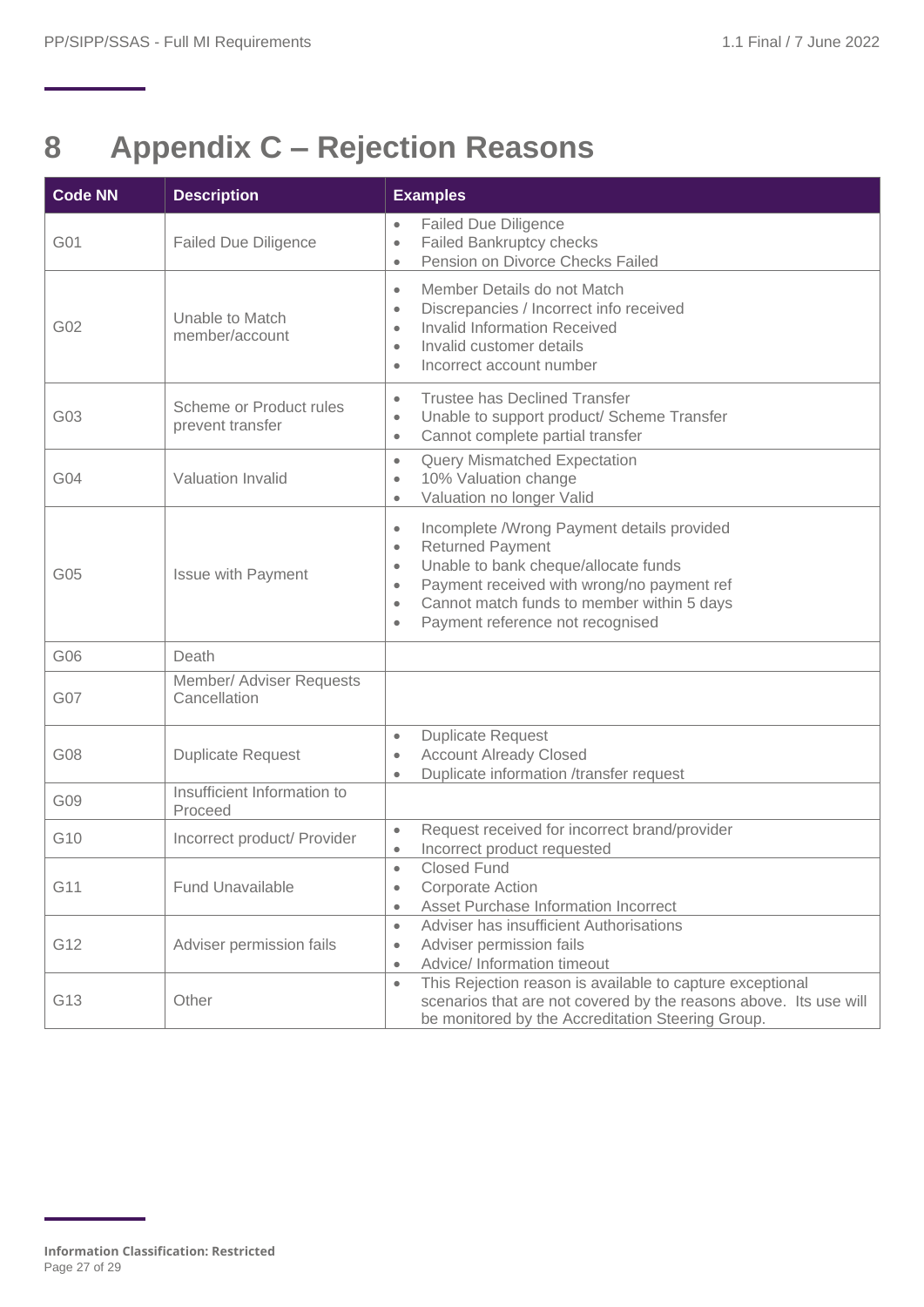## **9 Appendix D – Stop the Clock Reasons**

| Code            | <b>Description</b>                                     | <b>Examples</b>                                                                                                                                                                                                                                                                                                                                                                                                                                                                                                                                                                                        |
|-----------------|--------------------------------------------------------|--------------------------------------------------------------------------------------------------------------------------------------------------------------------------------------------------------------------------------------------------------------------------------------------------------------------------------------------------------------------------------------------------------------------------------------------------------------------------------------------------------------------------------------------------------------------------------------------------------|
| H01             | In Flight Transaction                                  |                                                                                                                                                                                                                                                                                                                                                                                                                                                                                                                                                                                                        |
| H02             | Outstanding Payment /<br>Income to be applied          | Awaiting income payment<br>$\bullet$<br>Awaiting final premium<br>$\bullet$                                                                                                                                                                                                                                                                                                                                                                                                                                                                                                                            |
| H <sub>03</sub> | Info required from Adviser/<br>customer                | <b>Client Authorisation</b><br>$\bullet$<br>Exit Fee Handling<br>$\bullet$<br>Awaiting retirement date<br>$\bullet$<br>Bankruptcy<br>$\bullet$<br>Delivery of risk warnings<br>$\bullet$<br><b>Divorce</b><br>$\bullet$<br>Exceeding LTA with/without protection<br>$\bullet$<br>Pension sharing<br>$\bullet$<br>Valuation query requires customer/adviser input<br>$\bullet$<br>Outstanding fees & charges<br>$\bullet$<br>Lifetime allowance threshold breach<br>$\bullet$<br>Change event - customer confirmation required<br>$\bullet$<br>Customer/IFA query / unexpected differences<br>$\bullet$ |
| H04             | <b>Details Required from</b><br><b>Acquiring Party</b> | Awaiting outstanding info<br>$\bullet$                                                                                                                                                                                                                                                                                                                                                                                                                                                                                                                                                                 |
| H05             | Details Required from Ceding<br>Party                  | Awaiting outstanding info<br>$\bullet$<br>Incorrect funds sent date<br>$\bullet$<br>Query on valuation<br>$\bullet$<br>Multiple portfolio valuations required<br>$\bullet$                                                                                                                                                                                                                                                                                                                                                                                                                             |
| H06             | Customer/Adviser Requested<br>Delay                    | <b>Customer Delay Request</b><br>$\bullet$<br><b>Adviser Delay Request</b><br>$\bullet$                                                                                                                                                                                                                                                                                                                                                                                                                                                                                                                |
| H07             | <b>Illiquid Assets</b>                                 | Disinvestment delay<br>$\bullet$<br>Ongoing corporate action<br>$\bullet$<br>Unable to Transfer From existing Fund/Asset<br>$\bullet$<br>Temporary fund suspension<br>$\bullet$                                                                                                                                                                                                                                                                                                                                                                                                                        |
| H08             | Regulatory information/ delay<br>required              | Additional checks required<br>$\bullet$<br><b>Awaiting Advice Certificate</b><br>$\bullet$<br>Pension review<br>$\bullet$<br>Mandatory advice required (income guarantee / safeguarded<br>$\bullet$<br>benefits)<br>Regulatory notifications/ waiting periods<br>$\bullet$<br>(e.g., safeguarded benefits)Scam/pension liberation checking<br>Adviser permission checks identified issue<br>$\bullet$<br>Awaiting "Nudge" Response<br>$\bullet$                                                                                                                                                        |
| H <sub>09</sub> | <b>Awaiting Trustee Authority</b>                      | <b>Awaiting Trustee Authority</b><br>$\bullet$<br><b>Awaiting Joint Trustee Authority</b><br>$\bullet$                                                                                                                                                                                                                                                                                                                                                                                                                                                                                                 |
| H <sub>10</sub> | Auto Enrolment - Cooling Off<br>/ Opt Out Period       | Await End of AE Opt-Out Period<br>$\bullet$<br>Pending Scheme Opt-out prior to transfer<br>$\bullet$<br>Still Contributing to current scheme<br>$\bullet$                                                                                                                                                                                                                                                                                                                                                                                                                                              |
| H11             | Other                                                  | This reason is available to capture exceptional scenarios that are<br>$\bullet$<br>not covered by the reasons above. Its use will be monitored by<br>the Accreditation Steering Group.                                                                                                                                                                                                                                                                                                                                                                                                                 |

<span id="page-27-0"></span>**Information Classification: Restricted** Page 28 of 29